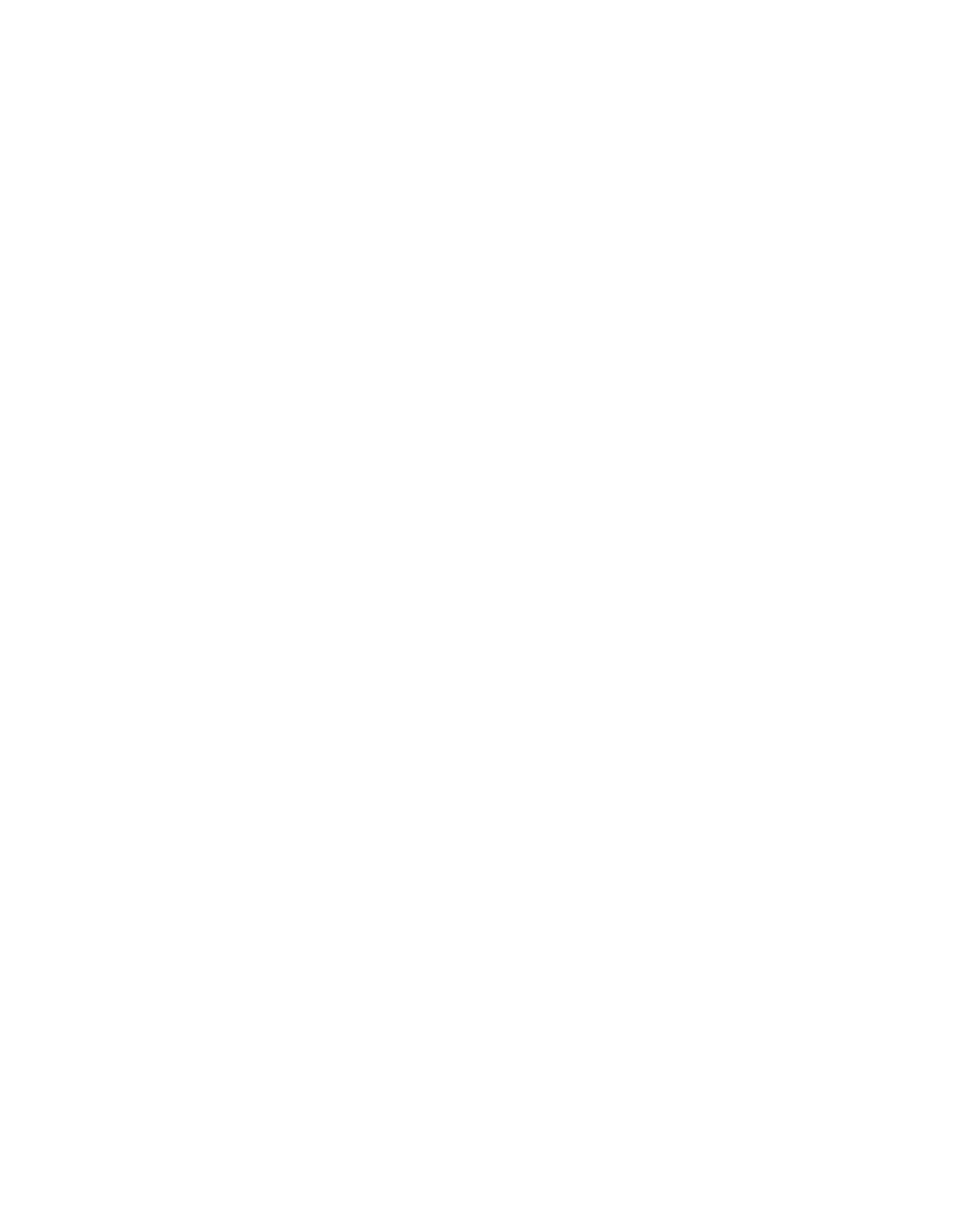# JERSE DIAGNOSTIC DEMOCRATIC REPUBLIC OF CONGO

The publication of this report has been made possible through a grant from the Jobs Umbrella Trust Fund, which is supported by the Department for International Development/UK AID, and the Governments of Norway, Germany, Austria, the Austrian Development Agency, and the Swedish International Development Cooperation Agency.

Austrian Development Agency

感 RMF FEDERAL MINISTRY<br>OF FINANCE



**Federal Ministry** for Economic Cooperation and Development



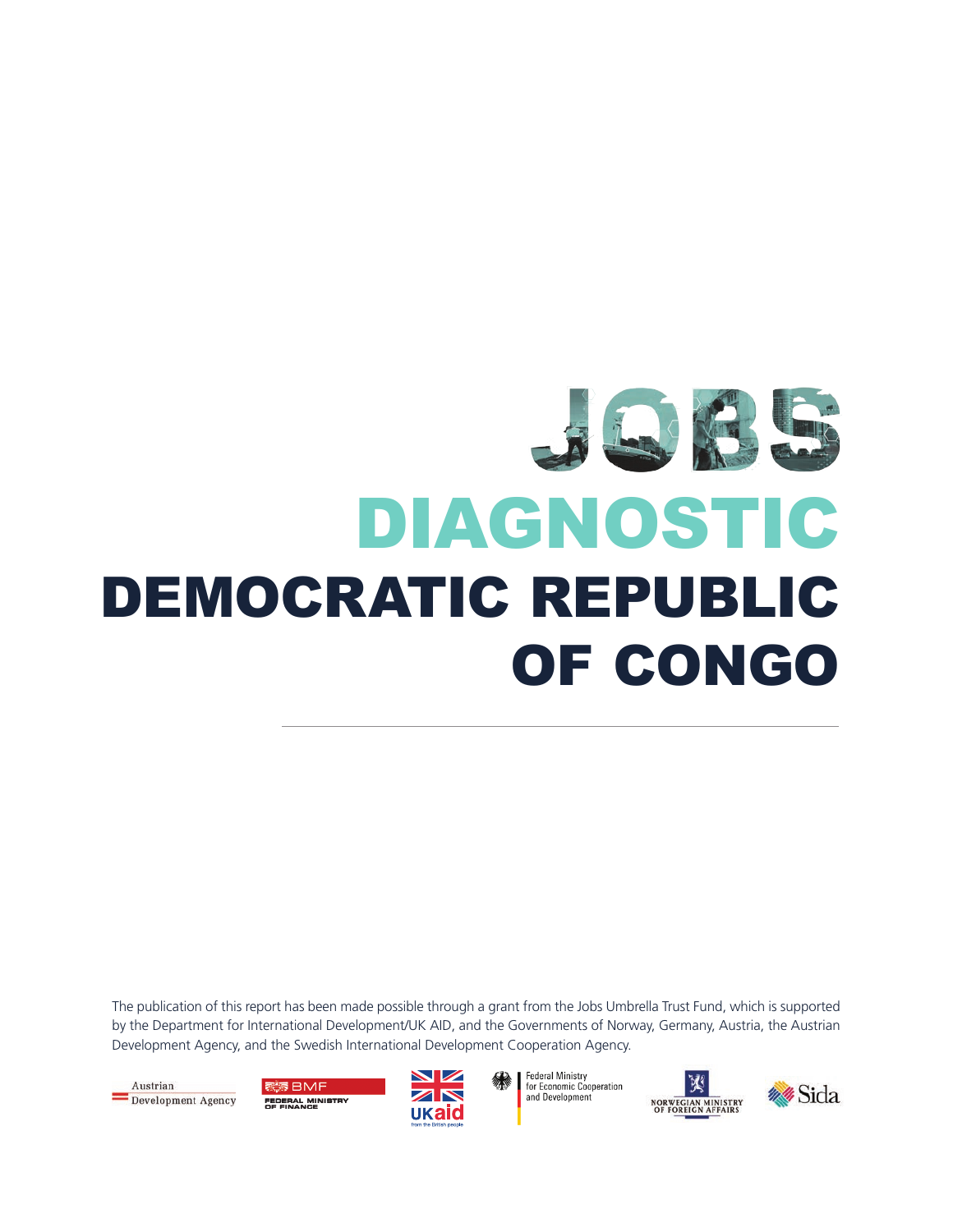© 2017 International Bank for Reconstruction and Development / The World Bank.

1818 H Street NW, Washington, DC 20433, USA. Telephone: 202-473-1000; Internet: www.worldbank.org.

#### **Some rights reserved**

This work is a product of the staff of The World Bank with external contributions. The findings, interpretations, and conclusions expressed in this work do not necessarily reflect the views of The World Bank, its Board of Executive Directors, or the governments they represent. The World Bank does not guarantee the accuracy of the data included in this work. The boundaries, colors, denominations, and other information shown on any map in this work do not imply any judgment on the part of The World Bank concerning the legal status of any territory or the endorsement or acceptance of such boundaries.

Nothing herein shall constitute or be considered to be a limitation upon or waiver of the privileges and immunities of The World Bank, all of which are specifically reserved.

#### **Rights and Permissions**



This work is available under the Creative Commons Attribution 3.0 IGO license (CC BY 3.0 IGO) http://creativecommons.org/licenses/by/3.0/igo. Under the Creative Commons Attribution license, you are free to copy, distribute, transmit, and adapt this work, including for commercial purposes, under the following conditions:

**Attribution**—Please cite the work as follows: Reyes Aterido, Alvaro Gonzalez, Dino Merotto, Carly Petracco, and Javier Sanchez-Reaza. 2017. "Democratic Republic of Congo: Jobs Diagnostic." World Bank, Washington, DC. License: Creative Commons Attribution CC BY 3.0 IGO.

**Translations**—If you create a translation of this work, please add the following disclaimer along with the attribution: *This translation was not created by The World Bank and should not be considered an official World Bank translation. The World Bank shall not be liable for any content or error in this translation.*

**Adaptations**—If you create an adaptation of this work, please add the following disclaimer along with the attribution: *This is an adaptation of an original work by The World Bank. Views and opinions expressed in the adaptation are the sole responsibility of the author or authors of the adaptation and are not endorsed by The World Bank.*

**Third-party content**—The World Bank does not necessarily own each component of the content contained within the work. The World Bank therefore does not warrant that the use of any third-party-owned individual component or part contained in the work will not infringe on the rights of those third parties. The risk of claims resulting from such infringement rests solely with you. If you wish to reuse a component of the work, it is your responsibility to determine whether permission is needed for that reuse and to obtain permission from the copyright owner. Examples of components can include, but are not limited to, tables, figures, or images.

All queries on rights and licenses should be addressed to World Bank Publications, The World Bank Group, 1818 H Street NW, Washington, DC 20433, USA; fax: 202-522-2625; e-mail: pubrights@worldbank.org.

Images: © World Bank Democratic Republic of Congo. Further permission required for reuse.

Project Number: P161849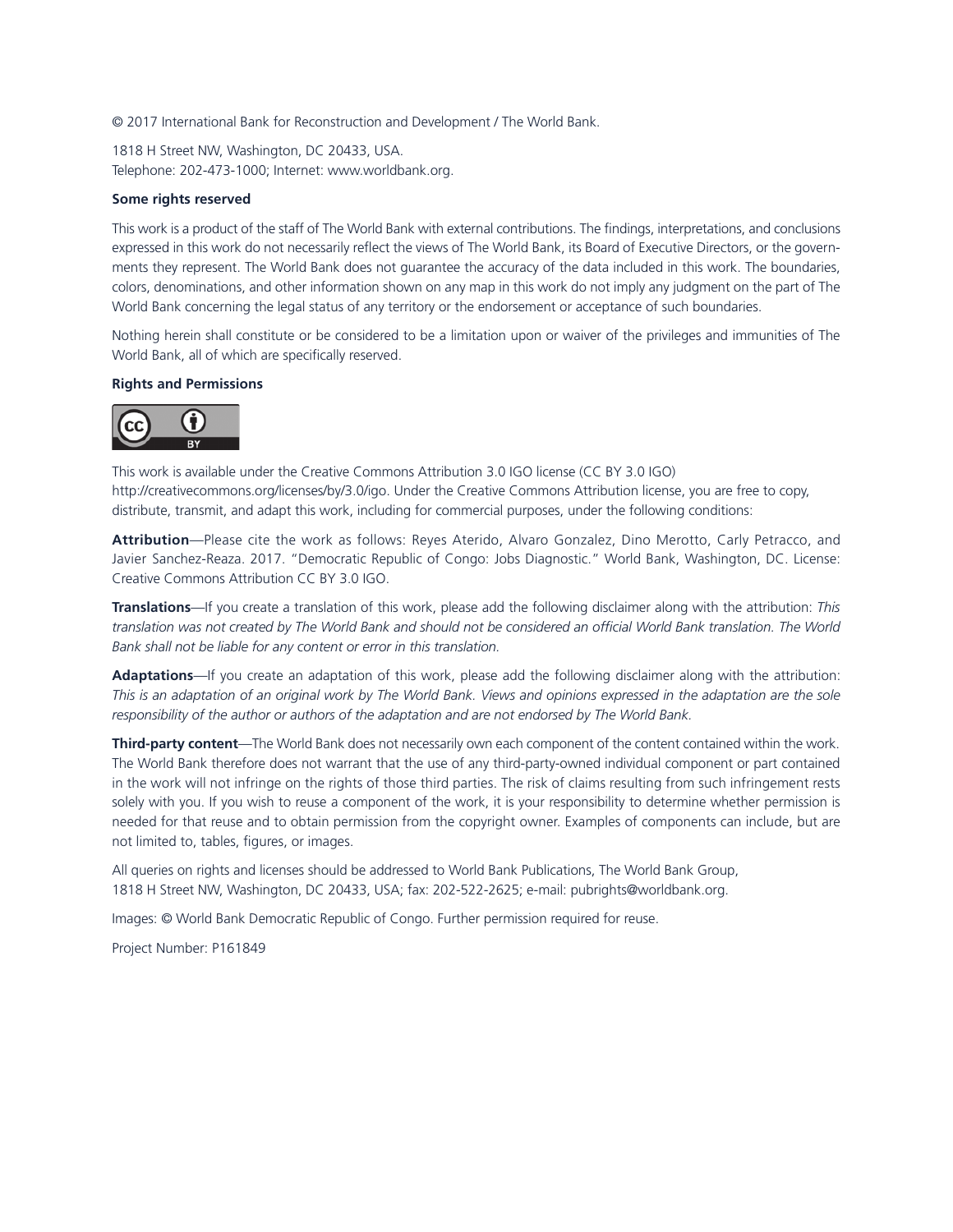# ABSTRACT

The economy of the Democratic Republic of Congo is not creating sufficient jobs for its young and rapidly growing workforce. Although the Congolese economy has experienced fast growth and poverty has declined, further reducing poverty will require more dynamic job creation and continued reductions in fertility rates. The current youth bulge and potential demographic dividend will open a unique window of opportunity but will demand faster job creation. The challenge is not limited to reducing unemployment, but includes tackling inactivity and rampant underemployment. Possible avenues to address labor market shortcomings include removing obstacles and resolving market failures for firms to grow, integrating agribusinesses into value chains, facilitating urbanization, and focusing on skills, not just schooling. At the same time, a focus on productivity growth could strengthen its link to employment creation. The report, "Democratic Republic of Congo: Jobs Diagnostic", analyzes the main challenges—at the macro, firm, and household levels—that the country faces in creating jobs. It also outlines the main obstacles to creating more and better jobs that are more inclusive of women and youth.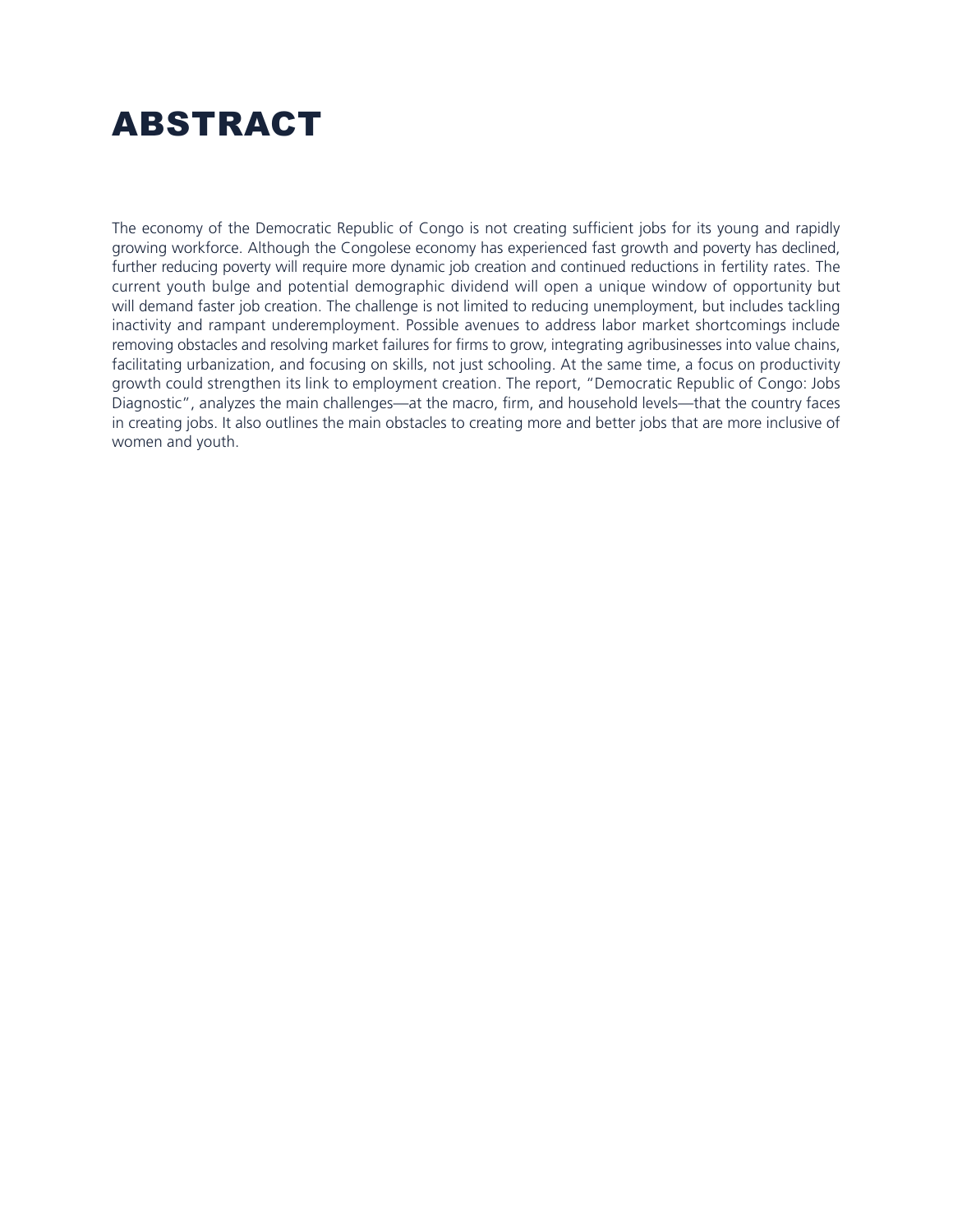# ACKNOWLEDGMENTS

This report was prepared by the World Bank Group's Jobs Group. The report was drafted by Javier Sanchez-Reaza with contributions from Reyes Aterido, Alvaro Gonzalez, Dino Merotto, and Carly Petracco. Crucial assistance was provided by David Keith de Padua, and Adrian Scutaro. The report was prepared under the general direction and ongoing support of Alvaro Gonzalez, Dino Merotto, Maurizia Tovo, Stefano Paternostro, and David Robalino.

Many colleagues including Maurizia Tovo, Phillippe George Leite, and Dimitris Mavridis, provided excellent inputs and comments at various stages of the report. The authors are particularly grateful to Ahmadou Moustapha Ndiaye (Country Director) and Yisgedullish Amde (Country Program Coordinator) for their ongoing support. The authors acknowledge the rich comments provided by the peer reviewers of this documents: Elizabeth Ruppert-Bulmer (Lead Economist, Jobs Group), as well as Indhira Vanessa Santos (Senior Economist, GSP01).

This report is part of the programmatic approach "DRC Jobs" (P161849) led by Maurizia Tovo, in conjunction with the Jobs Group.

This report has been made possible through a grant from the World Bank's Jobs Umbrella Trust Fund, which is supported by the Department for International Development/UK AID and the governments of Norway, Germany, and Austria; the Austrian Development Agency; and the Swedish International Development Cooperation Agency.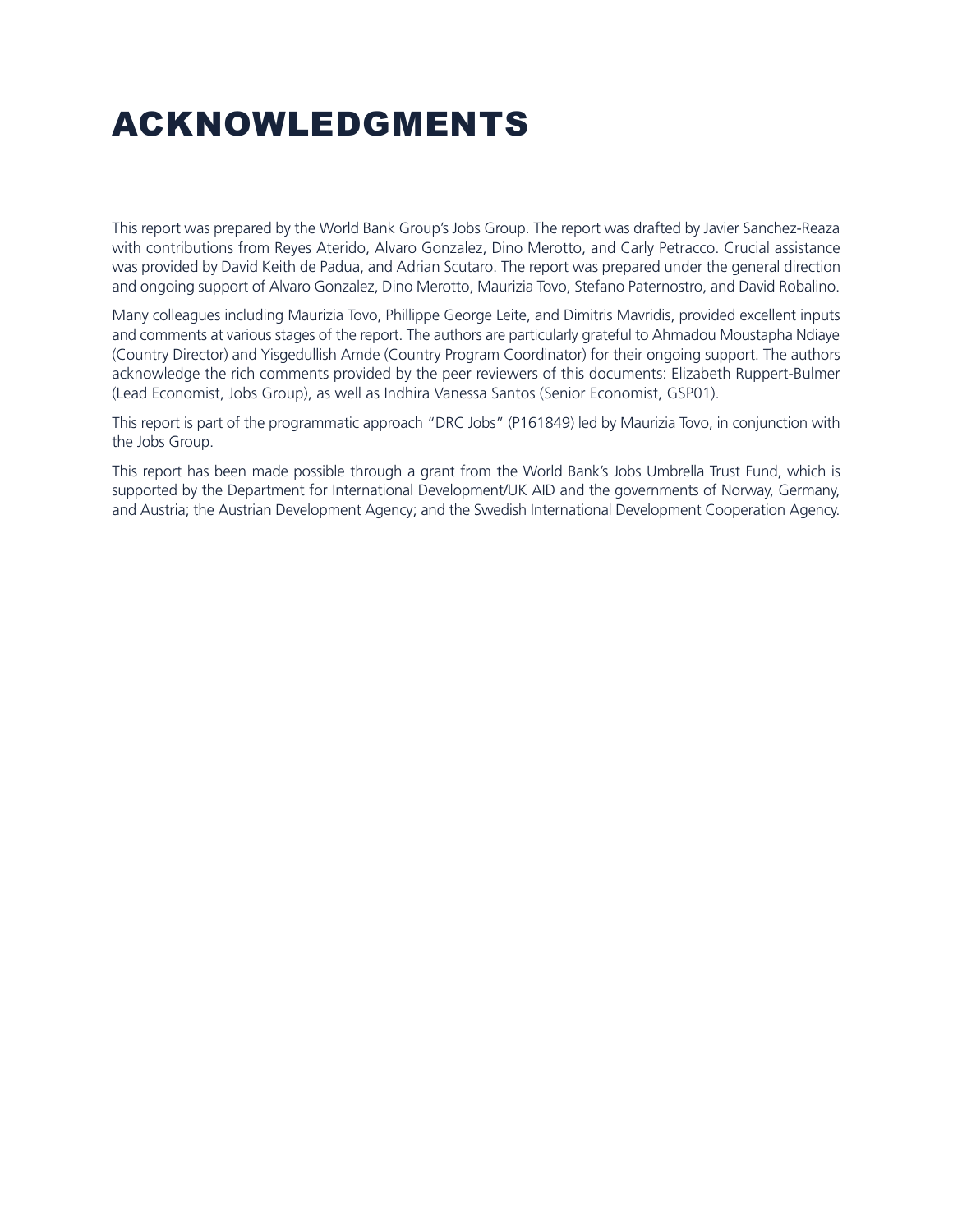

# **CONTENTS**

| <b>ABBREVIATIONS</b>           | viii |
|--------------------------------|------|
| <b>OBJECTIVE AND FRAMEWORK</b> | 1    |
| <b>EXECUTIVE SUMMARY</b>       | 3    |
| 1. ECONOMIC GROWTH AND JOBS    | 6    |
|                                |      |
|                                |      |
|                                |      |
| 2. WORKERS AND JOBS            | 18   |
|                                |      |
|                                |      |
|                                |      |
| 3. FIRMS AND JOBS              | 30   |
|                                |      |
|                                |      |
|                                |      |
|                                |      |
|                                |      |
|                                |      |
|                                |      |
| <b>4. THE WAY FORWARD</b>      | 41   |
|                                |      |
|                                |      |
|                                |      |
|                                |      |
|                                |      |
|                                |      |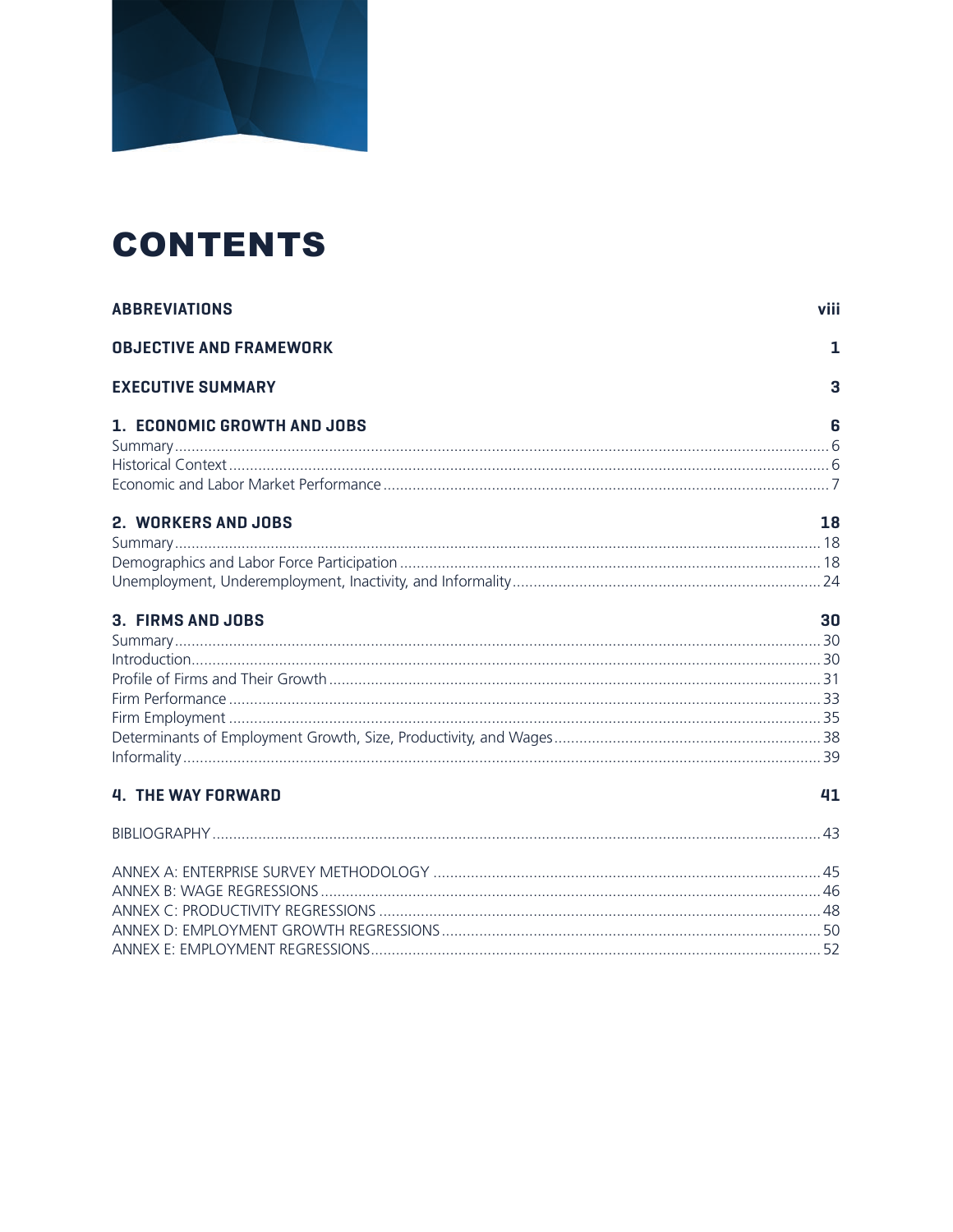

# ABBREVIATIONS

- CGF ............... Congolese franc
- FCV ............... fragility, conflict and violence
- GDP............... gross domestic product
- ILO................. International Labour Organization
- INS................. National Statistics Institute (Institut National de Statistique)
- ISIC................ International Standard Industrial Classification
- MUC.............. mining, utilities, and construction
- UN................. United Nations
- UNICEF .......... United Nations Children's Fund
- WEF............... World Economic Forum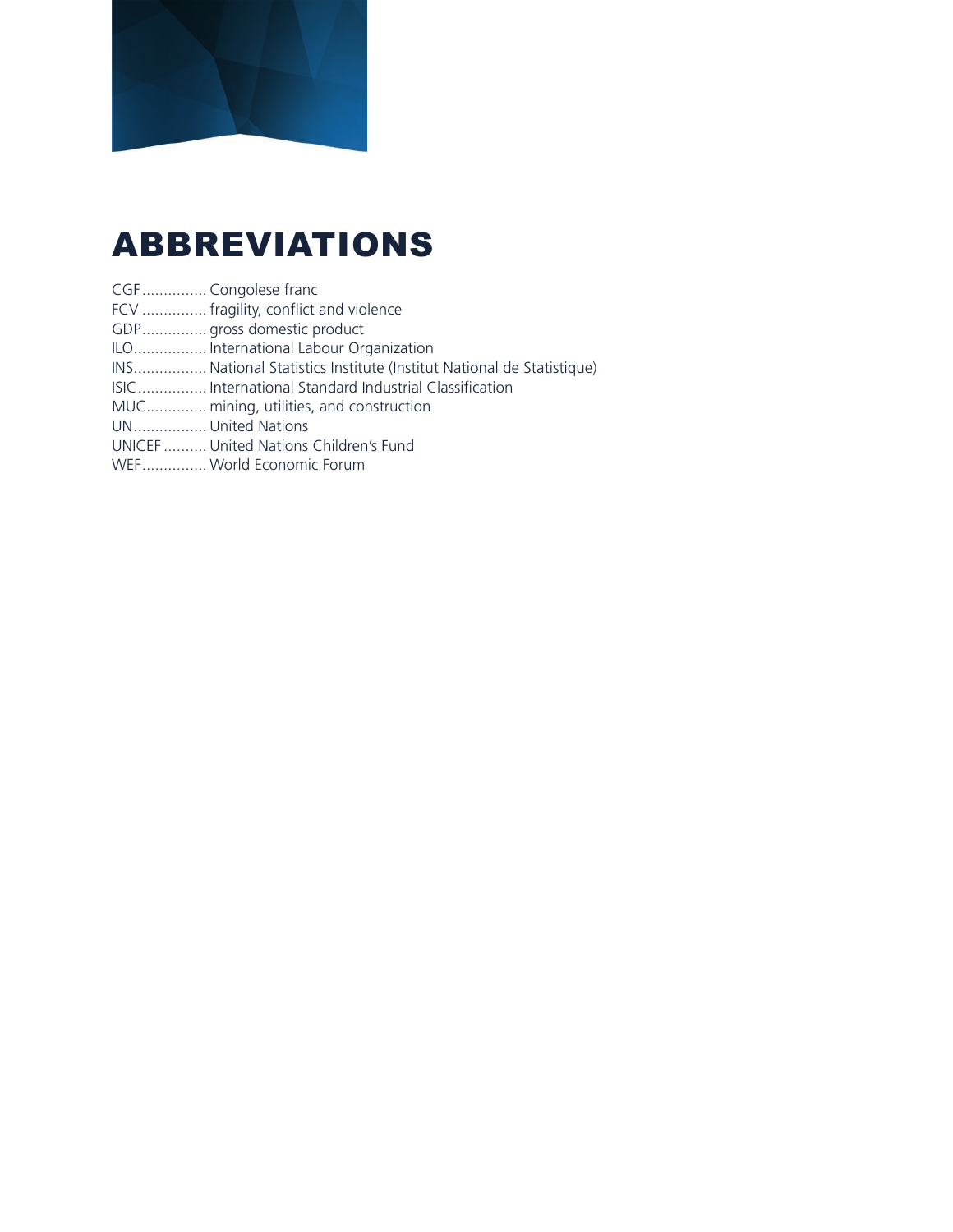

# OBJECTIVE AND FRAMEWORK

The objective of a jobs diagnostic is to identify the main challenges to job creation, as well as to improving the quality and inclusiveness of employment. It is a data-driven exercise that looks at macroeconomic and demographic factors as well as labor supply and demand, to pinpoint the main constraints to achieving a jobs-rich growth path.

A jobs diagnostic is divided in three main sections: macro and demographic trends, labor supply, and labor demand (figure 1). The first section looks at the relationships between employment growth, labor productivity, and economic growth to set the context for labor supply and demand. The fact that jobs diagnostics are data driven allows for international comparisons on the basis of standardized data sets. The second section aims to identify trends in labor supply such as working-age population, labor force and inactivity to understand the population's needs for employment and the challenges in unemployment, underemployment, waged and informal employment. In doing so, international comparisons are made on the basis of a global harmonized household database (the International Income Distribution Dataset, or I2D2). The labor supply section draws on a set of harmonized variables that are comparable across countries and time. Finally, the labor demand section uses firm-level data sets such as Enterprise Surveys that allow for some international benchmarking, or censuses of enterprises to find the links between sectoral productivity, size, age and other firm characteristics to assess the constraints on employment growth, productivity and wages. The demand for labor is a derived demand arising from the production of goods and services by entrepreneurs to meet the demand for products in an economy. The analysis also focuses on who gets the jobs created in the economy, and what determines earnings and employment. As the economy transforms and as firms rise and fall, workers must transition across occupations, between places, across firms and between jobs.

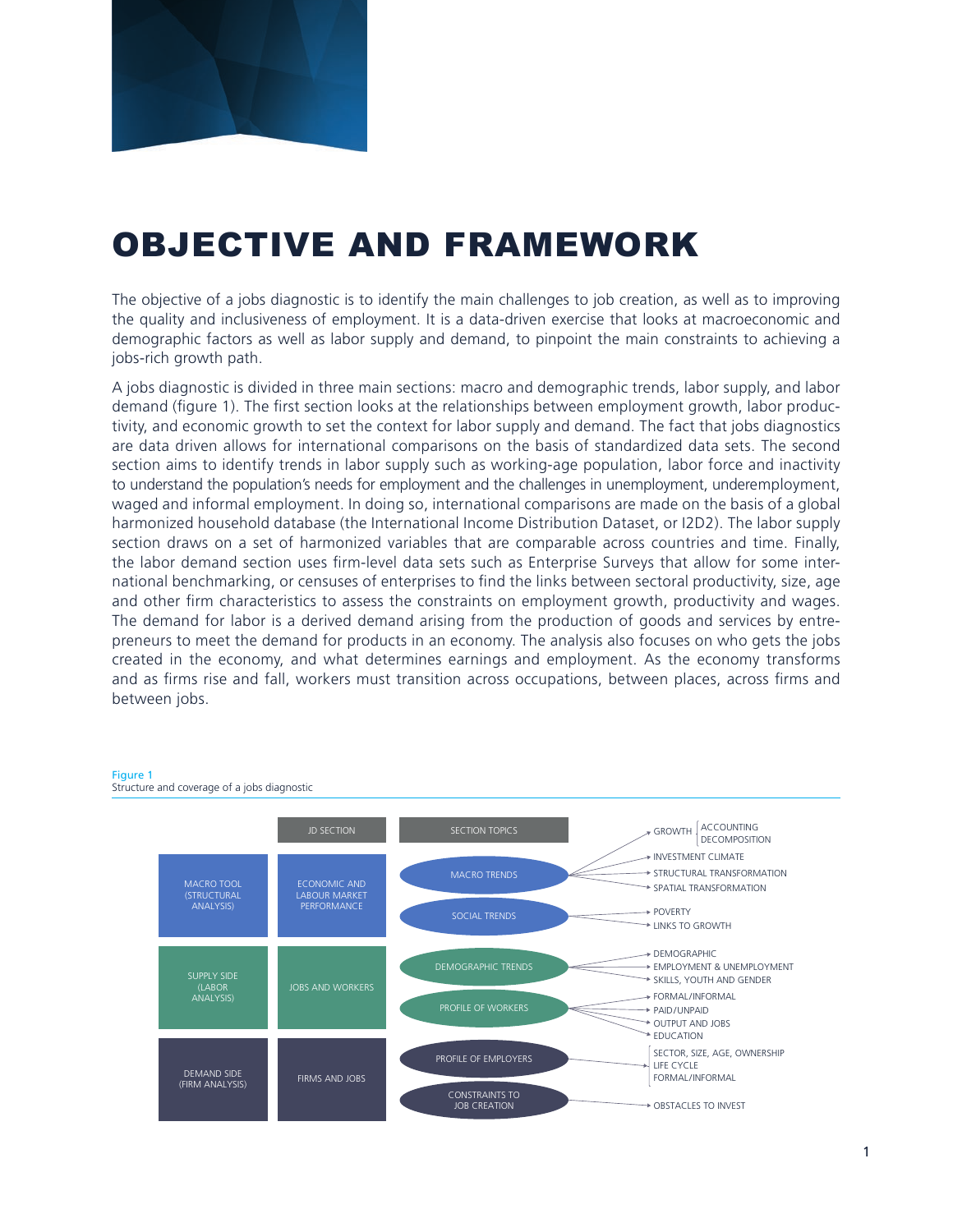A jobs diagnostic analyzes a country's economic transformations in relation to other experiences. There are three aspects to these transformations:

- Structural transformation (the movement of labor across sectors)
- Spatial transformation (or urbanization; the movement of labor across places)
- Organizational transformation (or formalization; the movement from informality to formal work, and from self-employment to waged employment)

A jobs diagnostic also identifies the characteristics of those who can access jobs in the economy and those who are left behind, which in turn shows whether jobs outcomes in the economy are becoming inclusive of the young, the poor, women, and other disadvantaged groups (Merotto, Weber, and Aterido, forthcoming).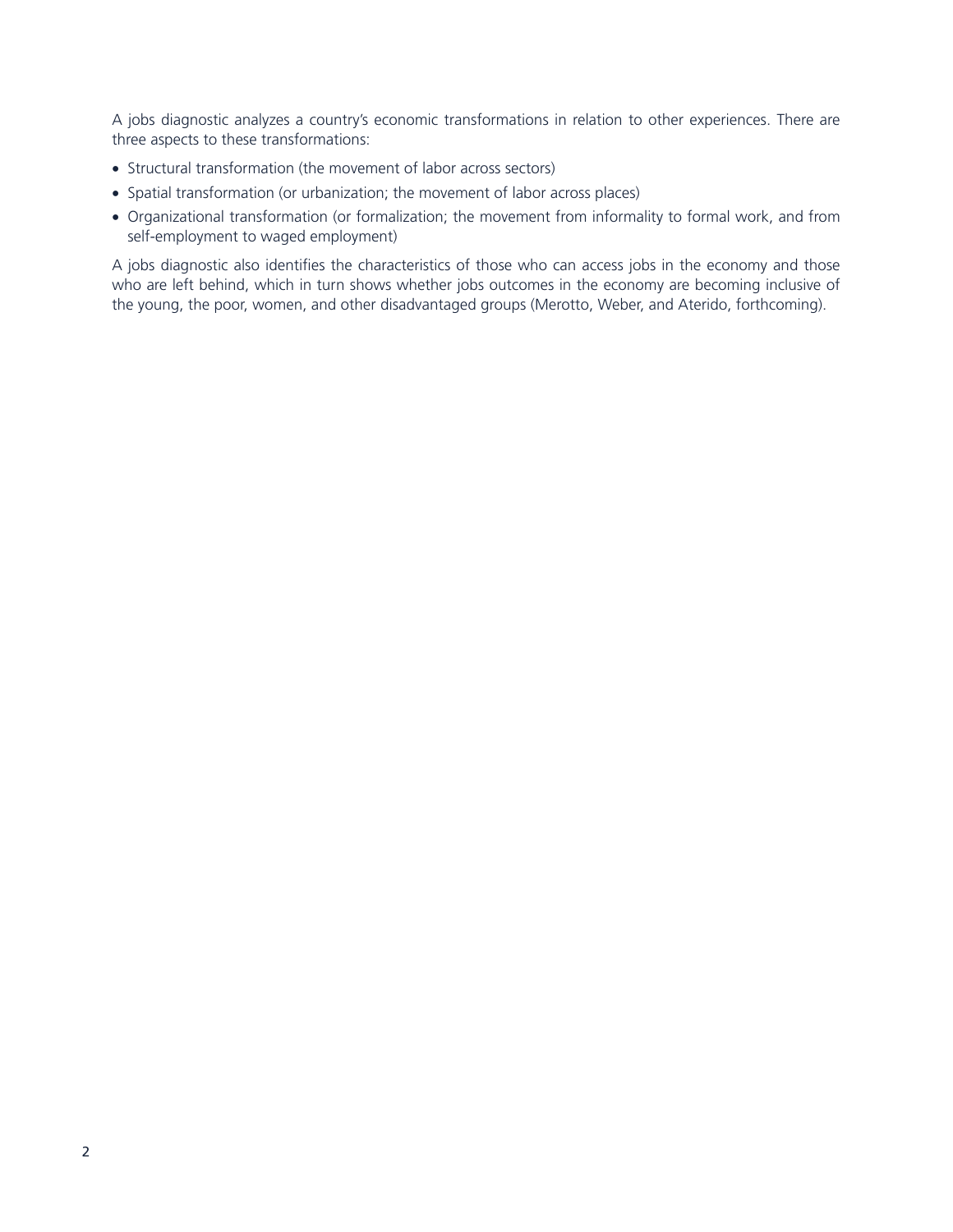

# EXECUTIVE SUMMARY

**Firms in the Democratic Republic of Congo face obstacles to growth.** Although the economy has grown at a fast pace, jobs have not been created at the scale and quality that have been demanded. The reason for insufficient labor demand lies in the fact that firms face risks and obstacles to growing, hiring, and becoming productive.

**The territorial imbalance determines the challenges in employment, underemployment, and inactivity**. On the one hand, jobs in rural areas are mostly in agriculture and unpaid. Rural activities are still unable to achieve economies of scale that boost their productivity. Thus, rural workers, particularly youth, end up underemployed and find migration to urban areas enticing. On the other hand, urban areas have been unable to accommodate a growing number of workers—particularly women—into slowly expanding waged jobs. Consequently, urban workers experience the lion's share of unemployment. One of the most pervasive consequences of the constraints on firm growth is discouragement of workers, which ends in a growing inactivity rate. Although mining has been productive, its capital-intensive nature and few links with the local economy have hampered significant job creation.

**Demographic changes compound the challenges.** Despite a fall, fertility rates remain extremely high, and the size of the working-age population has started to increase. In the next 12 years, the country will need to create 18 million new jobs and address both underemployment and inactivity while boosting productivity. The change in the age-structure pyramid could bring an opportunity to grow faster and further reduce poverty. However, this window of opportunity will not last forever; it must be seized by boosting employment so that the growing working-age population is gainfully employed.

#### **SUMMARY OF FINDINGS**

**Recent growth performance in the Democratic Republic of Congo has led to lower poverty, but to reduce poverty further, more jobs will be required.** A postconflict rebound coupled with the global commodity price boom has enabled the economy to enjoy rapid economic growth. The acceleration has been driven mostly by the boom in industry (due to mining and construction), but it has also spilled over to the services sectors. Growth has also been fueled by productivity and labor force participation, despite contracting employment rates. Nonetheless, and despite the beginning of a decline, poverty remains exceptionally high. To reduce it even further, the economy may need growth that is more diversified and jobs-rich.

**Demographics present an additional challenge to providing jobs for a growing youthful population.** By 2030, the country will have 66 million workers, which will demand that the economy create about 18 million new jobs in the next 12 years. The youth bulge is a potential demographic dividend that represents an opportunity and a challenge. Two indicators may signal the coming demographic dividend. First, fertility rates peaked at 7.3 children per woman in 1995 and steadily waned to 6 per woman in 2012. Second, many who were younger than 15 in 2005 have since joined the economically active population. This period of a declining dependency ratio represents a window of opportunity: a limited period before the dependency ratio begins to rise again (at the point when the society has more producers than consumers), allowing for further development. To reap this demographic dividend, it is important that new entrants to the labor market can find employment and that current workers can improve the quality of their employment. But at an average annual growth rate of 5.3 percent for the working-age population, this window of opportunity also represents a challenge.

**For the demographic dividend to yield a positive spiral of growth and job creation, young and female workers must be given opportunities.** Young workers find it increasingly difficult to participate in the labor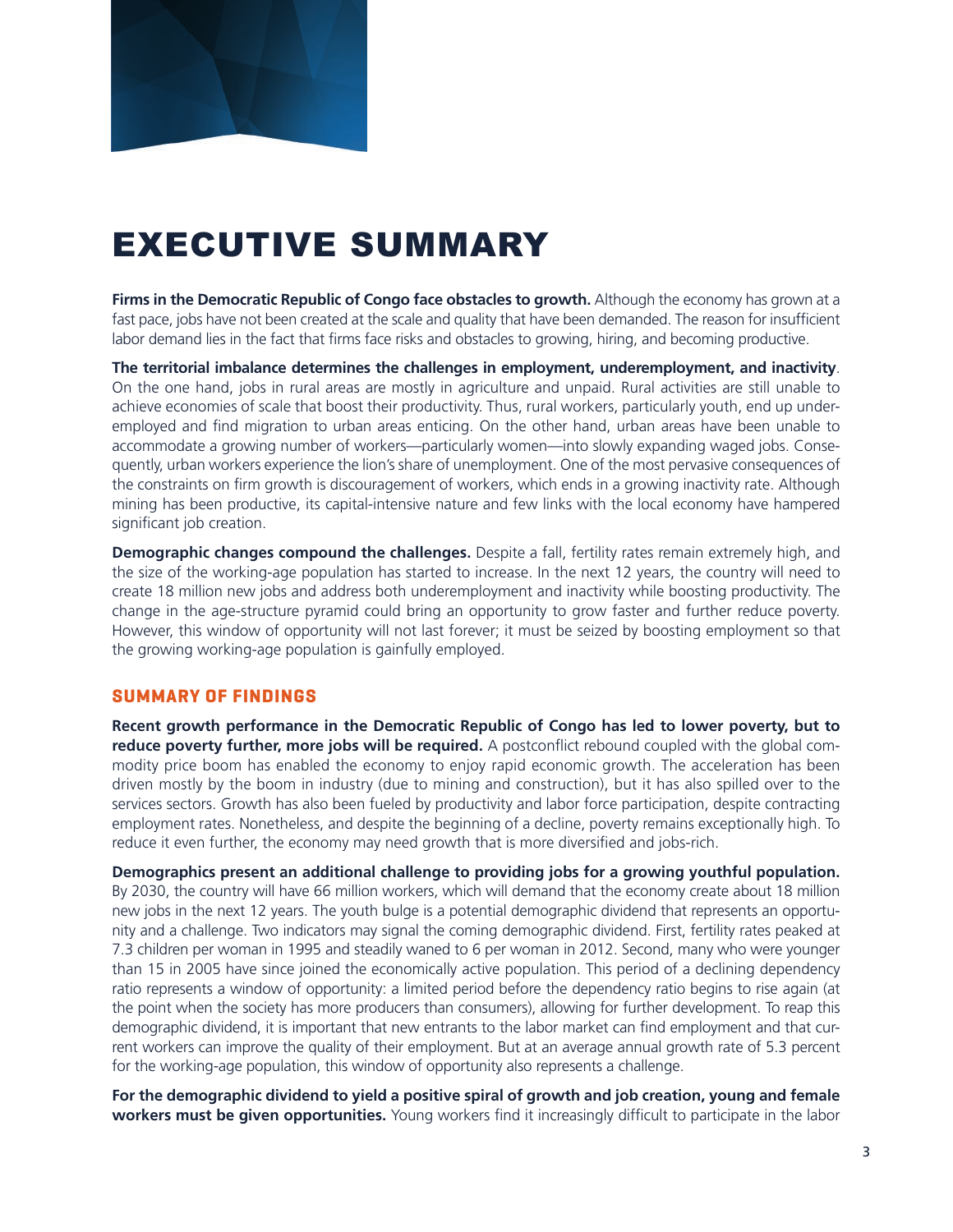market. Between 2005 and 2012, the share of youth who were neither in school nor participating in work grew. For girls, the increase was more pronounced than for boys. The lack of employment opportunities may have led to an increase in inactivity. Dwindling employment rates and modest increases in unemployment suggest a growing group of discouraged workers who are no longer seeking employment and have removed themselves from the labor force. This inactivity grew, particularly among women and the young, and chiefly in rural areas. Twothirds of the inactive population lives in rural areas, and when they find employment, informal work is the norm.

**Though self-employment and unpaid work continue to shape the labor market, wage employment has started to grow, albeit less so for women.** Associated with agriculture, self-employment continues to be the dominant form of employment. At the same time, unpaid work is concentrated in rural areas. Driven by the private sector, wage employment has expanded, and its concentration around the capital has started to wane. Women remain at a higher risk of more transient employment status. Female workers are significantly less likely to be in wage employment and less likely to be employers than are male workers.

**Education is a determinant in explaining employment.** Overall education levels have improved impressively across the country. Although education is a determinant of employment status and higher educational attainment leads to a decreased likelihood of being self-employed, the returns to education are diminishing. Urbanization has helped to close the gender gap in education, but the gender wage gap persists despite education levels. The 28 percent wage gap in favor of men in 2005 widened to over 38 percent in 2012.

**Having an education does not necessarily lead to a job, but it improves the prospects of income.** Education and chances of employment are negatively correlated. For those with no schooling or only primary schooling, unemployment rates have remained about 2.5 percent. In contrast, for those with tertiary education, the unemployment rate is six times greater (13.7 percent). One explanation for the seemingly inverse relationship between higher levels of education and employment could lie in the capacity of the labor market to absorb highly educated workers. Another could be the worker's ability to sustain a longer job search so as to find a more suitable match: those with higher education typically have economic backing from their families, which enables them to engage in a longer job search.

**Although unemployment affects urban areas, the real problem is underemployment.** Unemployment is predominantly an urban phenomenon: 83 percent of the unemployed are urban dwellers. In contrast, underemployment is sizable, particularly in rural areas and among youth. In 2012, 45 percent of workers were classified as underemployed.<sup>1</sup>

**For manufacturing firms to provide better jobs, their productivity must improve.** Average labor productivity is relatively low for manufacturing firms. Most manufacturing firms are too small to invest significant capital to improve productivity. Just a few large, productive manufacturing firms are responsible for most of the sector's value added. Manufacturing is not only lagging in productivity, but also in job creation. Most jobs are generated by firms in mining, utilities, and construction.

**Most of the growth in labor productivity has resulted from structural change.** Current conditions indicate that productivity has accrued chiefly from shifting labor across sectors, rather than from improving sectoral efficiency. About 80 percent of the growth in labor productivity has come from a proportionate increase in workers from lower-productivity jobs in agriculture moving to relatively higher-productivity jobs in services and industry.

**Unfortunately, productivity is not necessarily associated with more employment.** Perhaps one of the most striking features of firm size and potential job growth lies in their poor relationship to productivity. Productive firms in the country are, unexpectedly, smaller firms. This might signal that, for the most part, productivity gains accrue to a firm through its shedding of labor. The fact that productive firms do not grow may signal misallocations or market failures.

 $1$  This jobs diagnostic considers that a worker is underemployed when she or he available and willing to work but works for fewer hours than in a regular workday. The threshold varies from country to country; this diagnostic considers those who work fewer than 35 hours per day as underemployed.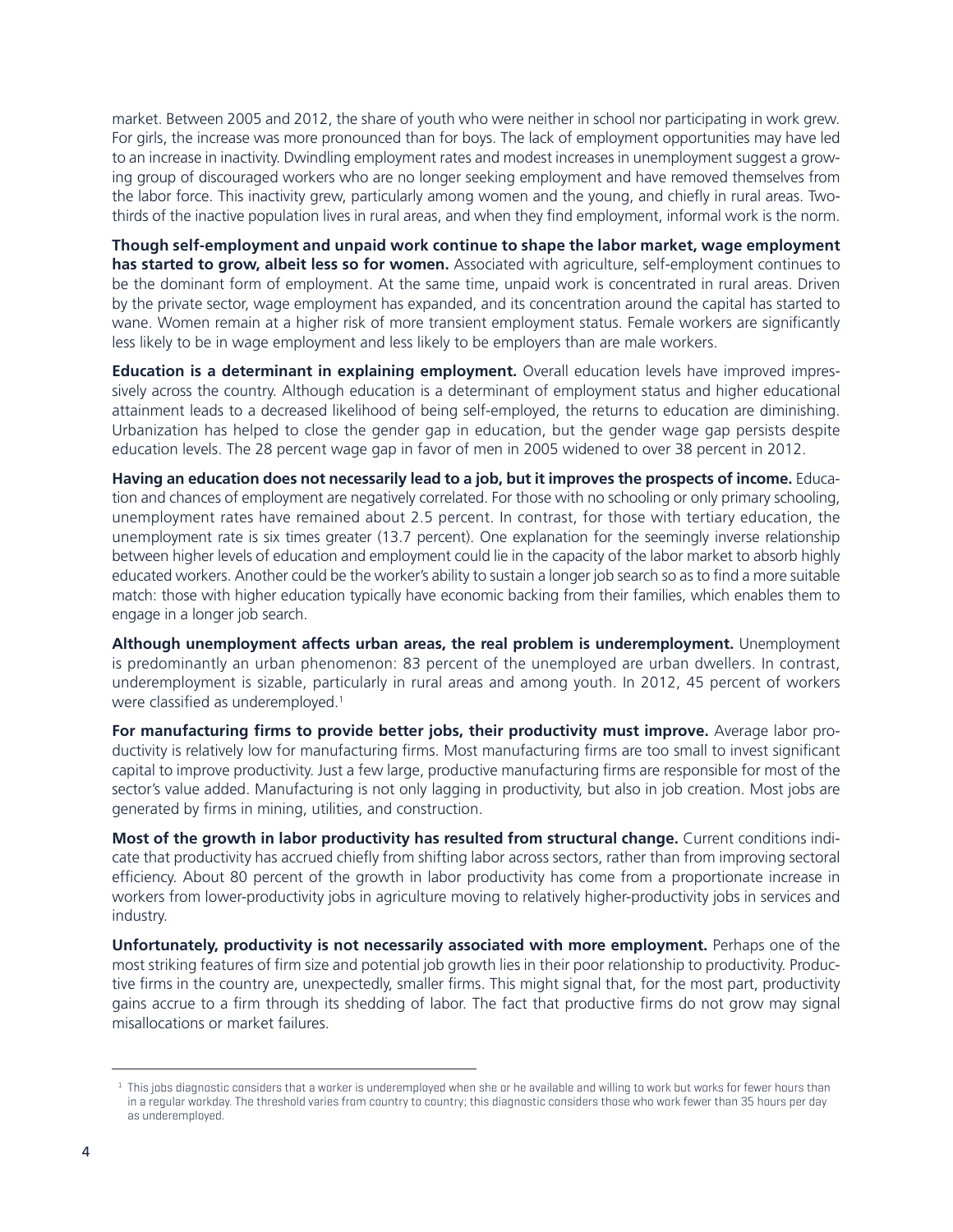**A poor business environment that hinders the private sector might be at the heart of underemployment, informality, and inactivity.** The poor business environment likely impedes private sector development and the creation of productive jobs. The challenging environment includes infrastructure that is poor, regulatory processes that are uncertain, and a bureaucracy that is inefficient and arbitrary. The inefficiencies and arbitrariness of public sector bureaucracies and their rules are prime ingredients for the corruption that plagues the country. It continues to rank near the bottom of a number of international indices on competitiveness.

**This environment generates a vast number of small, informal household enterprises but not many productive, jobs-producing formal firms.** The high level of informality is partly due to the low opportunity cost of opening a microbusiness. That said, the most important reason is that informal enterprises provide incomes where formal jobs are unavailable.

**The relatively high share of firms in the commercial sector may be an adaptation to a risky and dif**ficult business climate. Entry and exit is comparatively low cost in the commercial sector, which may indicate that it is risky. Firms are concentrated in sectors from which they can exit easily if business conditions turn negative. When this is the case, the kind of uncertainty that volatility brings also makes it less likely that firms will invest and grow and hire more workers.

**Barriers to growth—not so much barriers to entry—seem to hamper firms' performance.** The relatively high share of firms that are young indicates few difficulties with entry, but problems with growth. Firms that enter the market small, stay small or even shrink, whereas (some) big firms grow. How a firm is established determines how it will grow and the employment it will generate. In other words, employment is determined by a firm's size at establishment. Larger firms are more likely to grow their workforce.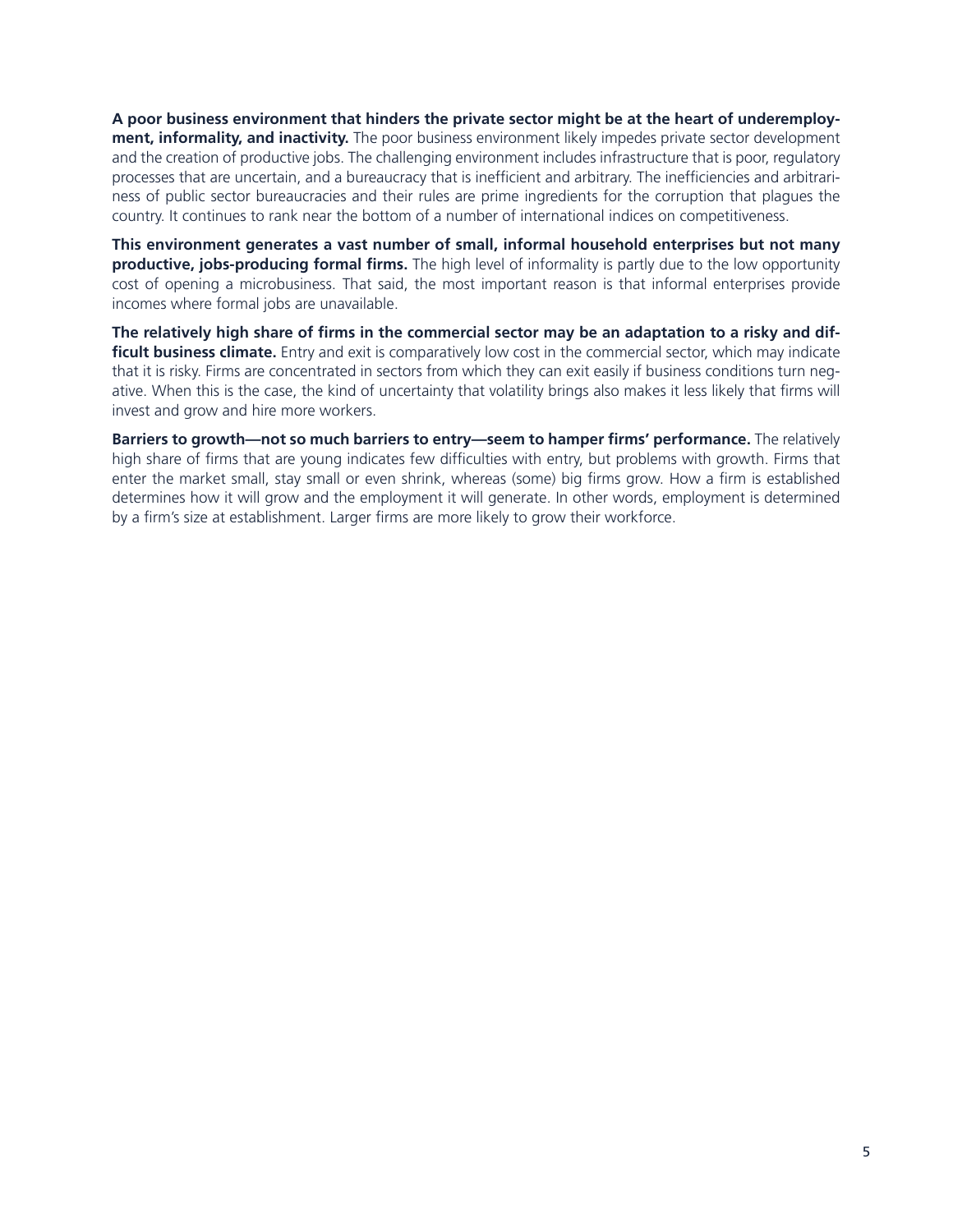

# 1. ECONOMIC GROWTH AND JOBS

### **SUMMARY**

Fast-paced growth has contributed to reducing poverty in the Democratic Republic of Congo. Recent higher growth rates were fueled by productivity gains that resulted from labor movements out of low value added agriculture into higher value added services. Strong growth performance was also the result of rising participation in the labor force. This structural transformation was characterized by negligible industrialization and accompanied by a spatial transformation, and thus urbanization. The benefits of these structural and spatial transformations translated into poverty reduction.

However, continued conflict and the recent slip in commodity prices are impinging on growth and compromising further reductions in poverty. As copper and other commodity prices have fallen, economic growth has slowed. In addition, conflicts in the eastern regions continue, making the investment climate difficult.

The challenge of creating jobs-rich, inclusive growth is compounded by the rapid growth in the youthful population. The country's youth bulge will lead to an unprecedented increase in the working-age population (67 percent) by 2030. The demand created by those young workers will require that the economy create about 18 million new jobs in the next 12 years.

#### **HISTORICAL CONTEXT**

**The economic damage from war was significant**. The conflicts between 1996 and 2002 had profound effects on the economy. Lost lives and wealth destruction led to a reduction in GDP per capita. The conflicts accelerated declines that had started over 40 years ago. GDP per capita peaked in 1974 but dropped by over 20 percent during the years that followed, then stabilized in the 1980s. Starting in 1988, a new, significant, and continuous fall in GDP per capita likely helped to set the wheels of conflict in motion again. In the conflicts between 1996 and 2002, GDP per capita plummeted, reaching some of the lowest levels in the world. Recovery has been fragile (box 1.1). It is based on the extraction industry, paradoxically located in areas of conflict even today. This is the backdrop to the jobs story that is analyzed in this diagnostic.

**The Democratic Republic of Congo is emerging from postconflict status, but progress is slow and uneven.** The civil war ended in 2002, having destroyed the country's infrastructure and social fabric. National parliamentary and presidential elections were held in 2006 and 2011, the latter marred by violence and contestations of the results. Although progress has been made towards peace, armed conflicts continue to simmer in the east. Enormous challenges remain, with about 77 percent of the population living in poverty and all the Millennium Development Goals set for 2015 missed. The business environment in the country is one of the worst in the world. The 2017 Doing Business Report ranks the country among the most difficult to do business with, rating it 184th of 190 countries studied, and noting its consistently poor comparative performance across all indicators. Similarly, the 2016–2017 Global Competitiveness Index ranked the country 129th of 138. In addition, state institutions remain weak and the capacity to implement much-needed reforms is insufficient.

**Reforms are helping with recovery.** Despite a destabilizing military conflict in the eastern regions, the economy is currently recovering at rapid rates as a result of improvements in political and economic governance since the 2011 elections, as well as strong commitment to reforms in private sector development and public administration. The financial sector, among the least developed in Sub-Saharan Africa, has recovered from the financial crisis in 2008–10 and been recapitalized. Yet, while domestic credit to the private sector has been growing since the 2006 level of \$170 million, reaching \$2.4 billion in 2015, less than 5 percent of the 70 million inhabitants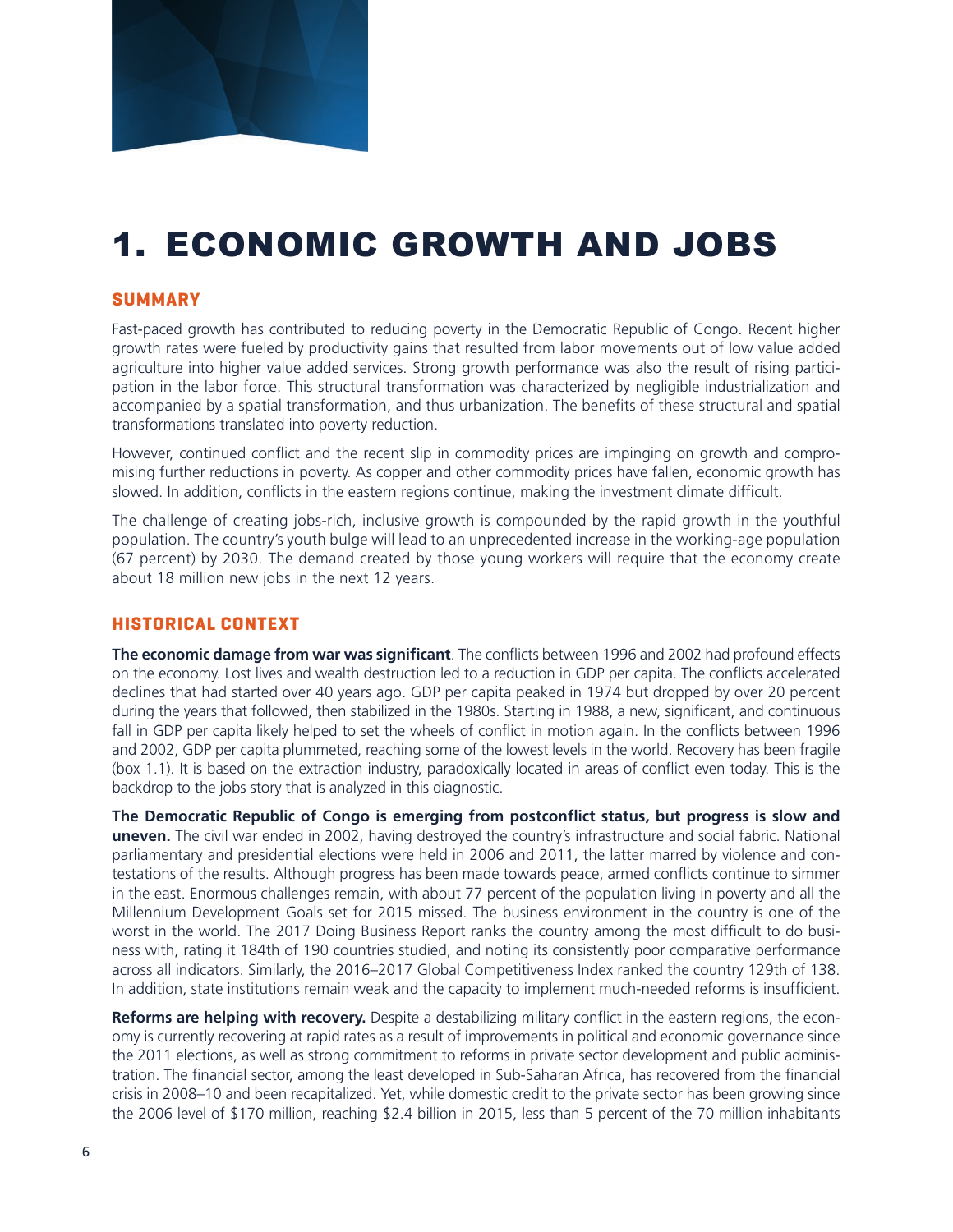### **BOX 1.1: THE FRAGILE RECOVERY**

The Democratic Republic of Congo still suffers from the impact of a major war during the 1990s. This war had two phases: one in 1996–97 and one in 1998–2002. A period of relative prosperity during 1960–70 was based on copper and other commodity exports, which proved unsustainable when copper prices collapsed in the mid-1970s. Lack of investment sapped the potential of the mining sector, and both corporate and public institutions were too weak to absorb the commodity price shock; policies became unsustainable. The country descended rapidly from prosperity to war, with unpaid soldiers ransacking Kinshasa, the nation's capital, in 1991–93, bringing destruction from which the city has not yet recovered. Infrastructure collapsed, and today only four provincial capitals can be reached by road from Kinshasa. From 1997 to 2003, the country destabilized even further, entering two wars that cost millions of lives.

The end of the second war in 2002 coincided with a recovery in mining prices on international markets. Mines that had been closed as a result of nationalization and war were reopened as part of joint ventures with international partners. As mining production increased, so did demand for transport and security services as well as financing for trade and construction projects. Key infrastructure bottlenecks were not addressed, however, and social liabilities blocked the reform of state-owned enterprises. Growth in the agriculture and informal sectors was initially subdued but picked up after 2006 in those provinces where peace and security had improved.

*Source*: Herderschee, Kaiser, and Samba 2012.

have a bank account, compared with the average of 24 percent across Sub-Saharan Africa.<sup>2</sup> The total assets of the banking sector amount to over 40 percent of GDP (\$3.6 billion) and are about 90 percent dollarized.

**However, continuing uncertainties about the business environment and economy restrain banks from lending.** Productive finance from the banking sector is particularly difficult for micro, small and medium-sized enterprises (MSMEs) to access, at least at terms affordable to all but the best-established enterprises with highly securitized financing proposals by the Central Bank of Congo. Although supervision enforcement by the Central Bank improved since 2011, with assistance from the International Monetary Fund, the legacy of lax enforcement has triggered caution among investors, creditors, and development partners contemplating financial intermediation using existing institutions. Consequently, although access to finance is improving, it remains one of the major constraints for private sector development.

**The country also faces a major challenge in terms of inclusion, particularly for youth and women.** Between 2005 and 2012, more than 40 percent of the unemployed were young workers (aged 15 to 24). Youth unemployment is particularly pernicious in urban areas, and the government has no viable policy yet to deal with this problem. The shortage of jobs spurs growth in the informal sector and, due to weak supportive structures, many young workers turn to a life of crime. In addition, although women are the main providers in their households in most of the country and especially in rural areas, the majority are not yet part of the private sector development effort owing to customary laws that force them to get their husband's authorization before entering into activities such as signing contracts, purchasing property, incorporating businesses, or filing lawsuits.

#### **ECONOMIC AND LABOR MARKET PERFORMANCE**

**Rich in and dependent upon extractive industries, the economy has been strongly affected by changes in copper and oil prices, and by conflict**. In the 1970s and 1980s, real economic growth was volatile, averaging zero in the 1970s and +2 percent in the 1980s. Following a peak around 1988, the decline in copper and oil prices throughout the 1990s—combined with conflict—caused the economy to collapse. Real GDP fell by 7 percent per year on average during the 1990s (figures 1.1 and 1.2), while population growth averaged over 3 percent per year. GDP per capita had peaked in 1974 and fallen precipitously during the ensuing two decades.

**The steep decline in prosperity coincided with the slide in world commodity prices**. Real copper prices peaked in 1974, then again in 1980 and 1989, before falling dramatically until reaching a nadir in 2002. The conflicts

<sup>2</sup> All dollar amounts are U.S. dollars unless otherwise indicated.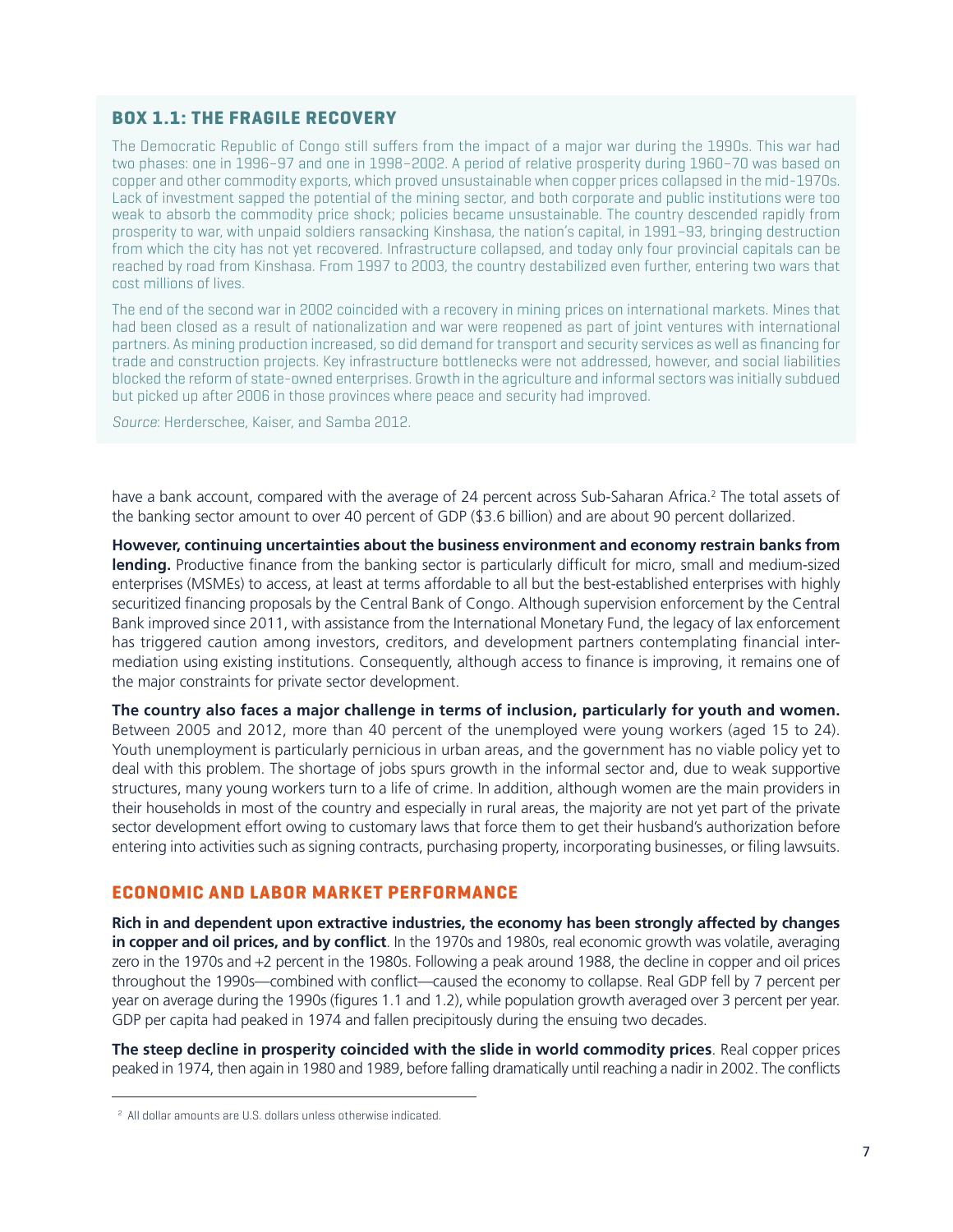

Figure 1.1 Real copper prices and 10-year moving average real GDP growth rates, 1980–2014

*Source:* World Bank, World Development Indicators (accessed November 21, 2016), http://data.worldbank.org/indicator/SP.POP.TOTL?locations=CD.



Figure 1.2 Sectoral GDP and indexed commodity prices, 1990–2014

*Source:* World Bank, World Development Indicators (accessed November 21, 2016), http://data.worldbank.org/indicator/SP/POP.TOTL?locations=CD.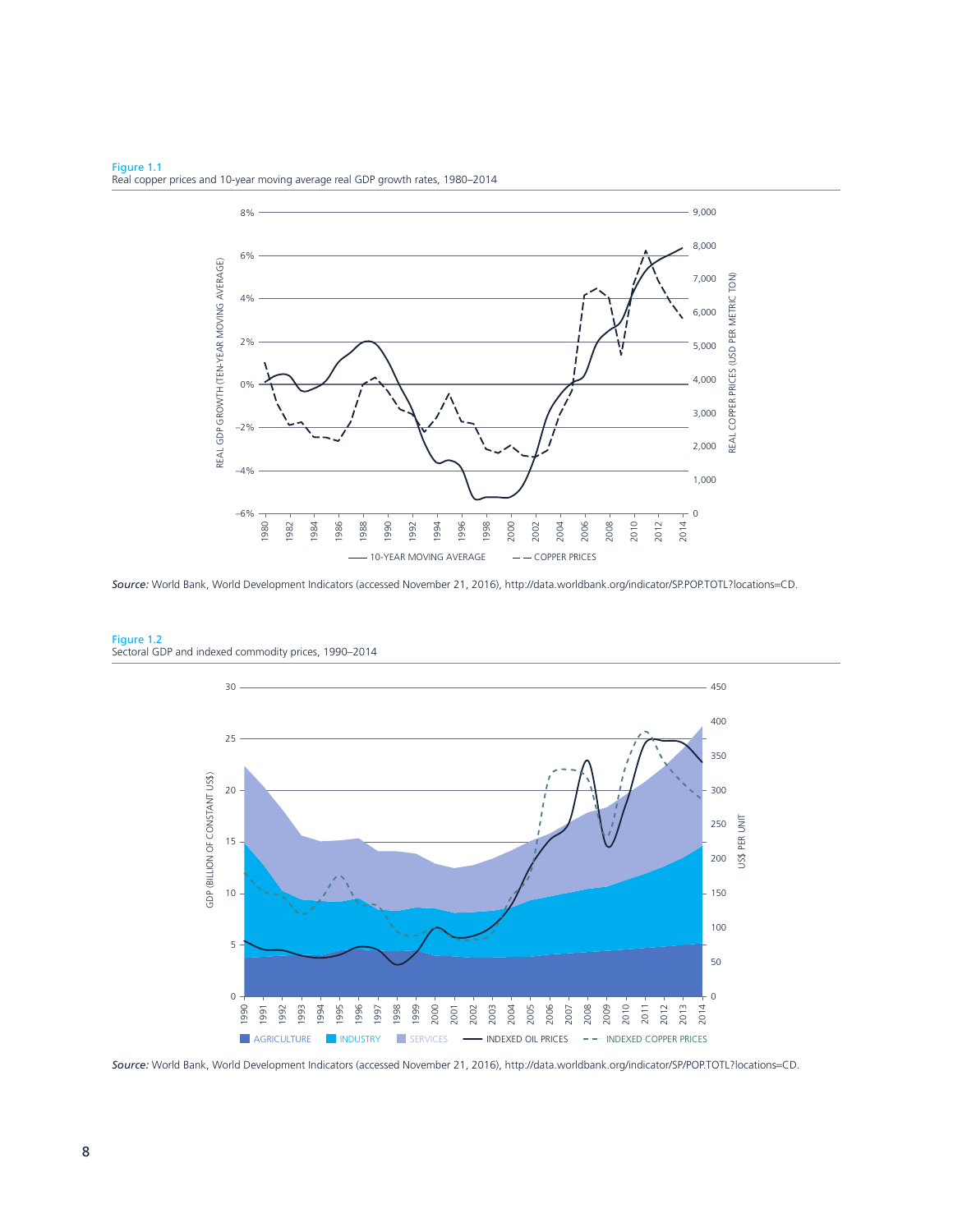between 1996 and 2002 further eroded per capita income to a level among the lowest in the world. However, as the 10-year moving average growth rate in figure 1.1 shows, the country's economic woes long preceded the conflict.

**During the postconflict rebound and coupled with the global commodity price boom, the economy enjoyed rapid economic growth**. Between 2010 and 2015, the economy grew at an average annual rate of 7.4 percent (figure 1.3). To put this into a regional context, it is three times faster than the growth of the world economy (2.4 percent) and almost twice as fast as the average for Sub-Saharan Africa (4.2 percent). It also exceeds the averages for low-income countries and for lower-middle-income countries, at 5.1 and 5.3 percent respectively. Since 2013, GDP growth in the country has accelerated to overtake fast-growing regional neighbors Kenya, Tanzania, Uganda, and Zambia. The acceleration in growth was driven mostly by the boom in industry (due to mining and construction), but it also spilled over to the services sector (figure 1.2). During the boom years, however, agriculture grew very little.





*Source:* Based on JobStructure Tool, Jobs Group, World Bank.

#### **Poverty**

**The acceleration in growth and the postconflict rebound reduced poverty, but slowly.** Poverty declined at an average annual rate of 2.5 percent between 2004 and 2015. Although the progress is significant, and more than 10 million Congolese no longer live in poverty, other countries in the region reduced poverty faster. In Tanzania, headcount poverty fell at an average of almost 7 percent annually (figure 1.4). Uganda reduced poverty nearly twice as fast as the Democratic Republic of Congo, at an average annual rate of almost 5 percent.

**Poverty remains exceptionally high, particularly in rural areas**. It is highest in the rural and relatively isolated Eastern province, where the conflict and the booming mining industry coexist. Using the US\$1.90 poverty line (at purchasing power parity), over 77 percent of Congolese are poor. Over 85 percent of workers earn less than US\$3.10 per day. The United Nations (UN) Multidimensional Poverty Index in 2016 was 0.369.<sup>3</sup> More than 72 percent of the population experiences multidimensional poverty (UN 2016a). According to UN (2016a), at 72.5 percent, the multidimensional poverty headcount is 4.6 percentage points lower than income poverty (77.1), implying that individuals living below the income poverty line may have access to non-income resources. Rural areas are at a particular disadvantage. At 64.9 percent, the poverty headcount for rural areas, using the national poverty line, is 3.3 percent higher than the national poverty headcount for urban areas (World Bank 2016).

<sup>&</sup>lt;sup>3</sup> Percentage of the population that is multidimensionally poor, adjusted by the intensity of the deprivations. For details on how the Multidimensional Poverty Index is calculated, see technical note 5 at http://hdr.undp.org/sites/default/files/hdr2016\_technical\_notes.pdf (UN 2016b).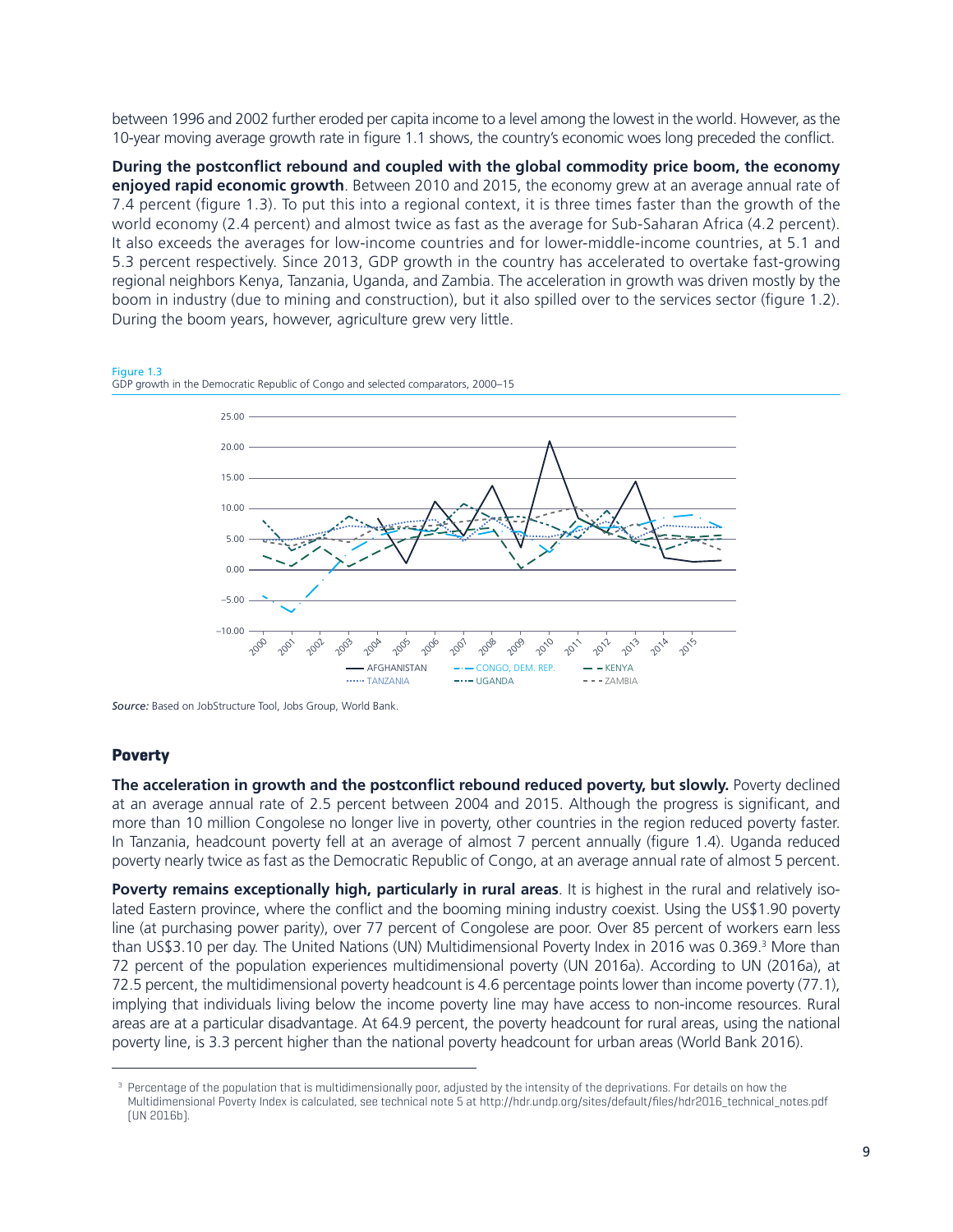

*Source:* World Bank, World Development Indicators (accessed November 21, 2016), http://data.worldbank.org/indicator/SP.POP.TOTL?locations=CD.

#### **Sources of Growth: Sectoral and Spatial Transformation**

**To reduce poverty faster through growth may require taking a more diversified and jobs-rich growth path.** As is common in so many mineral-rich economies, the mining boom has not created a commensurate boom in employment. In fact, as the working-age population and labor force participation rates were rising in the country, the employment rate was falling. Most productivity gains were accrued by manufacturing activities. In contrast, services' labor productivity contracted, while hardly any change was observed in agriculture. Improving the productivity of work in informal services in urban areas may be important if the country is to maintain the recent pace of structural change.

**Between 2005 and 2012, per capita GDP growth was driven by productivity and rising labor force participation rates, but the employment rate fell.** Labor productivity grew annually by an average of 1.4 percent, accounting for 60 percent of the 2.4 percent growth in average annual GDP per capita (figure 1.5). Demographic change contributed little to per capita income growth because, owing to the high fertility rate and youthfulness of the population, the total population continued to grow at a rate similar to that of the working-age population. The UN Population Division's mid-range forecasts suggest that this situation will not



*Source:* Based on JobStructure Tool, Jobs Group, World Bank.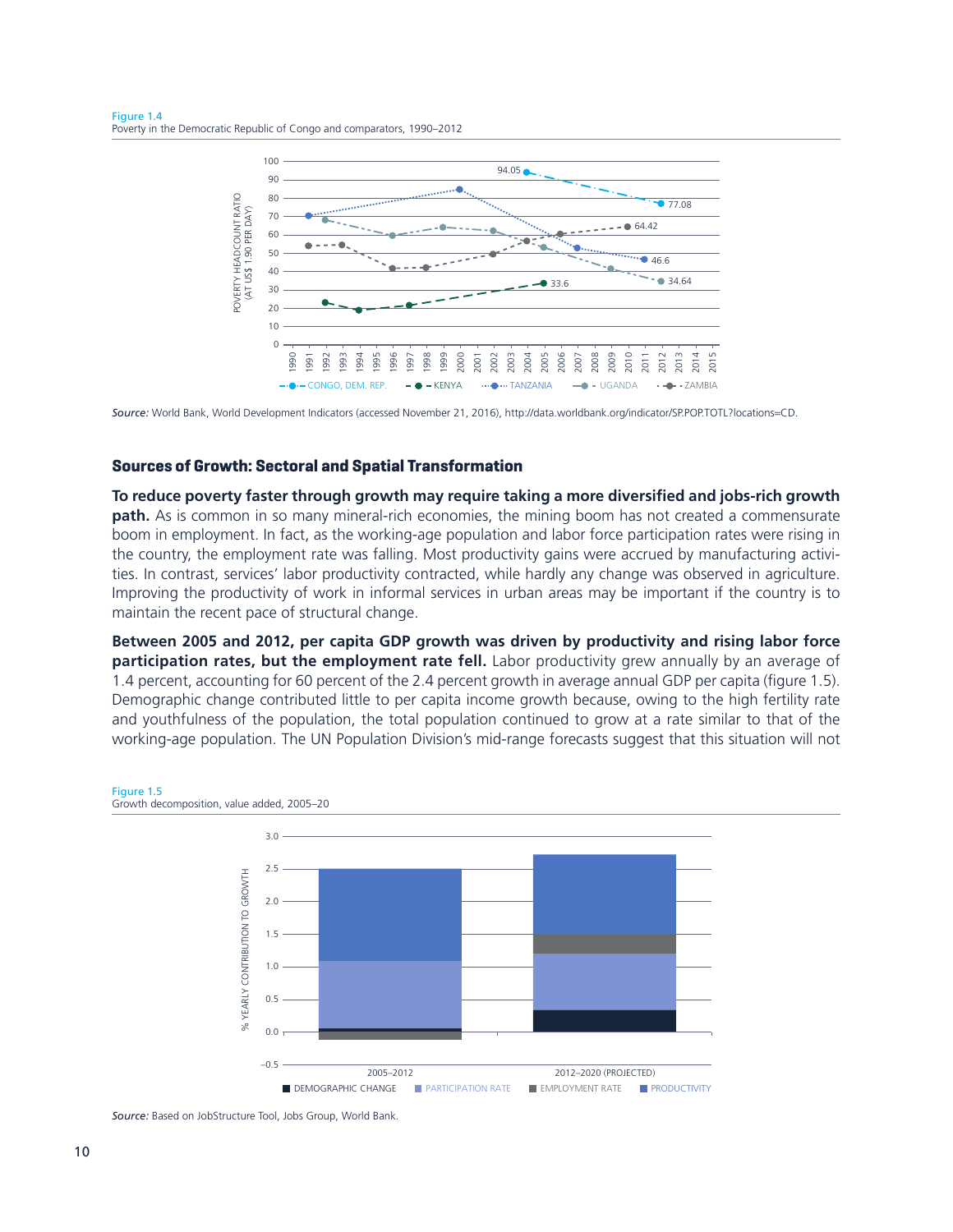

*Source:* Based on JobStructure Tool, Jobs Group, World Bank.

change until after 2030, barring major shifts in adolescent girls' education, in access to modern contraception, and in female participation in the labor force. The remaining 40 percent of per capita income growth (not contributed by labor productivity) came almost entirely from growth in labor force participation. The labor force grew by 4.4 percent per year, while the working-age population an average annual growth of 3.3 percent for the working-age population.

### **Most improvements in average labor productivity growth resulted from structural changes.** As

figures 1.6 and 1.7 show, between 2005 and 2012 about 80 percent of the growth in labor productivity came from a proportionate increase in workers moving from lower-productivity jobs in agriculture to relatively higher-productivity jobs in services and industry. Agricultural employment continued to rise, and agriculture still employed most workers—more than 16 million in 2012. But as the economy grew, workers were shifting to



#### Figure 1.7 Sectoral employment and labor productivity, 2005 and 2012

*Source:* Based on JobStructure Tool, Jobs Group, World Bank.

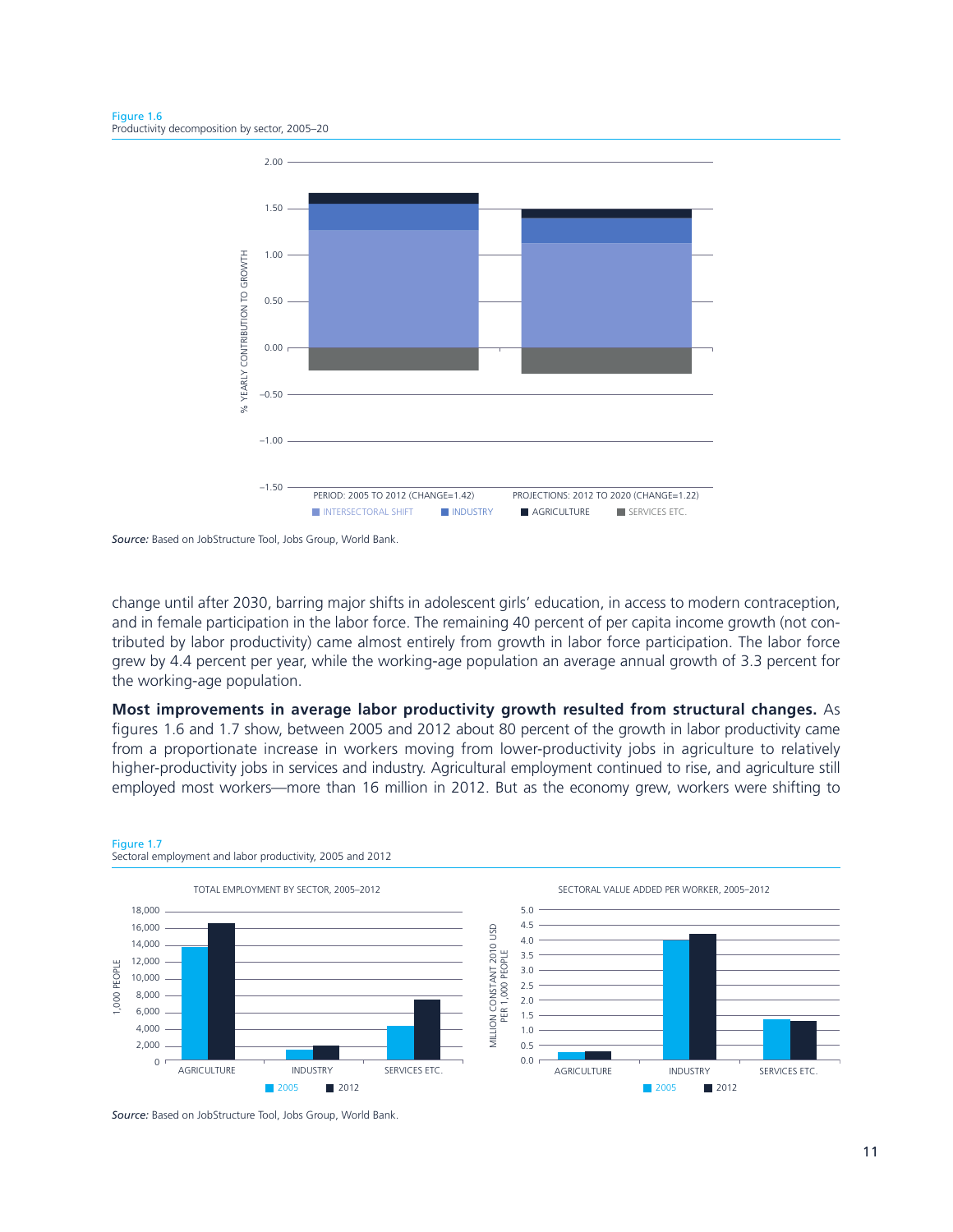employment in the booming sectors (figure 1.7a), especially services, where employment almost doubled in seven years. As one would expect, productivity in industry rose with the real increases in copper and oil prices, but average productivity in agriculture barely changed, and in services it fell, suggesting that the new jobs created in services were informal ones with lower hours<sup>4</sup> (figure 1.7 right side).

**Employment growth in industry is slow.** As total employment increased from about 19 million workers in 2005 to over 25 million in 2012, employment numbers for major sectors rose across the board. Employment in services grew the fastest (8.4 percent annually), which led to an increase in its share of total employment, from 21.8 percent in 2005 to 28.6 percent in 2012 (figure 1.7). Manufacturing employment grew by 4.3 percent, in line with total employment. In contrast, agricultural employment grew by 2.8 percent, which shrunk its share of the total, from 71.1 to 64.3 percent (figure 1.7).

**Gaps in labor productivity between sectors are wide.** That said, the size and growth of labor productivity in industry sets it apart. With over 60 percent of employment in agriculture, the potential gains from increasing the low level of agricultural productivity and facilitating the movement of workers to non-agricultural work are large. Industrial value added per worker in 2012 was 14 times larger than that of agriculture and 3 times that of services (figure 1.7b). Labor productivity (value added per worker) in services is almost 5 times that of agriculture. Although employment in industry has expanded, it remains small—roughly 1.8 million jobs out of 25.6 million in total. This in part reflects the dominance of capital-intensive mining in the industrial sector. This sector is likely to have limited capacity to absorb labor, and so relatively few workers can benefit directly from this high productivity (that is, with better wages). Alternatively, commercial agriculture may have the potential to create waged work, but it may also be a stimulus both for off-farm service jobs (in transport, storage, packing houses, and trading) and for agro-processing jobs.

**If trends hold, demographic factors may start to contribute to per capita income growth in the coming decade.** Running growth rates for the labor force, employment, and GDP between 2005–12 and 2020 using UN medium-range projections for the population and working age shows there is some potential for demographic changes to contribute more to per capita income growth. If trends were to continue, labor productivity growth through sector-level reallocation would still be the main driver of per capita income growth, but at 1.2 percent, its contribution would be smaller (figure 1.6b). The second biggest driver of per capita income growth would be the expansion in the scale of labor force growth. If recent historical growth (4.4 percent) persists, the participation rate will rise from 74.3 in 2012 to 79.5 in 2020. Although still smaller than the contribution of productivity and participation, the contribution of demographic change—or the increase in the share of the working-age population—would expand from only 0.06 percent to 0.34 percent.

### **Demographics**

**The challenge of creating jobs-rich, inclusive growth is compounded by the rapid growth in the youthful population.** The youth bulge means the working-age population will grow by 67 percent between 2015 and 2030, demanding that the economy create about 18 million new jobs in 15 years. UN mid-range projections show that the population will expand from 77 million people in 2015 to 90 million in 2020. The projected shares of the working-age population are 51 and 52 percent of the total population. This translates into the country having 39.4 million potential workers in 2015 and nearly 47 million in 2020—about 8 million more. By 2030 the population will reach 120 million, with 55 percent (66 million) in the working-age population—19 million more than in 2015. From 2015, the size of the working-age population is projected to grow by 1.5 million to 2 million people each year. Consequently, by 2035, the working-age population will nearly double with respect to 2015. Since the size of the labor force is typically about two-thirds that of the working-age population, these estimates may mean an annual growth of the labor force in excess of 1 million workers.

**High youthfulness and fertility drive the growth in the future workforce.** In 2015, children (those between the ages of 0 and 14) accounted for 46 percent of the population, while the working-age population (between the ages of 15 and 64) accounted for 51 percent. The elderly (age 65 and over) accounted for 3 percent. Consequently, the population pyramid shows a young population bulge, and it is slim where it depicts the

<sup>4</sup> Labor force data do not allow adjustment of the labor productivity measure for hours worked in a sector.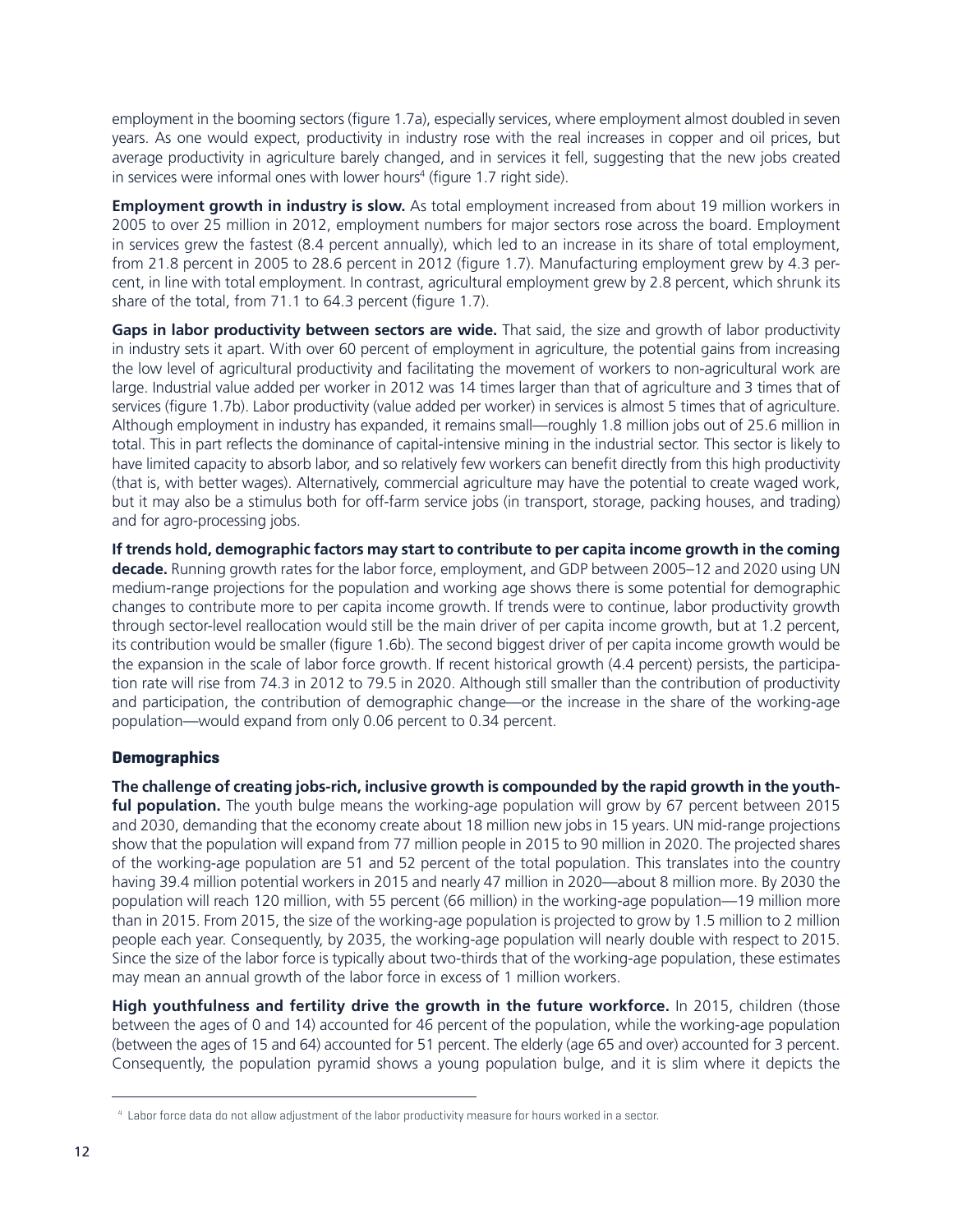elderly (figure 1.8). Although the pyramid is less steep in the next generation, to 2030, the Democratic Republic of Congo will remain a youthful country for some time to come. This suggests that to reduce the burden on the economy the country needs to generate millions more jobs while improving productivity.





**Population growth has started to decline slowly.** With an estimated population in excess of 77 million people, the Democratic Republic of Congo is one of Africa's largest countries. Its population is growing at faster rates than those of other African countries. During the 1980s, the population grew annually at an average of 2.8 percent. The rate increased to 3.2 percent during the 1990s and remained practically unchanged during the first decade of the 21st century. However, in the 2010–2016 period, it slowed to an annual average of 2.6 percent (figure 1.9), due in part to a decline in fertility rates. Until the turn of the century, Congolese women were having more than seven children on average, one of the highest fertility rates in the world. Since 2014, the rate has gone down to about six children. Declining fertility rates are



*Source:* World Bank, World Development Indicators (November 21, 2016), http://data.worldbank.org/indicator/SP.POP.TOTL?locations=CD.

*Source:* UN (2015), *2015 Revision of World Population Prospects* (accessed November 22, 2016), https://esa.un.org/unpd/wpp/.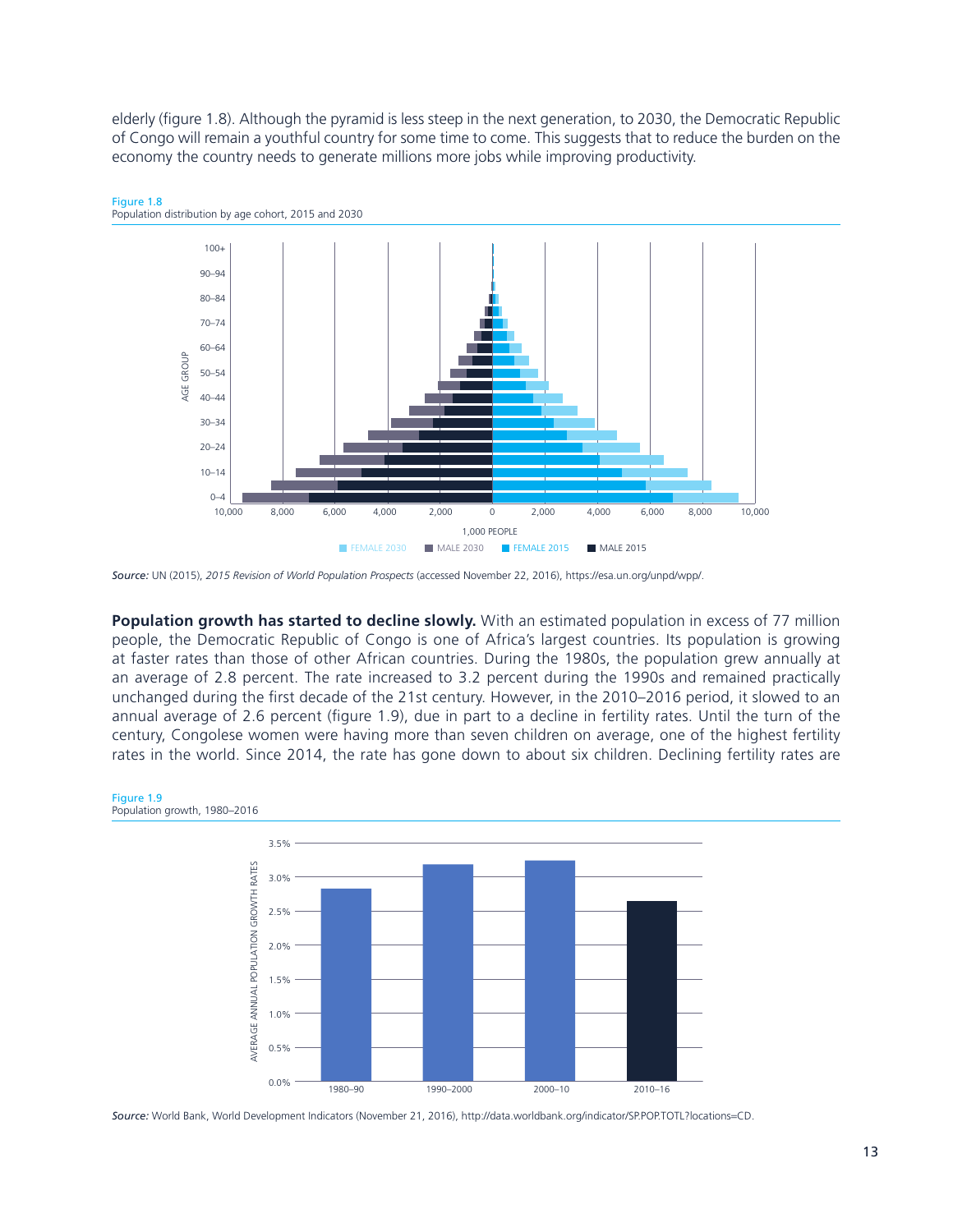a positive development; however, the decline is still low when compared with other countries affected by fragility, conflict, and violence (FCV) and other African neighbors.

**The size of the working-age population remains nearly unchanged.** The share of the working-age population has remained at about 51 percent since 1980 (figure 1.10). When compared with countries that face similar FCV challenges and with its neighbors, the Democratic Republic of Congo shows almost no change in the working-age population. FCV-affected countries such as Haiti and Afghanistan have for some time experienced increases in working-age population. In contrast, in neighboring countries such as Uganda and Tanzania the share has held steady.

#### Figure 1.10 Working-age population distribution by age cohort, selected countries, 1990–2015



*Source:* World Bank, World Development Indicators (accessed November 21, 2016), http://data.worldbank.org/indicator/SP.POP.TOTL?locations=CD.

**Stubbornly high youth dependency ratios represent a macroeconomic and fiscal challenge.** The total dependency ratio (share of dependents relative to working-age population) increased from 94.5 in 1990 to 95.9 percent in 2015 with youth (ages 0–14) accounting for the bulk of dependents. The Democratic Republic of Congo is one of only four low-income countries (the others being Malawi, Niger, and Somalia) where the dependency ratio rose from 1990 to 2015 (figure 1.11). The macro-fiscal challenges associated with high youth



#### Figure 1.11 Age dependency ratio distribution, 1990 and 2015

*Source:* World Bank, World Development Indicators (accessed November 21, 2016), http://data.worldbank.org/indicator/SP.POP.TOTL?locations=CD.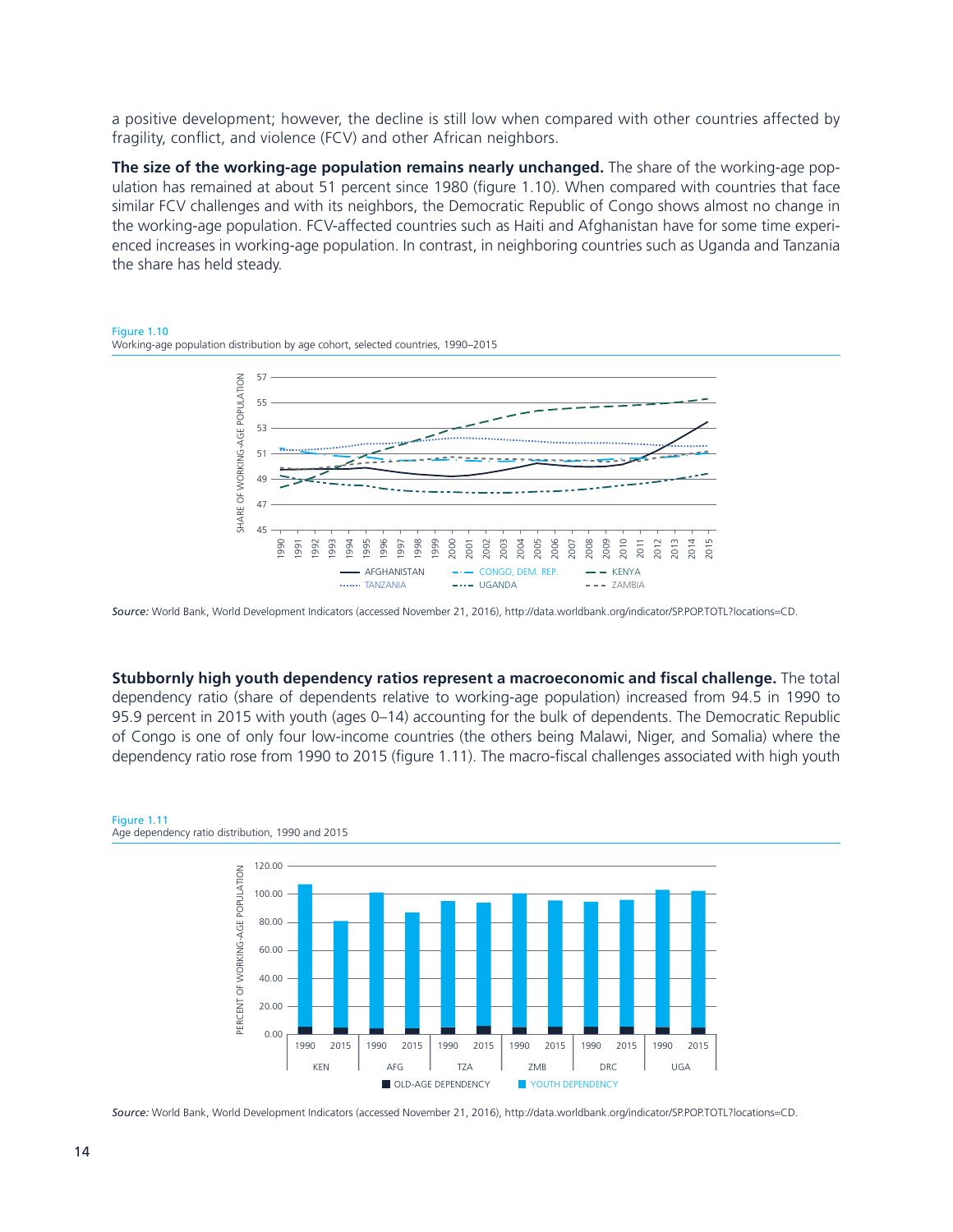dependency—improving education coverage and quality, improving maternal–child health, creating enough jobs, building sufficient infrastructure to sustain growth—are especially pronounced, and they compound the country's jobs challenge.

#### **Urbanization**

Figure 1.12

**Urbanization rates are already relatively high.** In 2015, the share of the urban population was 42.5 percent, despite the country's low-income status. This was close to the urban population share of Angola (44.1 percent in 2015), which is already classified as an upper-middle-income country. The Democratic Republic of Congo's urbanization is unusually high for its level of income. The urban population share is also almost double that of Kenya and much higher than almost any other comparator (figure 1.12). That said, with an urban share half as large, Kenya's GDP per capita is almost three times as great.



*Source:* Based on JobStructure Tool, Jobs Group, World Bank.

**Urbanization poses particular challenges for good access to jobs for those in sprawling slums.** The type of urbanization in the Democratic Republic of Congo has resulted in the proliferation of slums. In 2014, it was estimated that 75 percent of the urban population lived in slums. Part of the problem is the primacy that Kinshasa represents in the Congolese urban system. Slums such as those in Kinshasa are usually associated with unconnected, poorly planned and managed urban areas that represent physical barriers for workers trying to commute and access better-paid jobs. Distance and urban fragmentation increase job search costs as well as commuting times and costs (Gobillon, Selod, and Zenou, 2007). Such a spatial mismatch can lead to significant productivity-reducing inefficiencies (such as congestion, lack of urban infrastructure, and low-quality urban jobs) and requires better management of the urbanization process.

**Migration is likely fueling urbanization patterns.** Although no internal migration data are available, data from labor force surveys conducted in 2005 and 2012 indicate that rural-to-urban migration is substantial. Across the board, for every labor market indicator, average annual growth rates in urban areas are two or three times faster than those in rural areas (table 1.1). The gap is wider for youth. The working-age population in urban areas grew at an average annual growth rate that is over five times the rate in rural areas (table 1.2). In terms of the labor force, although urban areas experienced an average annual growth of 5.5 percent, participation in rural areas contracted by 0.2 percent. A similar trend is observed for employment. The largest growth was experienced in wage employment in urban areas, whereas the largest contraction was in unpaid work in rural areas. Sluggish growth in the labor market in rural areas (in terms of both working-age population and labor force participation) relative to the high-paced expansion of the urban labor market suggests that workers are migrating from rural to urban areas. The facts that the largest contraction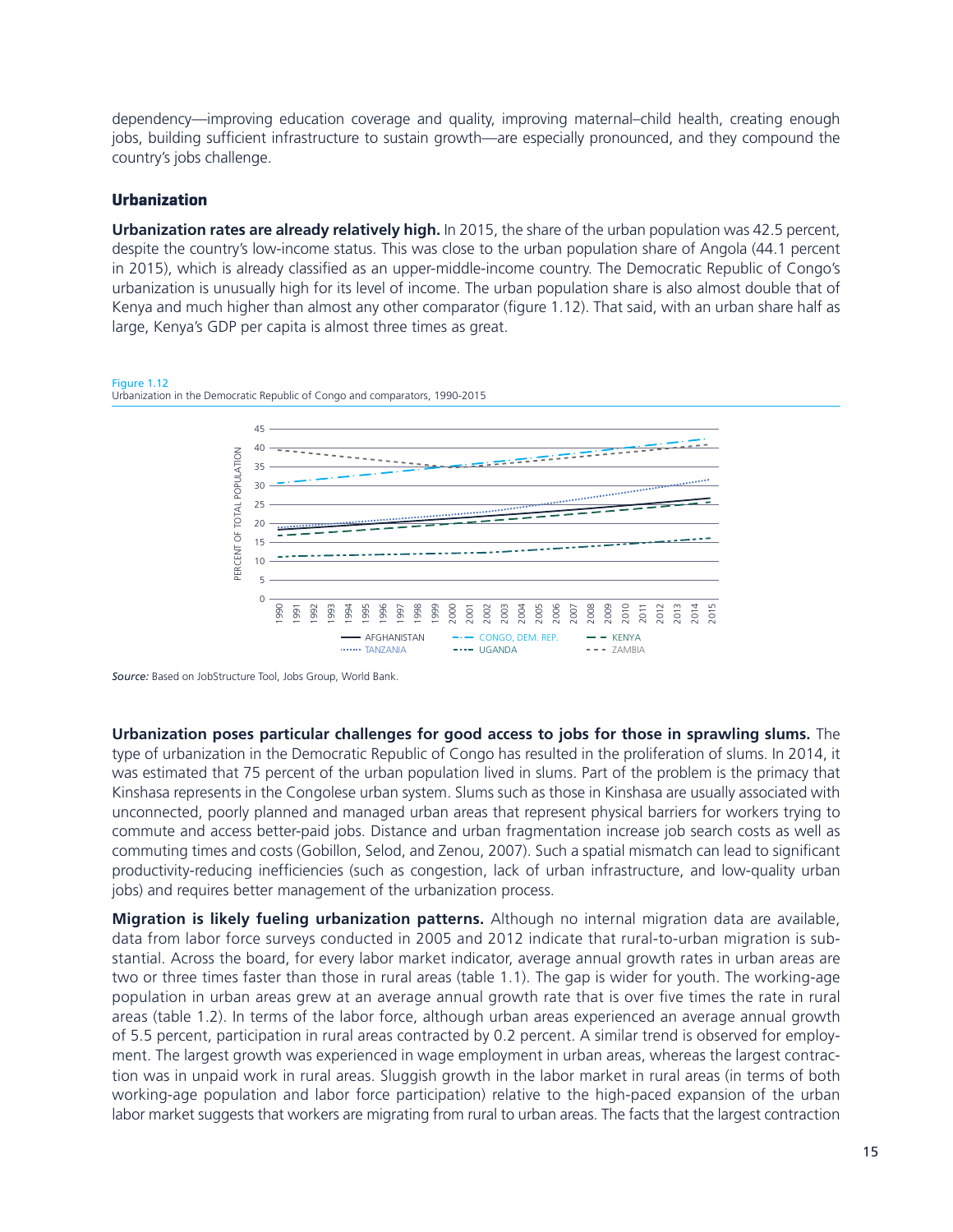#### Table 1.1 Labor market indicators for urban and rural areas, 2005 and 2012

|                              |                     | <b>Urban</b>        |                              | <b>Rural</b>        |        |                                 |  |  |
|------------------------------|---------------------|---------------------|------------------------------|---------------------|--------|---------------------------------|--|--|
| <b>Indicator</b>             | 2012<br>(thousands) | 2005<br>(thousands) | Average annual<br>growth (%) | 2012<br>(thousands) | 2005   | Average annual<br>growth $(\%)$ |  |  |
| Working-age<br>population    | 16,400              | 8.773               | 8.9                          | 23,600              | 18,800 | 3.2                             |  |  |
| Labor force<br>participation | 8,595               | 4.791               | 8.3                          | 18,300              | 14,900 | 2.9                             |  |  |
| Unemployment                 | 701                 | 377                 | 8.9                          | 200                 | 136    | 5.5                             |  |  |
| Employment                   | 7,894               | 4.415               | 8.3                          | 18.100              | 14,800 | 2.9                             |  |  |
| Waged                        | 2,965               | 1.286               | 11.9                         | 1,315               | 913    | 5.2                             |  |  |
| Unpaid                       | 675                 | 388                 | 7.9                          | 4,632               | 5,039  | $-1.2$                          |  |  |

*Source:* Based on INS 2014b.

#### Table 1.2

Labor market indicators for youth (by type of region), 2005 and 2012

|                              |                     | Youth, urban        |                                 | Youth, rural                               |       |                                 |  |  |
|------------------------------|---------------------|---------------------|---------------------------------|--------------------------------------------|-------|---------------------------------|--|--|
| <b>Indicator</b>             | 2012<br>(thousands) | 2005<br>(thousands) | Average annual<br>growth $(\%)$ | 2012<br>2005<br>(thousands)<br>(thousands) |       | Average annual<br>growth $(\%)$ |  |  |
| Working-age<br>population    | 5.779               | 3,342               | 7.8                             | 7.295                                      | 6,552 | 1.5                             |  |  |
| Labor force<br>participation | 1.189               | 810                 | 5.5                             | 3,505<br>3,543                             |       | $-0.2$                          |  |  |
| Unemployment                 | 203                 | 114                 | 8.2                             | 63,477<br>79,550                           |       | 3.2                             |  |  |
| Employment                   | 986                 | 695                 | 5.0                             | 3,425                                      | 3,480 | $-0.2$                          |  |  |
| Waged                        | 243                 | 117                 | 10.4                            | 168                                        | 131   | 3.6                             |  |  |
| Unpaid                       | 209                 | 153                 | 4.4                             | 1,562                                      | 1,827 | $-2.2$                          |  |  |

*Source:* Based on INS 2014b.

is in young, unpaid workers in rural areas and that the fastest expansion is in waged employment in urban areas may also suggest that younger workers, typically working unpaid in their families, are migrating to urban areas in search of waged employment.

**Urbanization might be linked not only to incentives to migrate, but also to in situ population growth in urban areas.** One explanation for urbanization at lower levels of income lies in consumption externalities. That is, countries such as the Democratic Republic of Congo might be urbanizing despite job creation and in order to be able to be close to basic services (such as water, sewage, schooling, and health care) and urban amenities. Another explanation, put forward by Fox (2011), is that Africa's urbanization is driven by natural (in situ) population growth in urban areas, rather than by migration. In the case of the Democratic Republic of Congo, FCV might also be important elements that explain the high urbanization levels when incomes are not growing as fast. Rich mineral-extraction sites in eastern provinces are linked to conflict, so it is possible that FCV could be displacing families that head to larger and safer cities such as Kinshasa (see box 1.2).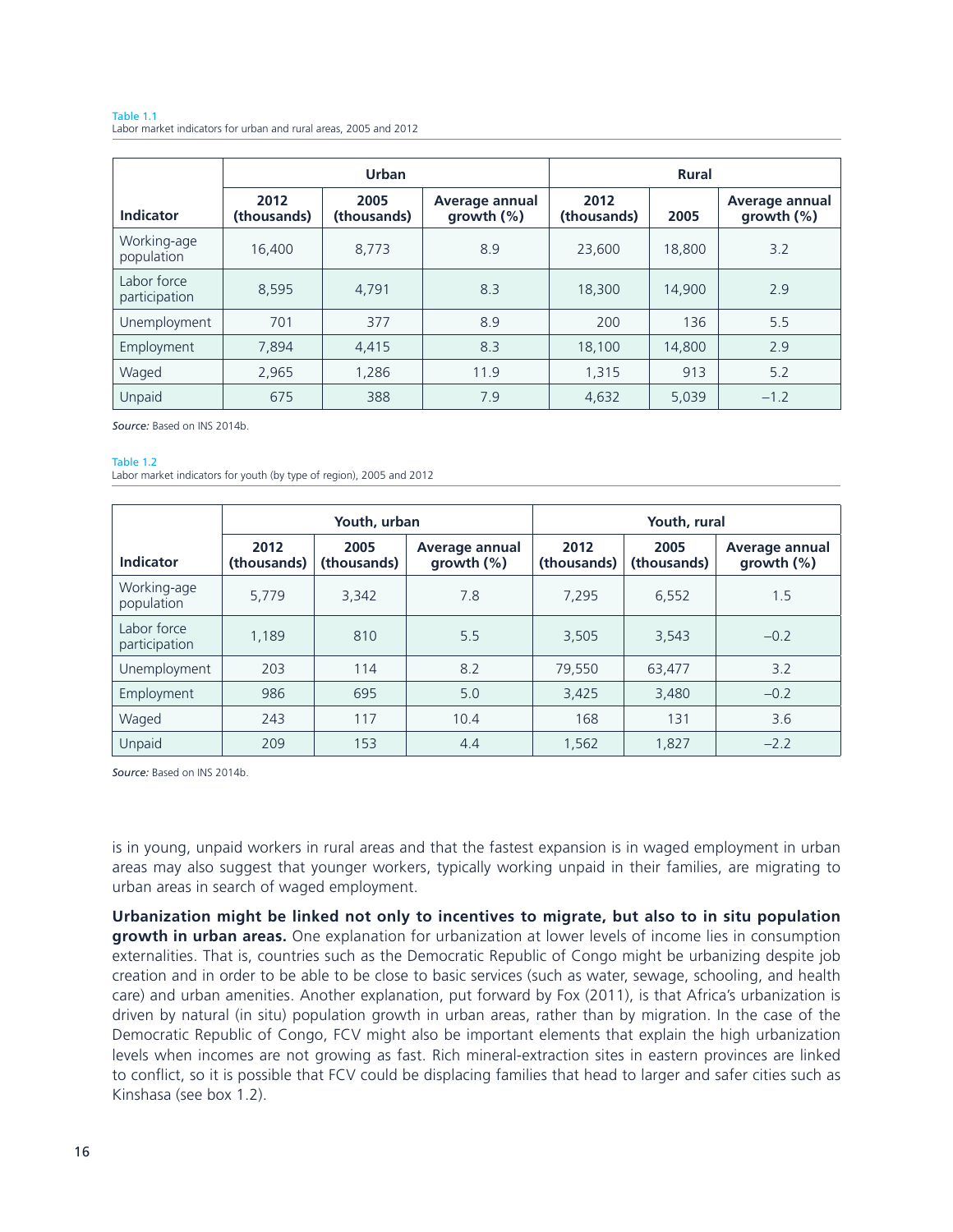### **BOX 1.2: MIGRATION, DISPLACEMENT, AND FCV-AFFECTED COUNTRIES**

Migration trends in the Democratic Republic of Congo are determined by history and the consequences of conflict in terms of displacement. Almost one-fifth of Congolese people (18.4 percent) have not always lived in their locality of current residence. Of those migrants, a slightly larger proportion were women: migration rates by gender (19.4 percent for women and 17.3 percent for men) show that women are slightly more likely to migrate. With the exception of the capital, migration is as strong in urban environments as it is in rural ones. Despite Kinshasa having a smaller proportion of migrants than the average (14.8 percent), at over 11 million people, the region's absolute migration numbers are second to none.

Migrants are for the most part drawn to similar regions, in successive waves. Internal migration flows from urban areas to secondary cities, and from these to the capital. In the countryside, migrants are themselves rural residents (62.5 percent). Similarly, in urban areas, about two-thirds (66.4 percent) of migrants were already urban dwellers. The proportion of urban immigrants is highest in Kinshasa, at 76.9 percent.

Migration is primarily either motivated by the need to follow a family member or forced by conflict. Almost half (47.3 percent) of respondents in the INS labor force survey for 2012 followed or joined a family member; only small proportions moved to study (7.6 percent) or to work (8.9 percent). Migration can also be forced: 7.5 percent of migrants had to move because of conflicts. These war-induced migrants mainly resided in the countryside, with only a small share heading to Kinshasa (2.1 percent). Kinshasa has the highest proportion of student-related migration, driven to take advantage of the institutions concentrated in the capital.

*Source*: INS 2014c.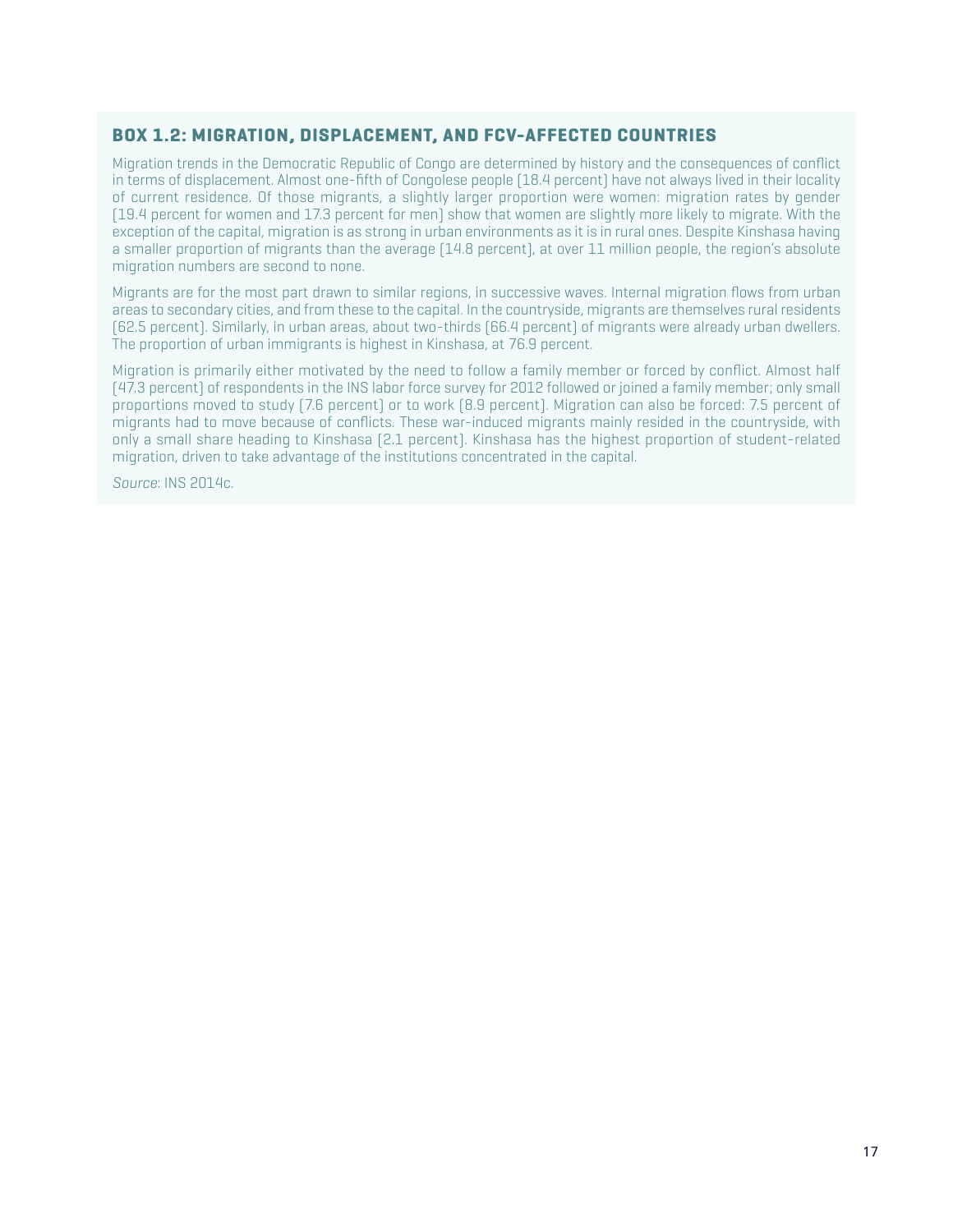

# 2. WORKERS AND JOBS

### **SUMMARY**

The Democratic Republic of Congo is a young country. Its youth "bulge" could offer a unique opportunity to grow faster in the near future, provided workers are able to find gainful employment. However, inactivity rates are soaring, and despite the majority of Congolese being employed, the labor force has started to shrink, compromising the potential demographic dividend.

Traditional forms of employment are slowly giving way to wage employment, albeit without much industrialization. The most prevalent forms of employment remain self-employment and unpaid work in the agriculture sector in rural areas. Yet, the share of workers involved in wage work is increasing, driven by the private sector. Although employment rates are not determined by educational levels, obtaining wage work does depend on educational attainment. Employment in industry has remained stable, as labor shed by agriculture is flowing into services instead of contributing to industrialization.

Underemployment, informality, and inactivity are among the most challenging features of the labor market. Unemployment is remarkably low and occurs mostly in urban areas. However, youth unemployment is high across the country. One possible explanation for low unemployment is high rates of underemployment. Rampant in rural areas and among youth, underemployment does not discriminate by educational attainment. Informality, or working without a contract, is also pervasive but affects mostly the young and less educated. The proportion of the working-age population that is inactive is growing and presents a serious challenge for the country.

### **DEMOGRAPHICS AND LABOR FORCE PARTICIPATION**

**The relatively young and growing population could be the driving force behind economic prosperity in future decades.** The ingredients for a larger, better-educated workforce that is more employable can be realized if institutions are strengthened and viable economic policies are put in place. The large numbers of youth growing up today present tremendous opportunities and risks. We look at this large and growing labor force (potential and realized) to see how ready they are to drive and participate in the country's economic potential.

**Over the span of seven years, the age composition of the population has remained nearly unchanged.** Small changes took place in the proportions of adults, children, and youth: while the proportions of children and youth shrank, that of adults grew (figure 2.1). Greater changes were observed in urban areas, which experienced growth across all age categories.<sup>5</sup> For example, the share of 25 to 64 year olds in urban areas grew from 30 percent to 39 percent.

**The country has a sizable yet slowly contracting youth bulge.** The majority of the 26 million citizens who are not economically active are children younger than 15. These children represent "workers in waiting." This youth bulge is both a current challenge and a future opportunity. The present-day challenge is for the government to provide adequate educational opportunities for these children. The future opportunity, and challenge, is to answer the demand that these children will make upon entering the labor market. There is some evidence that the youth bulge has already begun contracting. The number of those not in the working-age population declined slightly between 2005 and 2012, from 26.4 million to 25.6 million. With the proportion of children

<sup>&</sup>lt;sup>5</sup> Urbanization progressed slowly during the seven years between surveys. In 2005 just 33 percent of the population lived in urban areas. By 2012 that share was up to nearly 40 percent.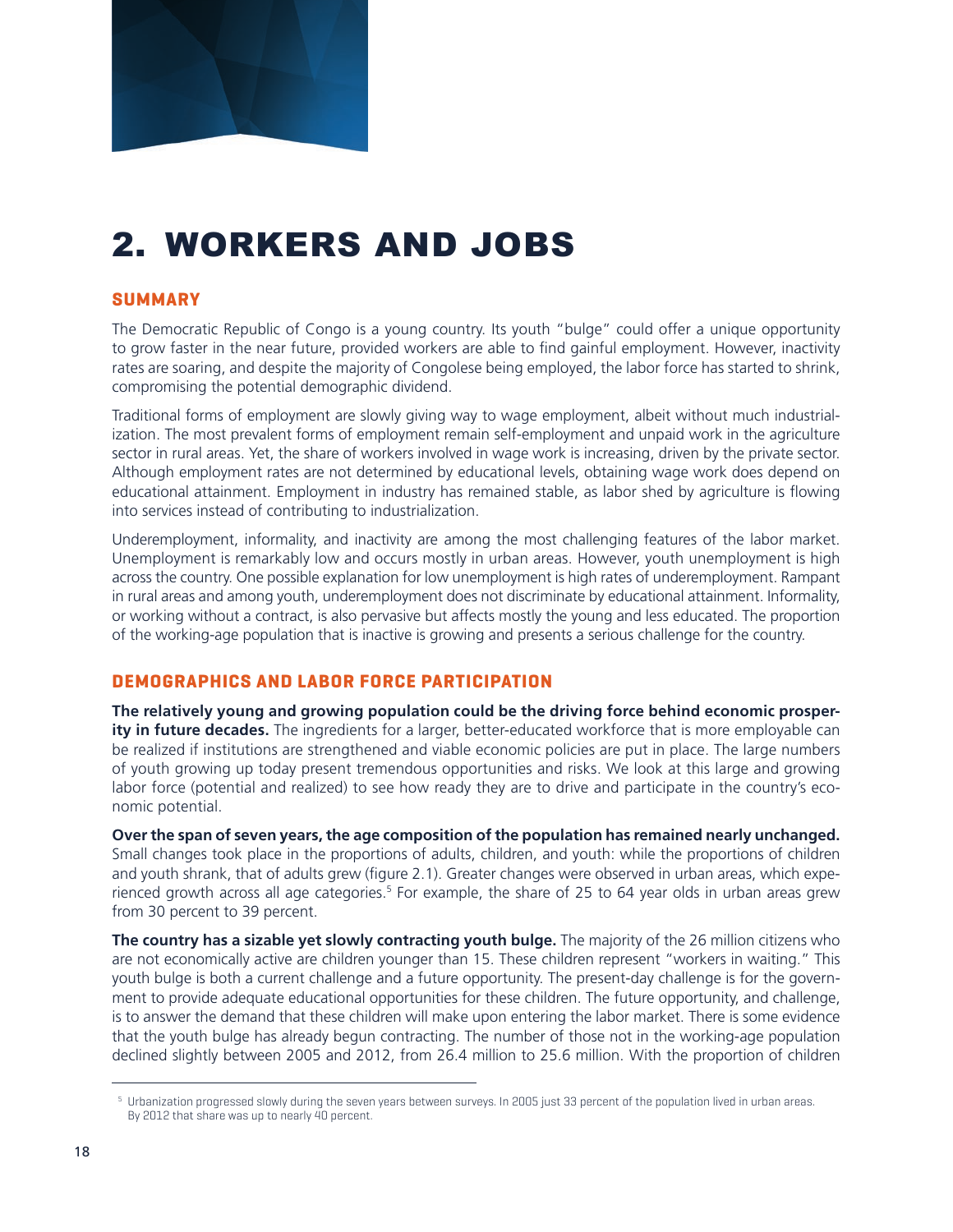Figure 2.1 Age demographics, 2005 and 2012



under 15 shrinking at an annual average rate of 0.4 percent, the country is losing over 100,000 future workers every year. All things being equal, the country could find itself with a 1 million fewer workers by 2023.

**The youth bulge presages a potential demographic dividend that represents an opportunity and a challenge.** Two shifts may signal a coming demographic dividend. First, fertility rates peaked at 7.27 children per woman in 1995 and then waned steadily to 6.04 in 2012. Second, many who were younger than15 in 2005 have since joined the economically active population. As a result, the working-age population (15 to 64 years old) grew from 27.6 million to over 40 million between 2005 and 2012. This resulted in changes in the age dependency ratio—the ratio of those not in the labor force to those in the labor force—from 0.96 in 2005 to 0.64 in seven years. According to the UN (2007), this period of declining dependency ratio represents a window of opportunity, a limited period before the dependency ratio begins to increase again when there are more producers than consumers in the society, allowing for further development. To reap this demographic dividend, is important that new entrants into the labor market are able to find employment and that current workers are able to improve the quality of their current employment. But at an average annual growth rate of 5.3 percent in the working-age population (figure 2.2), this window of opportunity also represents a challenge.





*Source:* Based on INS 2014b.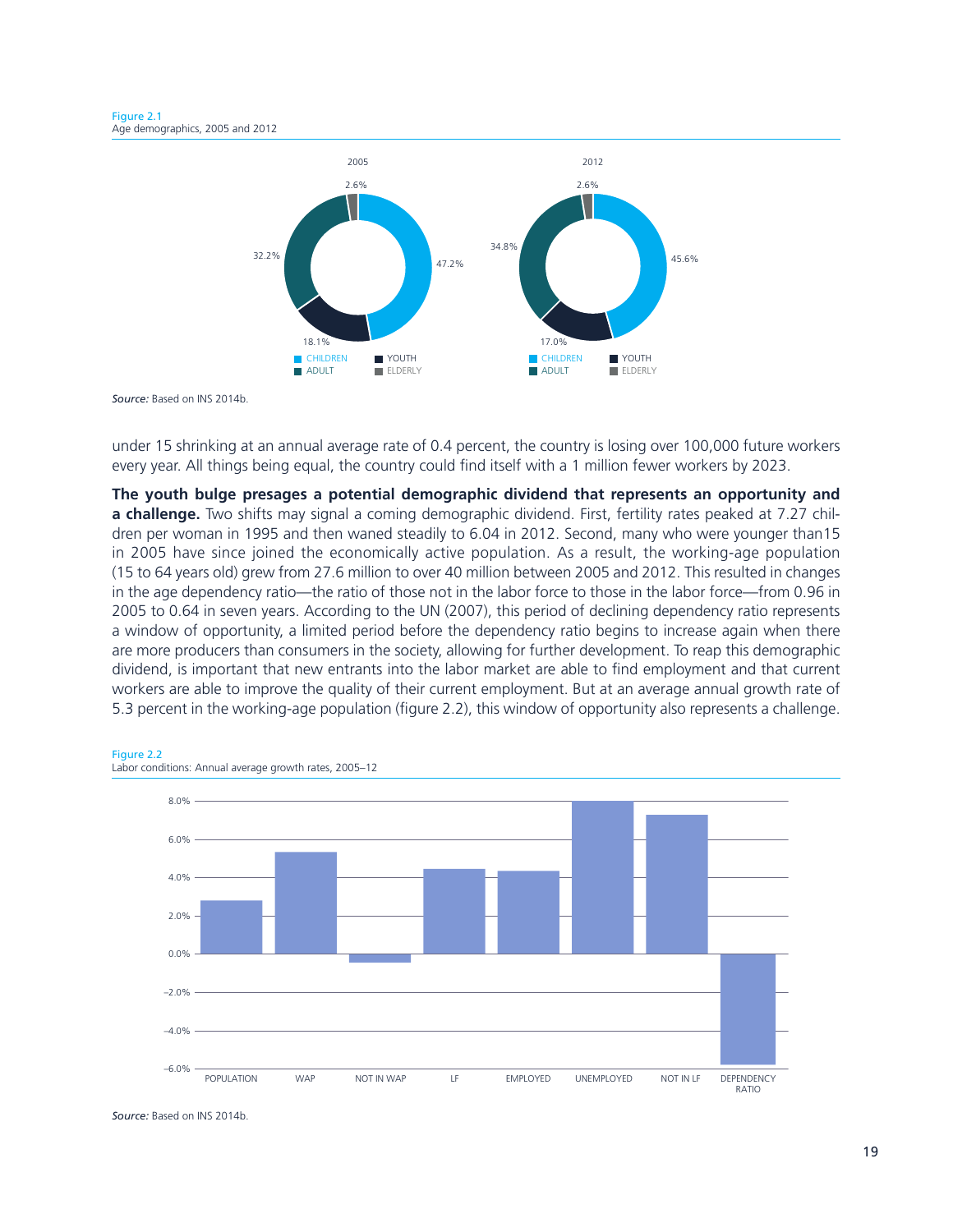**Young workers find it increasingly difficult to participate in the labor market.** Over the course of the seven years reviewed, the proportion of youth enrolled in school grew (see figure 2.3a and 2.3b). However, the share of those neither in school nor participating in the workforce also grew. For girls, the increase was more pronounced than for boys (see figure 2.3c and 2.3d). If the demographic dividend is to be realized, the odds of finding productive employment for youth must go up. At present, these odds are disappointingly low.



#### Figure 2.3 School-to-work transition by gender, 2005 and 2012



*Source:* Based on INS 2014b. *Note:* Data cover people age 10 to 35.

**The size of the labor force has shrunk.** The country is simultaneously experiencing an increase in the working-age population and a decrease in labor force participation. From 2005 to 2012, labor force participation declined from 74 to 67 percent. This decline occurred across demographic groups: first, across rural and urban areas, despite an overall higher employment rate in rural areas; and second, across genders. Participation of both female and male workers declined, though the drop was larger for female workers (figure 2.4a). The decline in participation was also more pronounced for youth than for older workers (figure 2.4b). However, the demographic dividend will be attenuated if the country remains unable to create a sufficient number of jobs for the working-age population.

#### **Structure of the Labor Market**

**The majority of working-age Congolese are employed.** According to the 2012 Survey of Employment, Informal Sector and Household Consumption, two-thirds of the working-age population is employed, while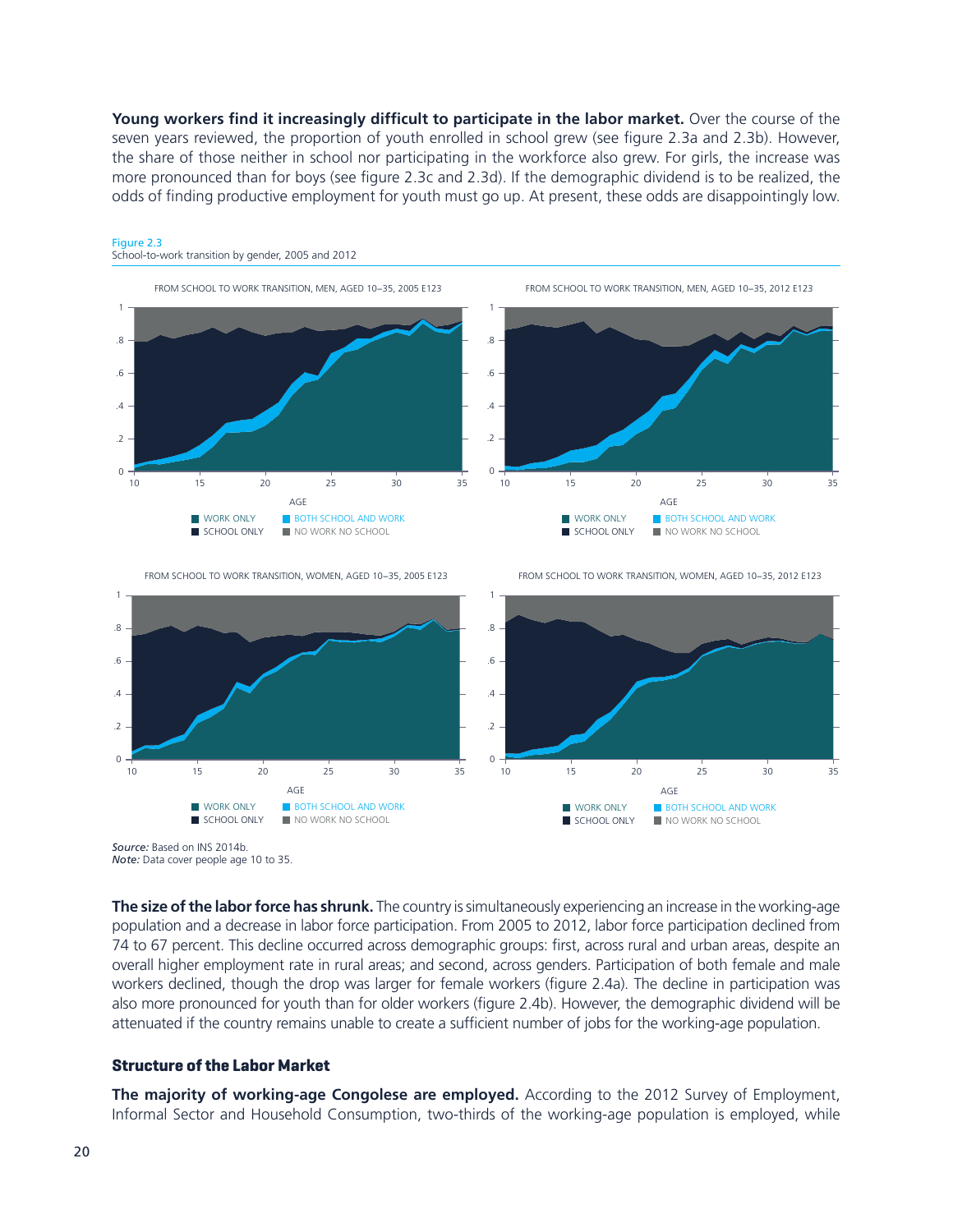Figure 2.4 Labor force participation share by gender, 2005 and 2012



only 2.2 percent is unemployed. However, almost one-third of the working-age population is not in the labor force (figure 2.5).

**Lack of employment opportunities may have led to an increase in inactivity.** Over the seven-year period, there has been an ever-so-slight absolute increase in the unemployment rate, from 1.9 to 2.2 percent. Taken together, it may be that the contraction in employment has not resulted in a proportional increase in unemployment. Rather, the result has been a growing group of discouraged workers who are no longer seeking employment and have removed themselves from the labor force.<sup>6</sup>



*Source:* Based on INS 2014b.

**Self-employment continues to be the dominant form of employment.** Growing slightly from 58 to 61 percent from 2005 to 2012, self-employment is the most pervasive form of employment (figure 2.6). Drilling down, it is possible to see that 45 percent of all workers are self-employed in the agriculture sector, compared with just 17 percent in other sectors.

<sup>6</sup> Discrepancies in unemployment between this jobs diagnostic and official figures from the National Institute of Statistics (INS 2014a) stem from varying definitions of the minimum working age. The INS uses the age of 10, whereas the jobs diagnostic relies on the international standard of 15 years of age set by the ILO (see ILO 1973).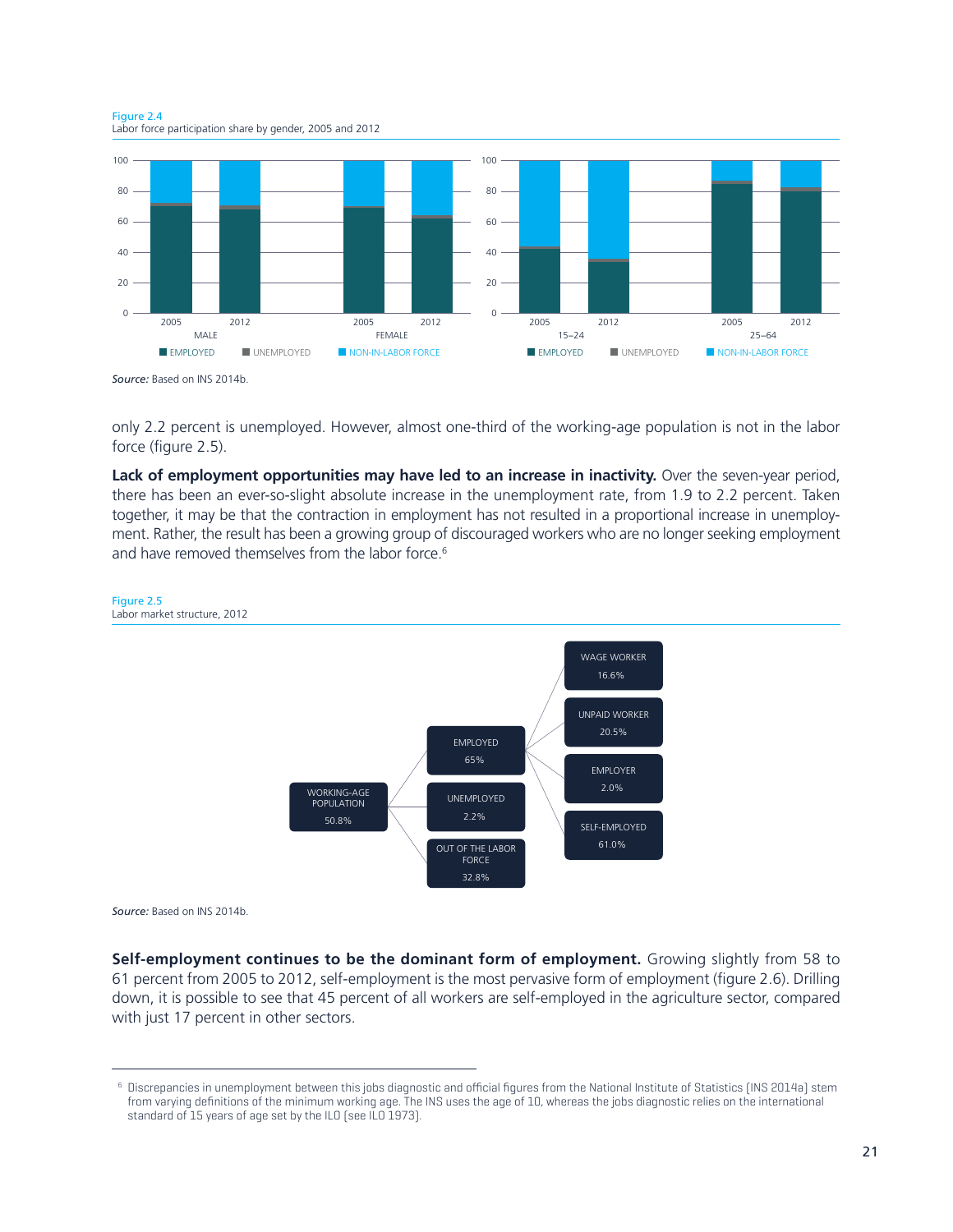

**Unpaid work is concentrated in rural areas.** From 2005 to 2012, the share of unpaid workers in the labor force dropped from 28 to 20.5 (figure 2.6). Of those unpaid workers in 2005, just 5 percent of urban workers were unpaid, compared with 25 percent of rural workers. More than 90 percent of rural and unpaid workers were laboring in the agriculture sector. By 2012, the share of unpaid workers in rural areas had decreased to 20 percent, though the vast majority (95 percent) remained in the agriculture sector.

**Wage employment increased over this period, driven mostly by the private sector.** Overall, the share of workers in wage employment grew from 11.5 to 16.6 percent (figure 2.6). While the proportion of workers in public sector wage positions rose 1.4 percent, the corresponding share in private sector wage positions rose by 2 percent. At a regional level, wage work is becoming less concentrated in the capital. In 2005, Kinshasa was home to 37 percent of all wage workers, but seven years later that proportion was down to 27 percent. The Katanga region gained the most, with one-quarter of all wage workers now located in that region.

**Education is a determinant of employment status.** Higher educational attainment leads to a decreased likelihood of being self-employed in agriculture, while increasing the chances of being self-employed outside of agriculture and being a wage employee (figure 2.7). However, the returns to education are diminishing (see the comparison in figure 2.7). In 2012, 31 percent of those with postsecondary education were in public wage employment, down from 39 percent in 2005. The shift has been even more drastic for those who have completed only secondary education: in 2012, 30 percent were involved in self-employment in agriculture, up from 23 percent in 2005.<sup>7</sup>

Services is the only sector with a growing share of employment. In 2005, the agriculture sector employed 71 percent of workers, while services and industry employed 22 and 7 percent, respectively (figure 2.8a). However, the share of the work force engaged in agriculture in a given region varied greatly, from 5.8 percent in Kinshasa to 75.5 percent in Province Orientale. In 2012, the share of workers in industry had remained constant, while services had grown to employ nearly 29 percent of workers (figure 2.8b). Within the services sector, financial and business services, along with other unspecified services, had wit-

 $7$  The economic intuition behind these results is that skills, and not necessarily education, is the element that enables workers to be employed in higher value added activities. Although the jobs diagnostic recognizes that education and skills are not the same thing, a data-driven diagnosis can rely only on the measurable part of skills—schooling.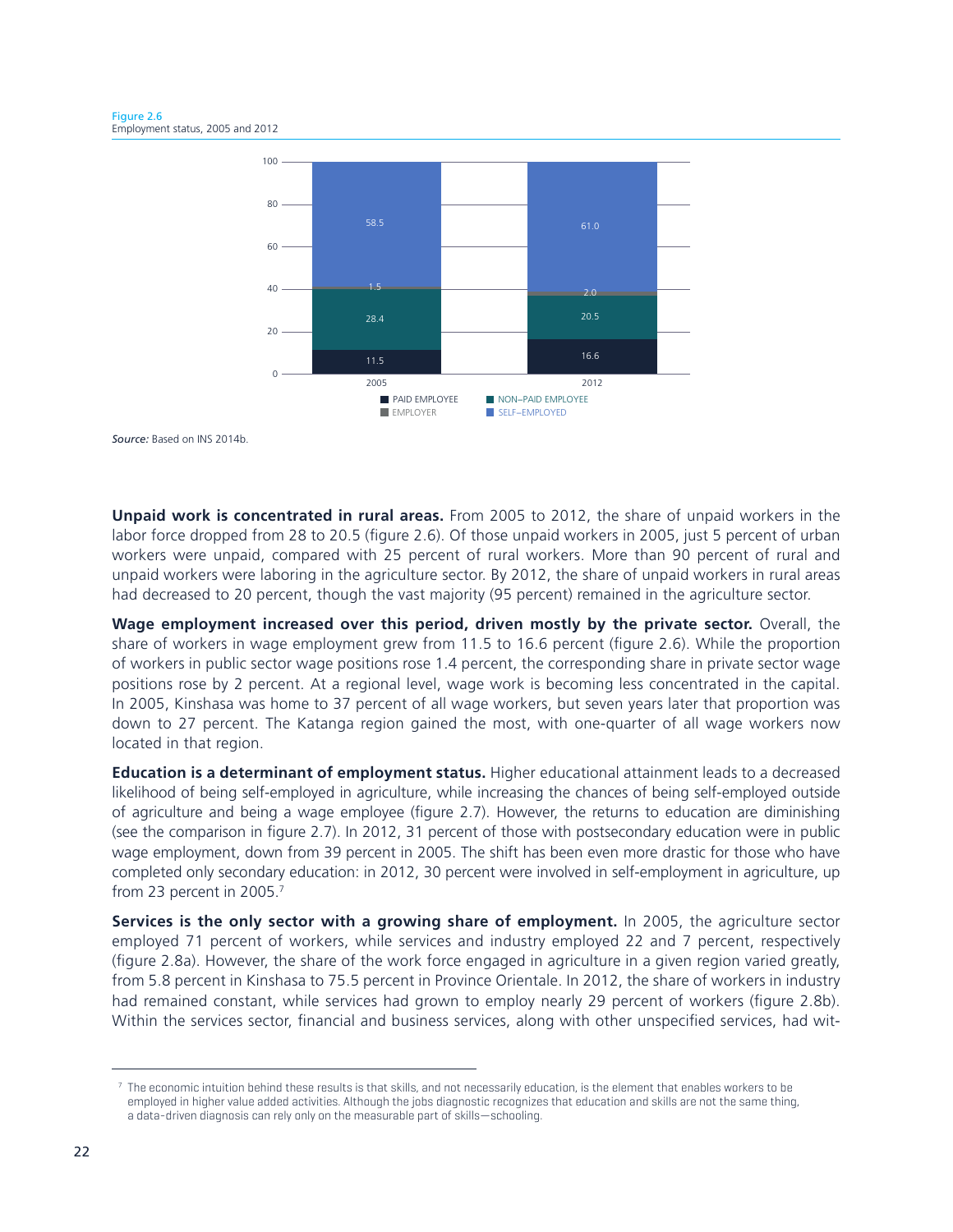Figure 2.7 Employment status by educational attainment, 2005 and 2012





nessed the most growth (figure 2.8 right panel). Nonetheless, agriculture still employed two-thirds of all workers in the country.

**Women remain at higher risk of more transient employment.** Although the percentage of women working in unpaid positions decreased from 37 to 31 percent between 2005 and 2012, that is still a far greater proportion than the proportion of men in the same type of work, which decreased from 8 to 7 percent. In addition, female workers are significantly less likely to be in wage employment and less likely to be employers than are male workers (figure 2.9).

**Women and rural workers are less likely to find wage employment.** . The results of a probit model of wage employment for 2005 and 2012, confirm that women are significantly less likely to be engaged in wage employment (figure 2.9). Moreover, the likelihood was stronger in 2012 than in 2005. Furthermore, those residing in rural areas are also significantly less likely to engage in wage employment than are those residing in urban areas.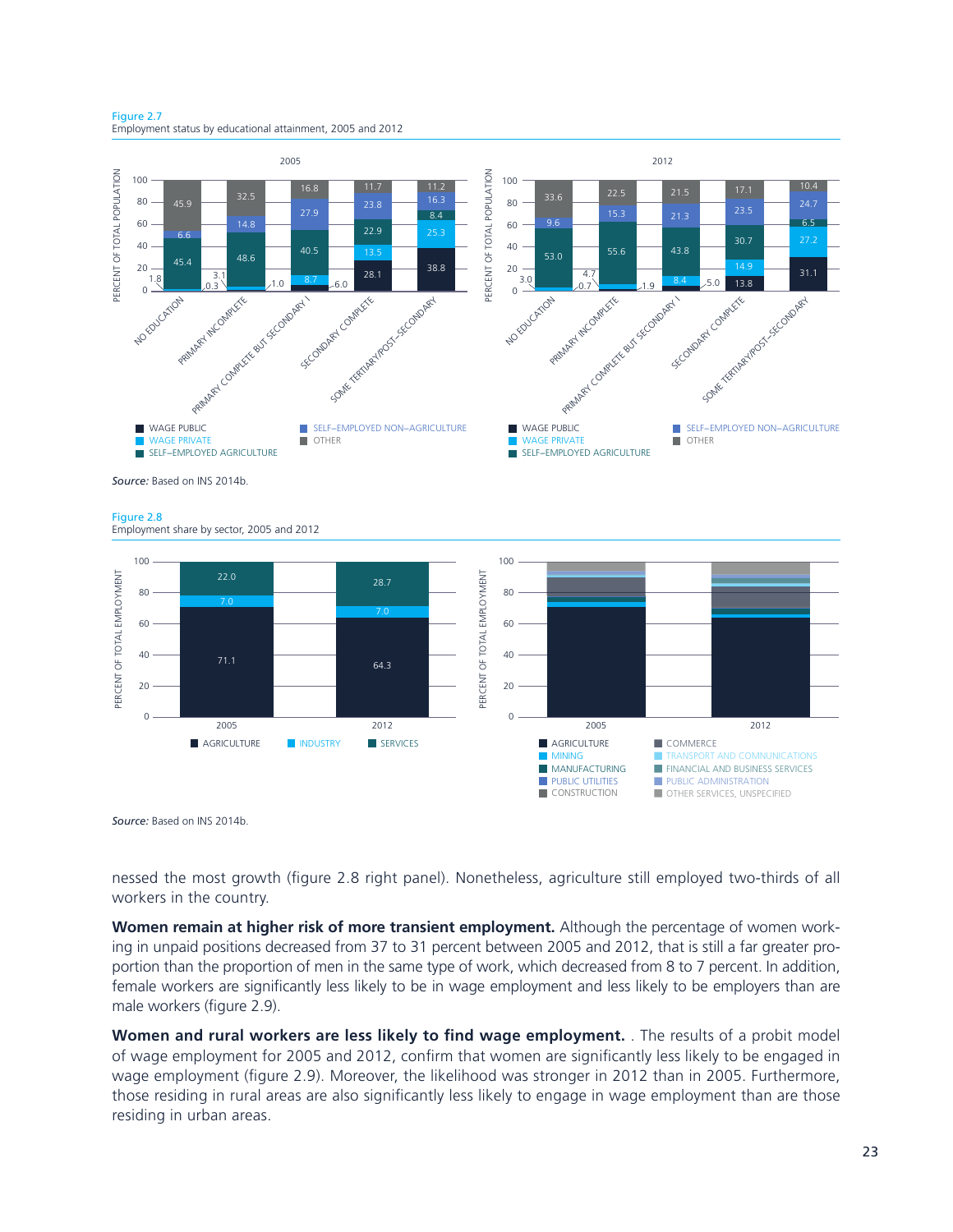Figure 2.9 Predicted probit probabilities for waged employment, 2005 and 2012, selected results



#### **UNEMPLOYMENT, UNDEREMPLOYMENT, INACTIVITY, AND INFORMALITY**

**Unemployment is predominantly an urban phenomenon.** Trends in unemployment rates suggest a minor increase between 2005 and 2012. At 2.2 percent in 2012, unemployment was remarkably low. However, 83 percent of the unemployed are urban dwellers. Men are affected more by unemployment; urban men accounted for 50.9 percent of unemployment in 2012, whereas rural men accounted for 11.1 percent (figure 2.10).





*Source:* Based on INS 2014b.

**Unemployment rates for young workers remain constant, though there is wide variation by region.** In both 2005 and 2012, workers between the age of 15 and 24 constituted about 40 percent of the unemployed population (figure 2.11). However, viewed from a regional perspective, that rate varied widely, more so in 2012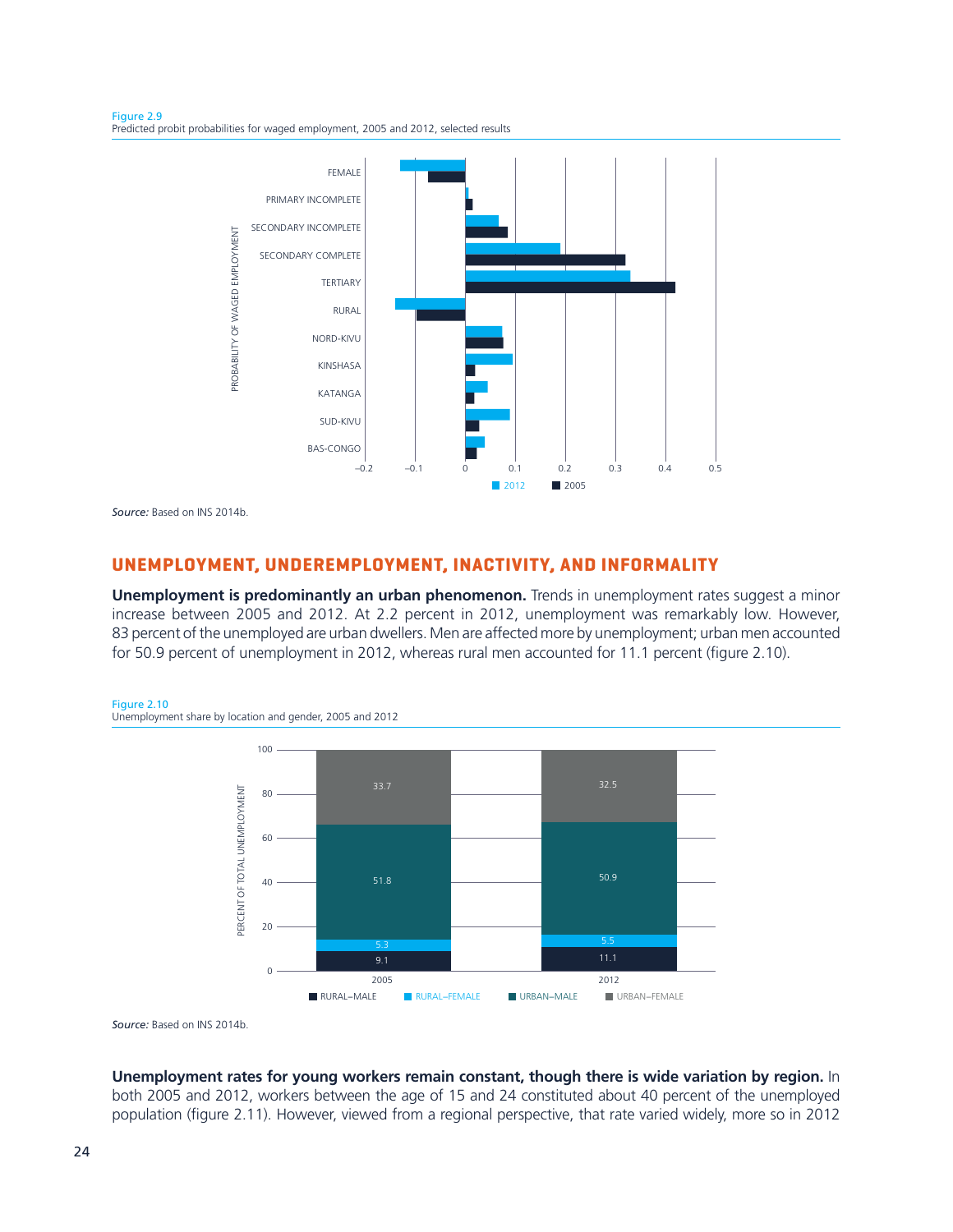Figure 2.11 Unemployment by age and region, 2005 and 2012



than in 2005. In the middle of the last decade, unemployment rates for youth were as low as 33 percent in the Equateur region and as high as 62 percent the Kinshasa region. In 2012 that range varied from 35 percent in Bandundu to 77 percent in Equateur.

**Unemployment has become prevalent across all levels of educational attainment.** In 2005, 40 percent of unemployed women and 33 percent of unemployed men had only incomplete primary school as their highest level of education. Those with some tertiary or postsecondary schooling represented just 8.5 percent of unemployed men and 7.3 percent of unemployed women. By 2012, unemployment had become more evenly distributed among education levels. Unemployment rates for workers with postsecondary education ranged from 17.7 percent for women to 21 percent for men.

**Underemployment is sizable, particularly in rural areas and among youth.** Underemployment can be defined as fewer than 35 hours of work per week. In 2012, 45 percent of workers were classified as underemployed. Underemployment is most evident in rural areas and among youth. In 2005, rural workers experienced higher levels of underemployment (figure 2.12a). Underemployment was particularly pernicious among



Underemployment by gender and region, 2005 and 2012

Figure 2.12

*Source:* Based on INS 2014b.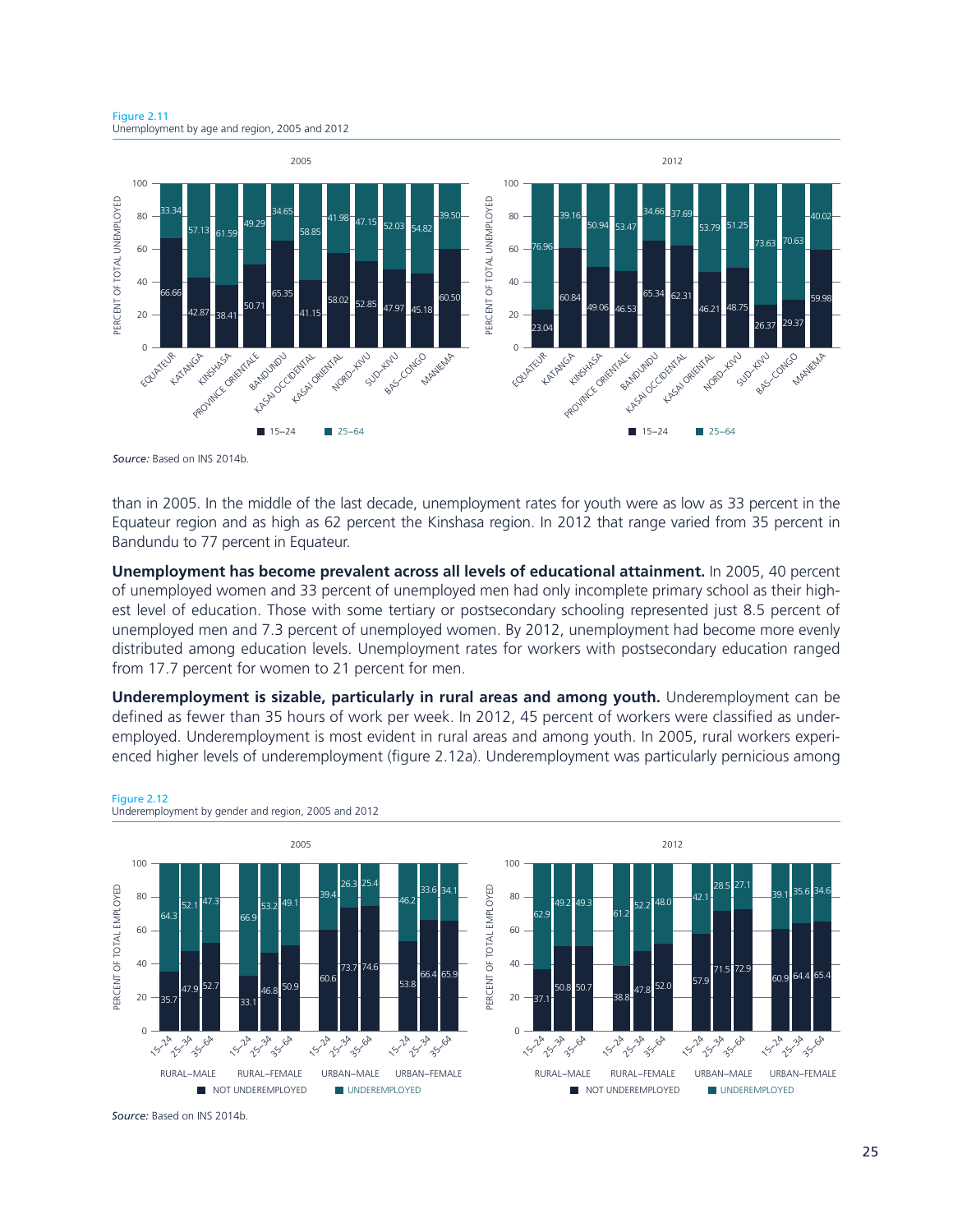young workers, regardless of gender and location. Furthermore, there is evidence that female workers were underemployed at slightly higher rates than male workers. In 2012, underemployment in rural areas had marginally improved, whereas in urban areas it showed a slight deterioration (figure 2.12b).

**Education does not shield workers from inactivity, especially women.** Women with different education backgrounds face similar underemployment challenges. Female workers with no education, as well as those with postsecondary and tertiary education, have an inactivity rate of about 19 to 22 percent. Inactivity rates for women remain at those levels even when making the distinction between urban and rural areas. Conversely, male workers experience lower levels of inactivity. For highly educated male workers, inactivity rates stood at 15 to 17 percent for rural and urban areas, respectively.

**Inactivity grew, particularly among women and the young.** Between 2005 and 2012, almost a million new jobs were created per year. Yet, job creation was not enough to meet the demand from a growing working-age population. Insufficient job creation was the result of two forces working in the same direction. First, employment rates contracted by 4.6 percent. Second, the proportion of the working-age population that was neither in school nor at work increased by 7.2 percent. This increase in inactivity took place at the same time that the inactivity rate for youth fell (figure 2.13) and that for older workers increased. Interestingly, the youngest working-age group is the only one in which men's inactivity rates are greater than women's (figure 2.13). For older age groups (25 to 34 years and 35 to 64 years), inactivity rates have risen for both male and female workers but remain higher for female workers.



*Source:* Based on INS 2014b.

**Inactivity chiefly affects rural areas.** Two-thirds of the inactive population are in rural areas. This ratio is consistent across time. Moreover, it is in rural areas that the age disparity is more evident. In 2012, young male workers represented 80 percent of all inactive male workers in rural areas. A lower but still striking 65 percent of young female workers were inactive in rural areas. In urban areas, young workers represent 66 of inactive men and 49 percent of inactive women, respectively.

**Informality in working conditions remains prevalent.** Formality of working conditions can be measured by the existence of a work contract.<sup>8</sup> In both 2005 and 2012 less than 5 percent of workers reported having a work contract. Given that the majority of workers are either self-employed and/or working in agriculture, such a low formality level is not surprising. At more than 40 percent and growing, informality was even high among

<sup>&</sup>lt;sup>8</sup> The informal sector is notoriously difficult to measure in any country. Nevertheless, a study conducted in 2004 by the Institut National de Statistique in the Kinshasa region counted almost 540,000 nonregistered enterprises, producing an annual value added of CGF 485 billion. These informal enterprises generated 692,000 jobs, which accounted for 70 percent of employment in the region, compared with 12 percent for the formal private sector and 17 percent for the public sector (Herderschee, Kaiser, and Mukoko Samba 2012). Although dated, these numbers point to the profound and important role that informal work plays in the country.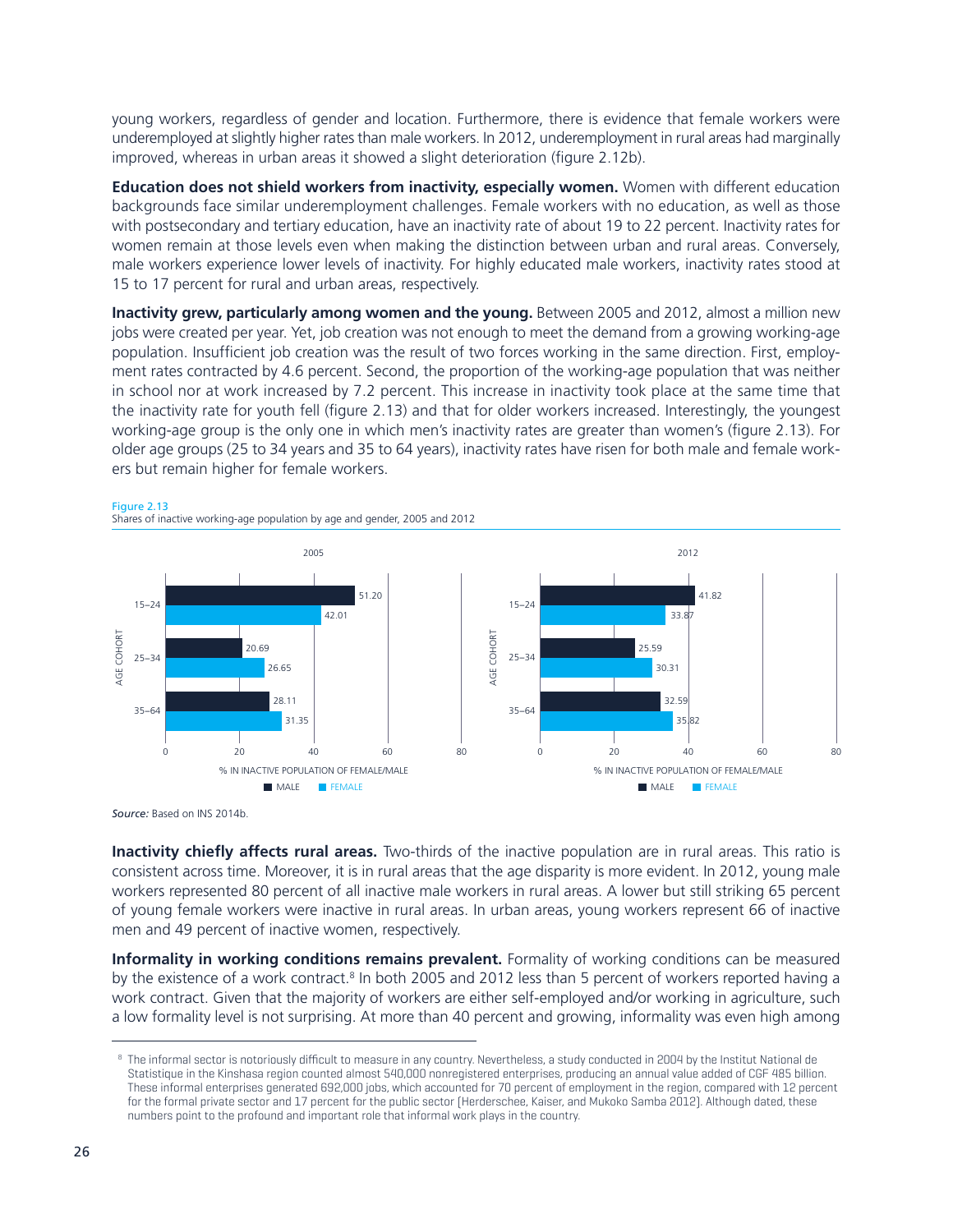wage workers. When broken out by gender, male workers have been slightly favored with contracts compared with female workers. However, the gap has closed between 2005 and 2012.

**Informality is the norm for the young and the less educated.** Those aged between 15 and 24 years are the most likely to work without a contract. Even though the situation improved over the 2005–2012 period, by the end, just 35 percent of youth in wage employment had a contract. In terms of education, the majority of workers who have not completed primary school worked without a contract. However, the tipping point seems to appear when a worker has completed at least primary school: at that point, the majority of workers benefit from having a contract. The proportion increases with more education; nearly 80 percent of workers with some tertiary or postsecondary education were in formal jobs. However, there does not appear to be a major difference between the rural and urban populations with regard to formal wage employment.

#### **Returns to Education in the Labor Market**

**Overall education levels improved impressively across the country.** From 2005 to 2012 the percentage of Congolese without an education dropped from 40 to 35 percent. The largest gains in this area came in urban areas where the share of men without education dropped from 26 to 18 percent, and the share of women from 29 to 22 percent (figure 2.14). Gains were accrued by workers with other education levels. In urban areas, the share of workers who had completed at least secondary school increased from 16 to 47 percent for men, and from 8 to 45 percent for women. In rural areas, little change was experienced for workers with no schooling. Instead, gains were made among those who had completed primary school. The near doubling (from 17 to 33 percent) in the share of rural men with primary education was overshadowed by a fourfold increase (from 6 to 25 percent) among rural women.





*Source:* Based on INS 2014b.

**Urbanization also helped to close the gender gap in education.** Urbanization has nearly closed the gender gap in education, particularly for higher levels of schooling. By 2012, 21.5 percent of male workers had some postsecondary education, a threefold increase from 2005. At a similar 21 percent for female workers, progress was even more dramatic: a nine-fold increase over the 2005 share. In rural parts of the country, although the increase in schooling has been impressive, a gender gap in education remains. More women have no education at all, and those that do attain lower rates than men.

**Chances of employment and education are negatively correlated.** For those with no schooling or only primary schooling, unemployment rates have been about 2.5 percent. However, for those with a secondary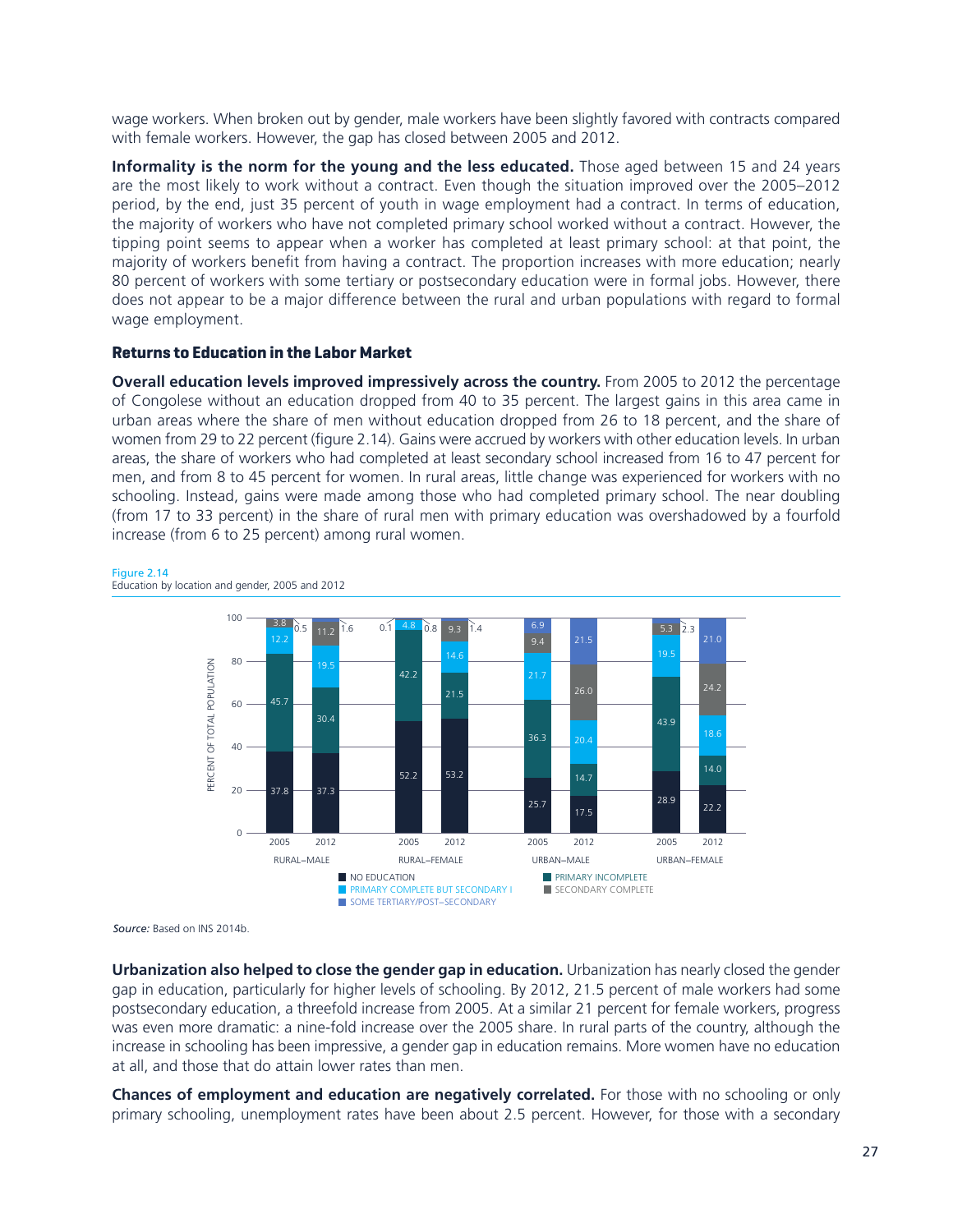degree the unemployment rate nearly triples, to 7.35 percent. What is more, for those with tertiary education, unemployment rate sits at 13.7 percent—six times greater than for those with no or little education. Paradoxically, it seems as if more investment in schooling hinders access to employment. One explanation for the seemingly inverse relationship between higher levels of education and employment could lie in the capacity of the labor market to absorb highly educated workers. Another possible explanation could be the ability to sustain a longer job search to find a more suitable match: those with higher education typically have the economic backing from their families to engage in a longer job search.

**Returns to education come in the form of wages.** Among all paid workers there is a marked difference in the wage rate as education increases. In 2005, the difference between the average wage for a worker with no education and one with incomplete secondary education was CGF 5,000, and the difference between a worker with no education and some tertiary or postsecondary education was nearly CGF 30,000. By 2012 that difference had jumped to nearly CGF 100,000.9

**The gender wage gap increased, especially with regard to the most educated.** Average monthly earnings for all paid workers in 2005 reveal a gender wage gap at lower levels of education (figure 2.15a). However, for the top earners, the gender gap virtually disappears. Despite wages having increased across education levels, male workers' wages have increased much more than that of female workers (figure 2.15b). By sector of employment, construction and public utilities are the highest wage payers for both men and women. Agriculture and manufacturing are the lowest wage payers for both genders.



*Source:* Based on INS 2014b.

**The gender wage gap persists despite education levels.** The results of Mincer regressions show that greater education results in higher wages. Education is undeniably the key to increasing wages. In fact, the greatest returns come at the highest levels of education, i.e. completing secondary school or further (figure 2.16). However, education being equal, the gender gap is difficult to close. The 28 percent wage gap in favor of men in 2005 has only widened, to over 38 percent in 2012 (figure 2.16). The Mincer regressions also find that the gap between rural and urban wage earners, though persistent, is contracting.

<sup>&</sup>lt;sup>9</sup> All CGF values are adjusted to 2010.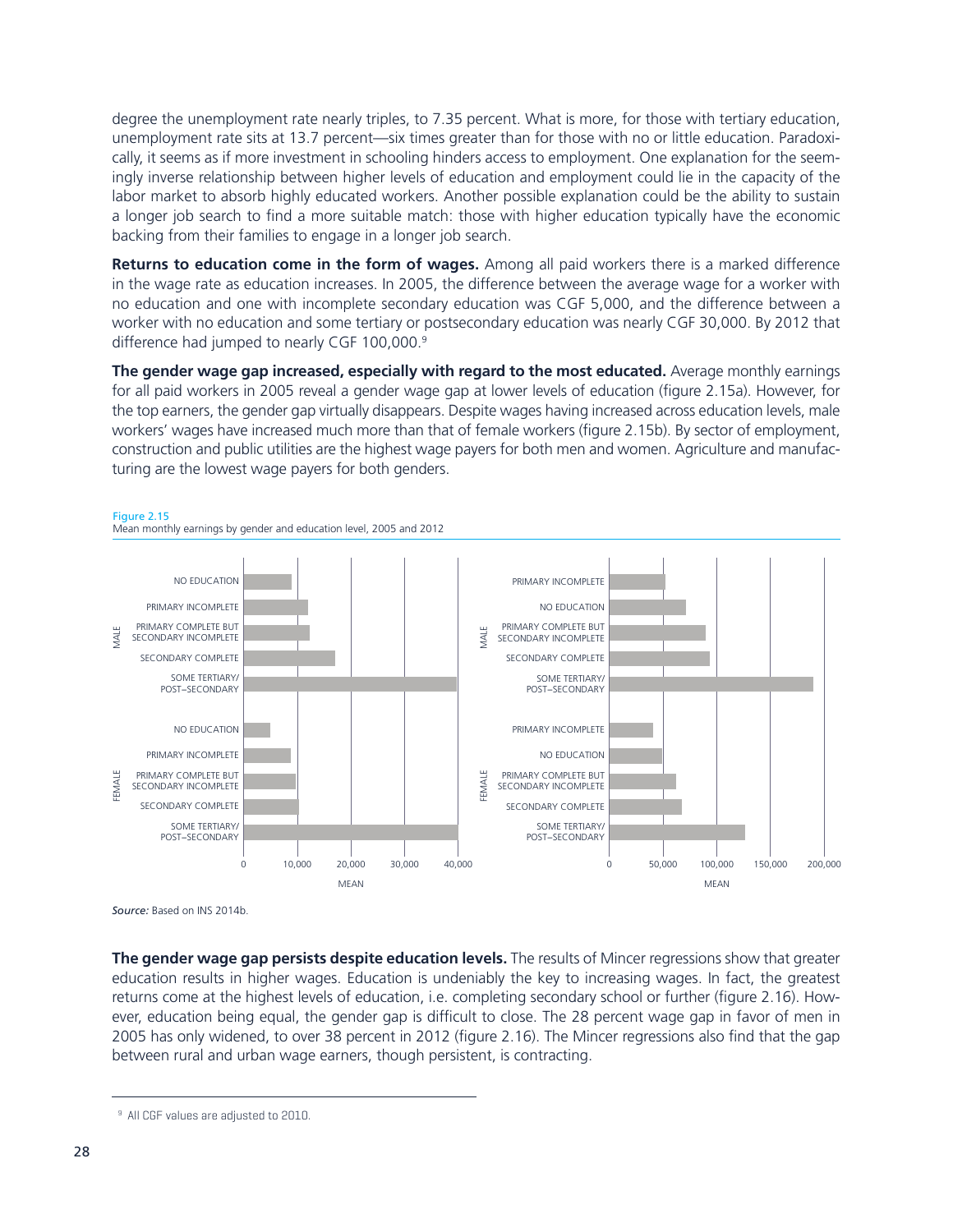Figure 2.16 Predicted probabilities for earnings differentials, 2005 and 2012, selected results



*Note:* Mincer regressions control for individual characteristics and the effects of education level, work status, and sector on workers' earnings. In the regression results, we employ Heckman selection-corrected Mincer returns to education as well as employment types. To take into account the problem of selection into employment, a Heckman selection correction method is applied to present additional information for wage estimations. This is a two-step procedure in which first an employment indicator (1 if employed, 0 if not) is estimated on observables and then the estimated probability of employment enters the wage estimation. Models are estimated on full samples as defined, as well as subsamples of women and men for each year separately.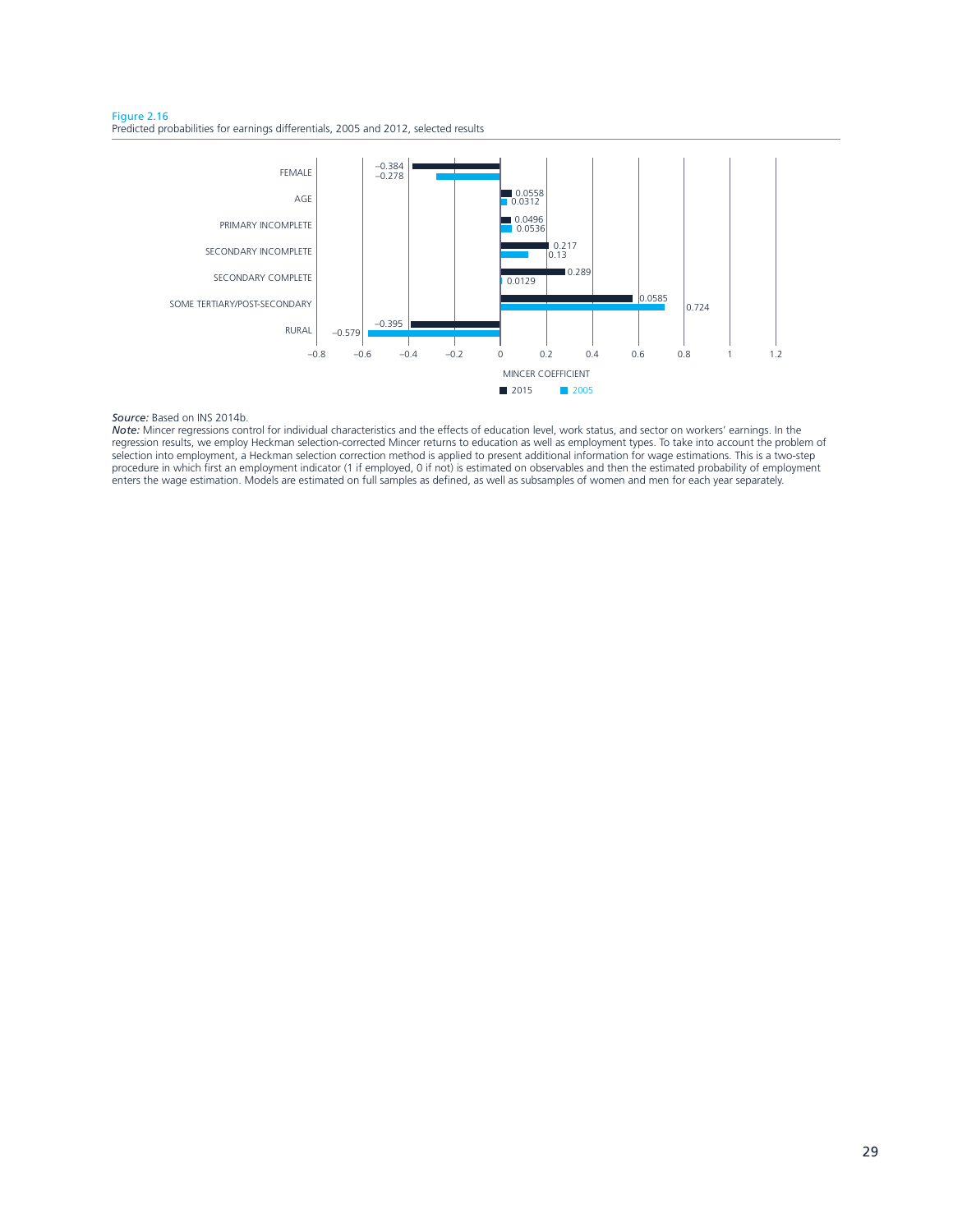

# 3. FIRMS AND JOBS

### **SUMMARY**

A poor business environment determines firms' sectoral concentration, size, and growth. In the Democratic Republic of Congo, the poor business environment seems to hamper the development of the private sector and the creation of productive jobs. This environment results in a vast number of small, informal household enterprises but not many productive, jobs-producing formal firms. Most firms are in the commerce sector, which allows them to exit easily if business conditions turn negative. The related uncertainty about conditions also makes them less likely to invest, grow, and hire more workers**.**

Firms are relatively young, informal, and small, and they struggle to grow. The fact that the typical firm is relatively young suggests that there are few problems with entry but more problems with growth. The typical firm (95 percent of all firms) is also small. When firms enter the market small, they remain small. Only firms that are large at birth, particularly those connected to external markets, are able to grow.

Improving firms' likelihood to grow and improve productivity would be necessary but not sufficient conditions for job creation. And enabling growth would not guarantee productivity gains since a firm's size or age does not determine its performance. One of the most striking features of Congolese firms is that firm productivity is not associated with employment growth. Work is needed at the value chain level to connect firms to national and international markets so as to generate the much-needed jobs.

### **INTRODUCTION**

**The poor business environment likely impedes private sector development and the creation of productive jobs**. Extreme challenges in the business environment include infrastructure that is poor, regulatory processes that are uncertain, and a bureaucracy that is inefficient and arbitrary. The processes, inefficiencies, and arbitrariness of public sector bureaucracies and rules are good ingredients for the corruption that also plagues the country. It continues to rank near the bottom of a number of international indices on competitiveness. The 2016–2017 Global Competitiveness Index ranked it 129th of 138 countries (WEF 2017). According to the World Economic Forum, infrastructure is the competitiveness pillar with the lowest marks, followed closely by technological readiness, and higher education and training.

**This environment results in a vast number of small, informal household enterprises, but not many productive, jobs-producing formal firms.** This high level of informality is partly due to the low opportunity cost of opening a microbusiness. The most important reason is that these enterprises provide incomes where formal jobs are unavailable. For these reasons, the country needs both more and better formal sector jobs. This requires growth and improvements in firm-level productivity, and formal firms must be at the center of this effort. This chapter looks at the recent performance of formal firms that survive in this difficult environment. Addressing their constraints may lead to the jobs-rich growth that the country needs.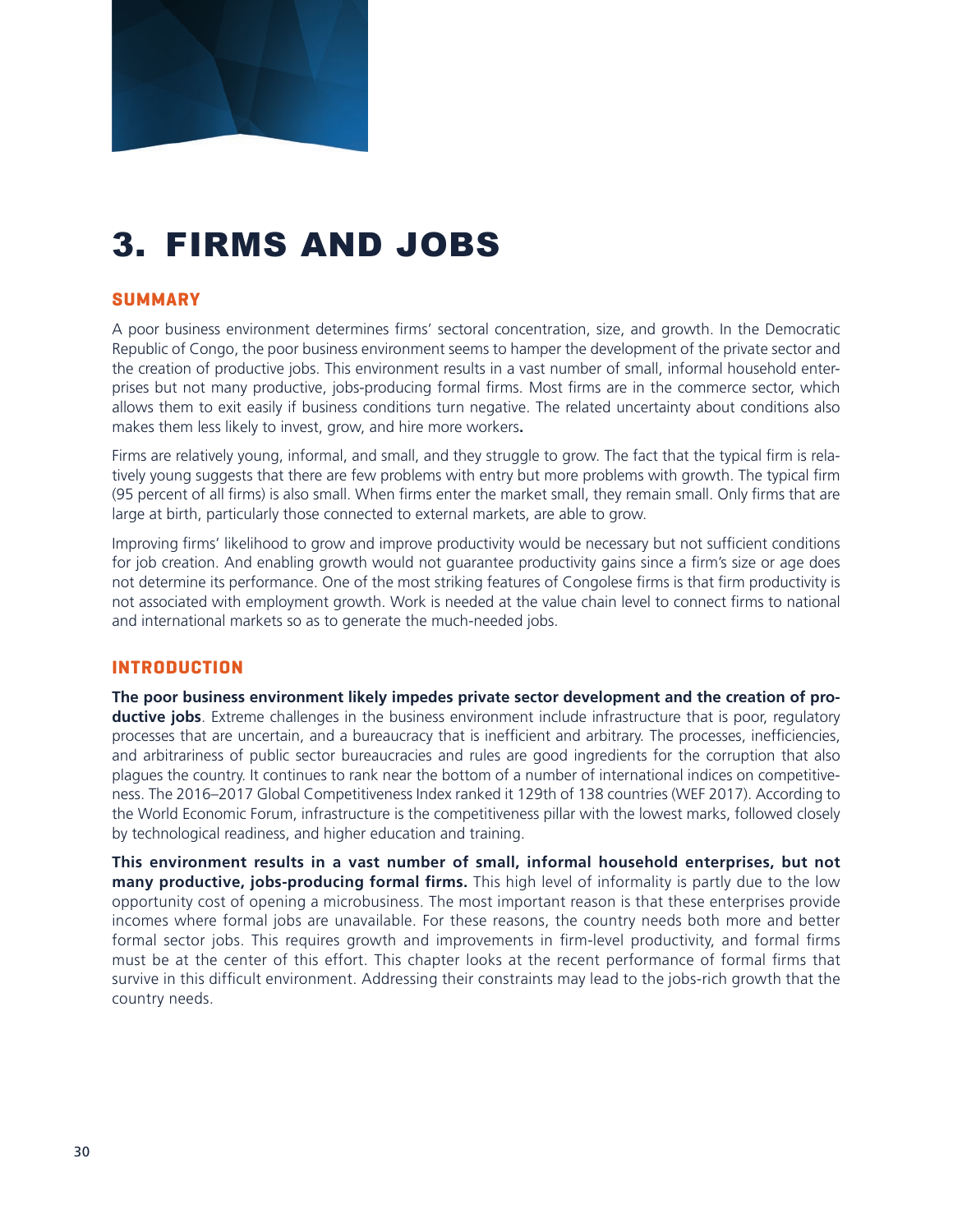#### **PROFILE OF FIRMS AND THEIR GROWTH**

Figure 3.1

**Most firms are in the commercial sector.** Over three-quarters of firms are enterprises operating in the commercial sector (figure 3.1).10 The second largest sector in terms of number of firms is services, with over 12 percent. Over 8 percent of firms are in manufacturing and just over 1 percent are in the mining, utilities, and construction (MUC) sector.



*Source:* Based on World Bank 2013. *Note:* MUC = mining, utilities, and construction. Bubble size depicts the sector's share of all firms.

**The relatively high share of firms in the commercial sector may be an adaptation to a risky and difficult business climate.** Entry and exit are comparatively low cost in commerce, which allows firms to exit easily if business conditions turn negative. When this is the case, the kind of uncertainty that volatility brings also makes it less likely that firms will invest and grow and hire more workers.

**The typical firm is relatively young.** In this sample, 70 percent of firms have been in the market for fewer than nine years. Those firms constitute almost 60 percent of non-farming employment. Firms with fewer than five years make up 45 percent of all firms in the country, and a similar share (41.6 percent) of non-farming employment (figure 3.2). This is a strikingly young population of firms when compared with those of Afghanistan, Burkina Faso, Kenya, Tanzania, Uganda, and Zambia. The highest share of young firms is no more than 27 percent, in Afghanistan.

**The relatively high share of firms that are young indicates few problems with entry, but problems with growth.** There are indications that firms do not grow. Although the Enterprise Survey sample is a cross-sectional data set that prevents us from making judgments about the dynamics of firm evolution and growth, descriptive statistics indicate a predominance of micro and small firms: nearly 95 percent of all firms are micro (1–5 employees) or small (6–9). Firms with 10 to 19 employees represent 3 percent of the total, and the proportion decreases as the number of employees grows (table 3.1).

<sup>10</sup> The analysis is based on the 2013 World Bank Enterprise Survey. The data were collected throughout 2012. The sample of firms is stratified by size, sector, and location. The unit of analysis is the formal "establishment" in the manufacturing and service sectors located in 12 main cities. Employment refers to permanent work, which is likely to have less measurement error than temporary work and is of higher concern for policymakers. The reader should bear in mind the potential restrictions of working with the Enterprise Survey data set: this sample comprises solely of formal (registered) firms in urban areas. Nevertheless, it remains the sole firm-level data available for analyzing the labor demand challenges.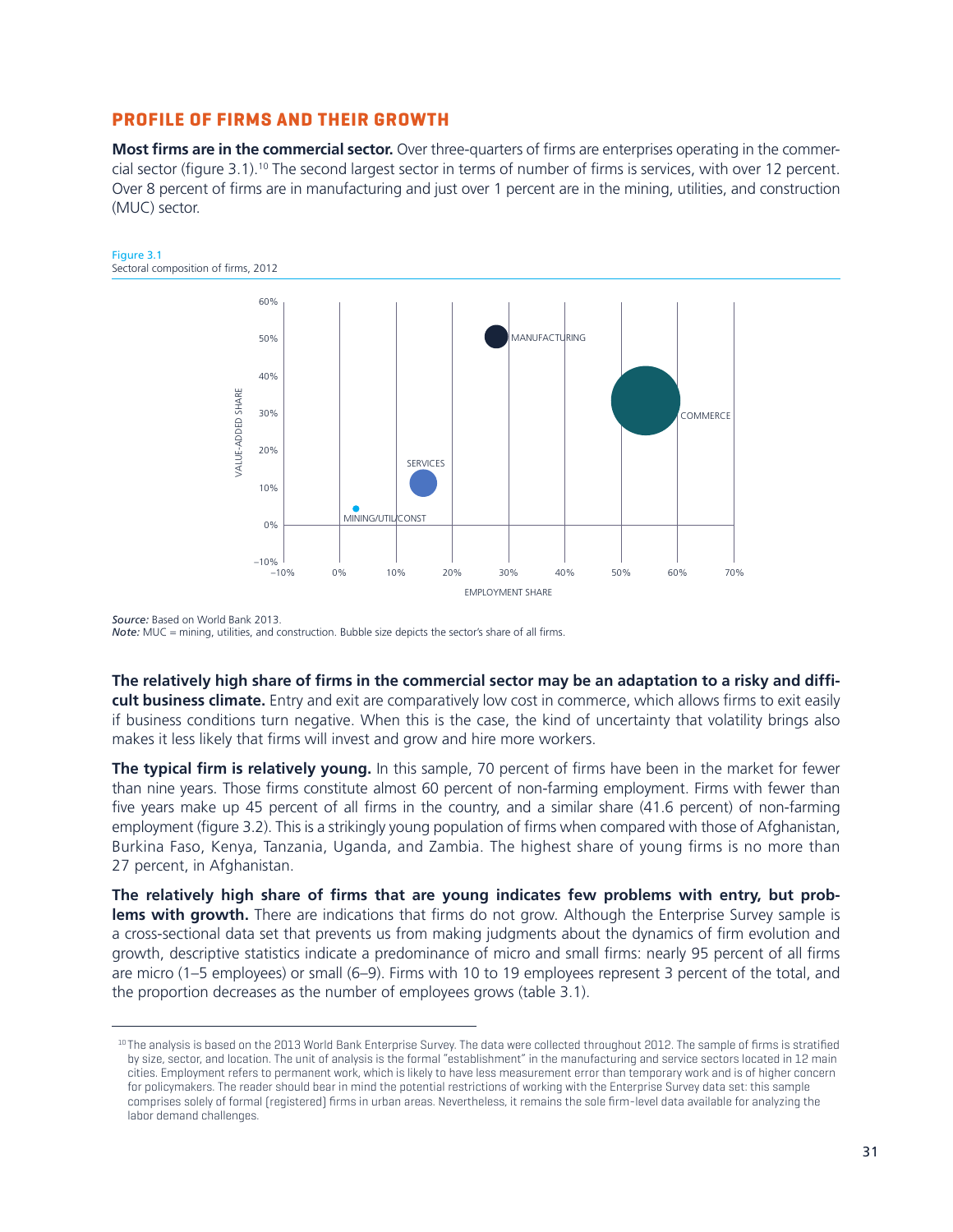Figure 3.2 Proportion of young firms and their employment share, comparator countries



*Source:* Based on World Bank 2013.

| Table 3.1 |                           |  |
|-----------|---------------------------|--|
|           | Firm distribution by size |  |

| Size by employees | <b>Number</b> | Share (%) |
|-------------------|---------------|-----------|
| $1 - 9$           | 8,264         | 95        |
| $10 - 19$         | 292           | 3         |
| $20 - 49$         | 100           |           |
| $50 - 99$         | 39            | $\Omega$  |
| 100-499           | 31            |           |
| $500+$            | 3             |           |
| <b>Total</b>      | 8,728         | 100       |

*Source:* Based on World Bank 2013.

**The typical firm is small.** In terms of employment, 95 percent work in micro to small firms of fewer than nine employees. In terms of annual turnover, 95 percent of firms have sales that are less than the second quartile in the distribution (table 3.2). Only 5 percent of firms benefit from higher turnover.

**Firms that enter the market small, stay small (or even shrink) while big firms grow (some).** Using cross-sectional data, it may be possible to decipher the possible life cycle of firms, from birth to about year 10, with respect to the number of employees these firms hire and let go. The average micro firm at birth employs, on average, 3 employees. When young, the average firm adds another worker to reach 3.7 workers by age of 10 (figure 3.3). If the firm at birth hired between 6 and 9 employees, that firm shrinks 10 years later. Only firms that start relatively larger—with at least 10 workers—grow substantially over the 10 years.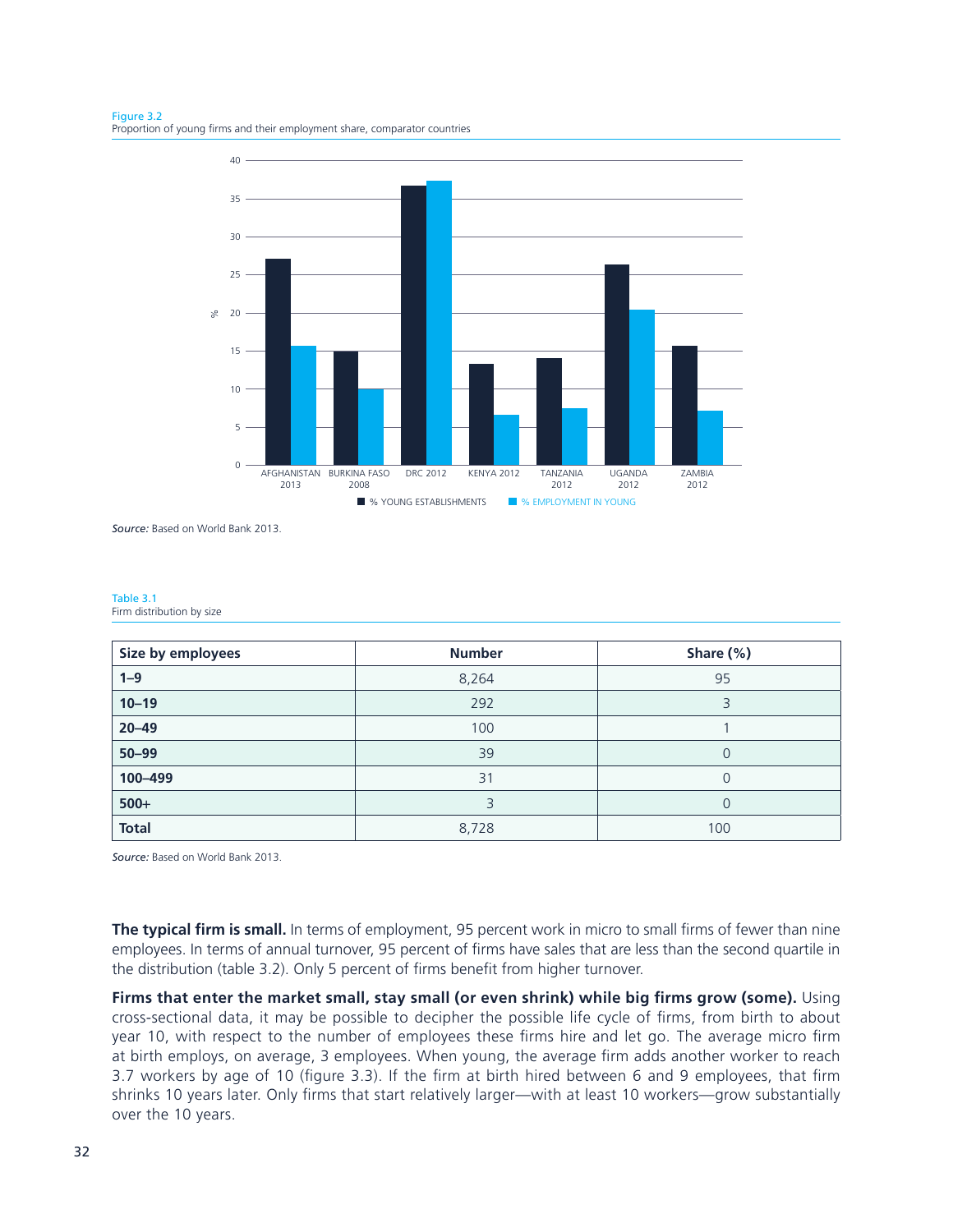Table 3.2 Firm distribution by sector and turnover

|              |            | %                    |                 |                 |              |
|--------------|------------|----------------------|-----------------|-----------------|--------------|
| Quartile     | <b>MUC</b> | <b>Manufacturing</b> | <b>Commerce</b> | <b>Services</b> | <b>Total</b> |
| 1st          | 0.00       | 2.93                 | 31.15           | 1.64            | 35.71        |
| 2nd          | 0.49       | 4.95                 | 45.13           | 8.50            | 59.07        |
| 3rd          | 0.04       | 0.68                 | 3.17            | 1.24            | 5.13         |
| 4th          | 0.01       | 0.05                 | 0.01            | 0.01            | 0.09         |
| <b>Total</b> | 0.55       | 8.61                 | 79.46           | 11.38           | 100.00       |

*Source:* Based on World Bank 2013.

*Note:* MUC = mining, utilities, and construction.

Figure 3.3





*Source:* Based on World Bank 2013.

#### **FIRM PERFORMANCE**

**Firm performance is evaluated by looking at labor productivity.** Because firm characteristics are important in explaining firm performance, it is important to identify which of these characteristics are most correlated with better performance.

**Average labor productivity is relatively low for manufacturing firms.** The Enterprise Survey 2012 provides some insights into firm productivity.<sup>11</sup> When output per employee is used as a firm-level productivity measure, average productivity is lowers for firms in manufacturing (figure 3.4). High levels of value

<sup>&</sup>lt;sup>11</sup> Firm-level data are scant. In order to make inferences regarding firm performance, the jobs diagnostic relied on the data collected by the Enterprise Surveys. This chapter refers to the 2012 data set, which covers 941 respondent firms. Micro firms (fewer than 5 employees) represent 44 percent of the sample (or 412 firms) and a further 41 percent (or 386 firms) were small firms (between 5 and 19 employees). Medium-size and large firms make the remaining 15 percent (117 and 26 firms, respectively). See the sampling methodology at www. enterprisesurveys.org. The Enterprise Surveys 2013 (with data for 2012), conducted a survey of private sector non-agricultural firms (see methodology in annex 3A). The data used here are from the Enterprise Survey data set using the median weights.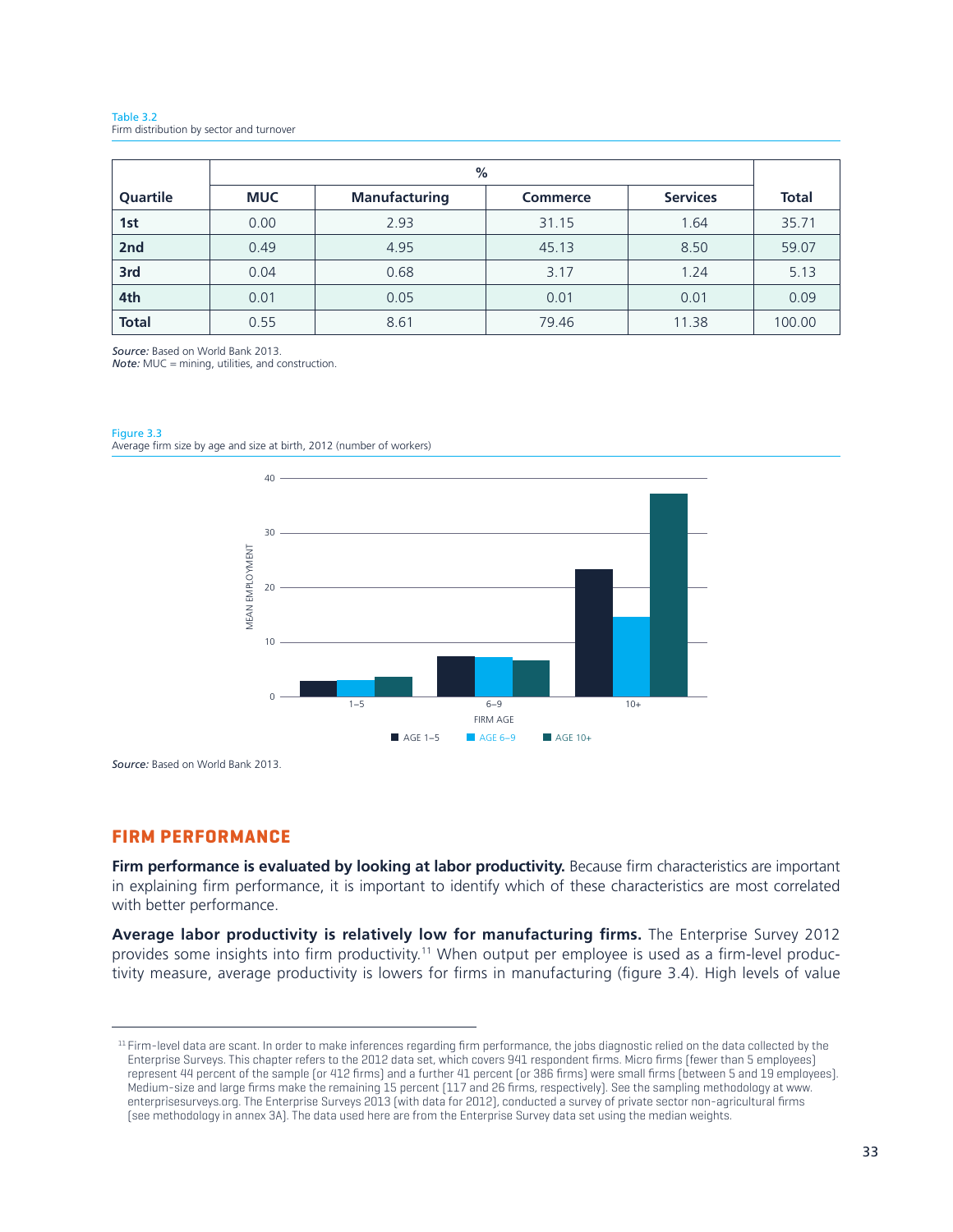

*Source:* Based on World Bank 2013. *Note:* MUC = mining, utilities, and construction.

added and low firm-level productivity can coexist in manufacturing, given the diversity of firm sizes in the sector. Most of the firms in manufacturing are too small to be able to invest significant capital to improve productivity. A few large and productive manufacturing firms might be responsible for most of the sector's value added.

**Productivity levels in manufacturing are low even when compared with other FCV countries.** At first glance, such low levels of productivity in manufacturing seem to be a common challenge among FCV countries. Indeed, using the median instead of the mean seems to suggest that most firms in manufacturing in the country operate at lower levels of productivity, not only lower than other sectors in the country but also far below any other FCV country (figure 3.5).



*Source:* Based on World Bank 2013.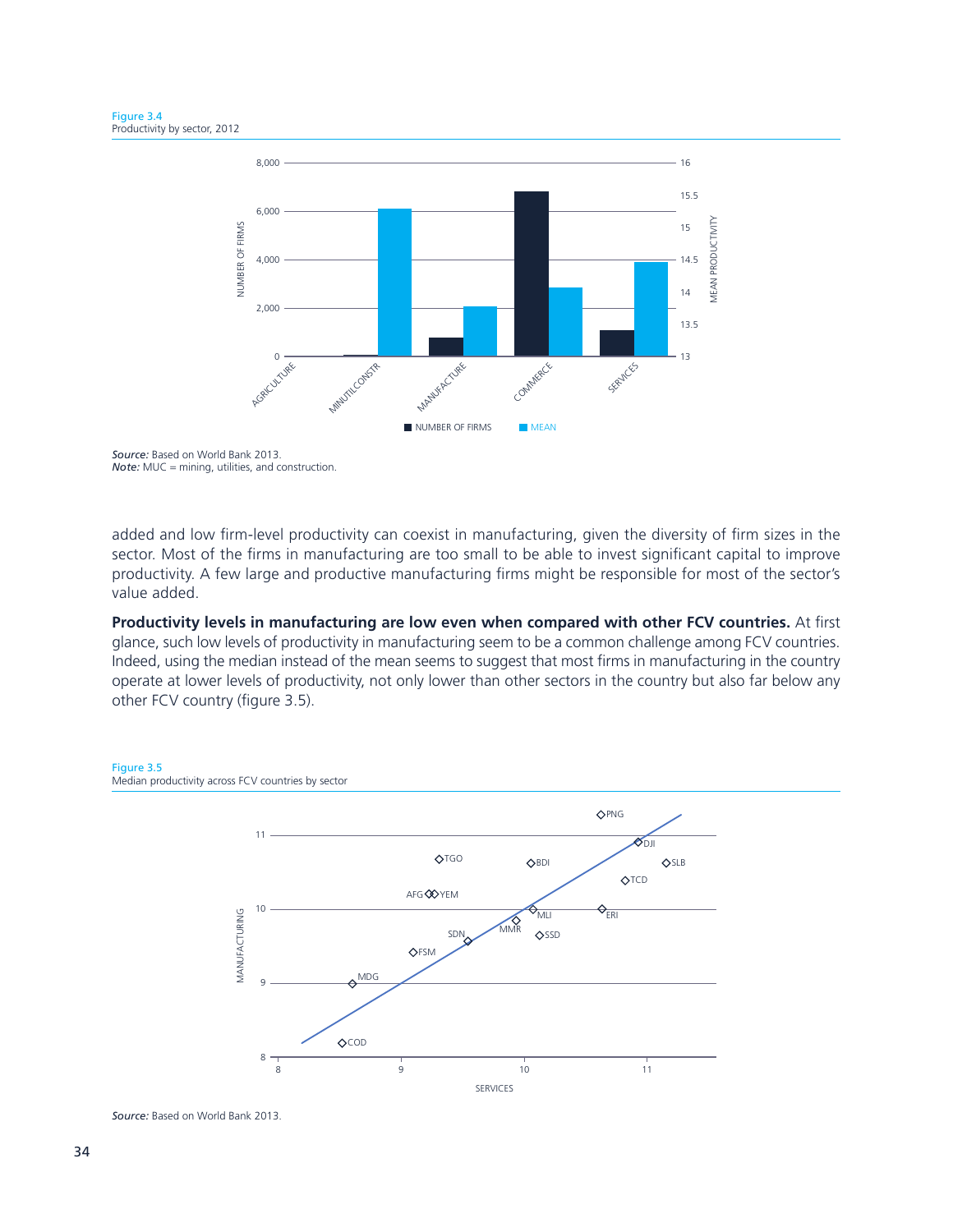**However, neither size nor age seems to be associated with productivity.** Productivity, measured as value added per worker, shows similar trends across firm ages. Firm distribution analysis for value added shows slight differences in peaks and distribution shapes—particularly skewedness—across firms aged 1 to 5 years, aged 6 to 10 years, and aged over 10 years (figure 3.6).



#### Figure 3.6 Firm distribution in value added per worker by age, 2012

*Source:* Based on World Bank 2013.

**Firm performance matters because good performance translates into better jobs.** Analysis of the Enterprise Survey data on the relationship between wages and performance in the country is a case in point; a firm's age and productivity determine wages—not its size. Although firms that are larger at birth tend to become larger in employment and seem to drive productivity, they are not the ones with the highest wages. The variables related to size in the wage models in annex B show no statistical significance across firm size and model composition. Instead, past productivity (understood as productivity levels during the three years prior to 2013), seems to be driving wages. Productivity allows the firm to hire at higher wages, which is in line with the literature. Similarly, variables that account for older firms show positive and statistically significant coefficients that suggest that older firms may have more stable workforces with presumably lower turnover.<sup>12</sup> Such workforce stability could foster the job learning that leads to greater productivity levels.

### **FIRM EMPLOYMENT**

**Micro firms in the commercial sector employ the most workers.** Nearly 80 percent of commercial jobs are found in micro firms (1–9 employees). Over 54 percent of total non-farming employment is in commercial firms (table 3.3).

**Proportionally to the number of firms in manufacturing, its share of employment is significant.** Though only 8 percent of firms operate in manufacturing, they employ over one-quarter (27.8 percent) of all workers (table 3.3). Compared with the relatively low number of manufacturing establishments, therefore,

<sup>&</sup>lt;sup>12</sup> Older firms are considered as those aged 10 to 19 (variable *age\_10to19*), 20 to 29 (variable *age\_20to29*), and over 30 years (variable *age\_30plus*), but not those aged 6 to 9 years (variable *age\_6to9*).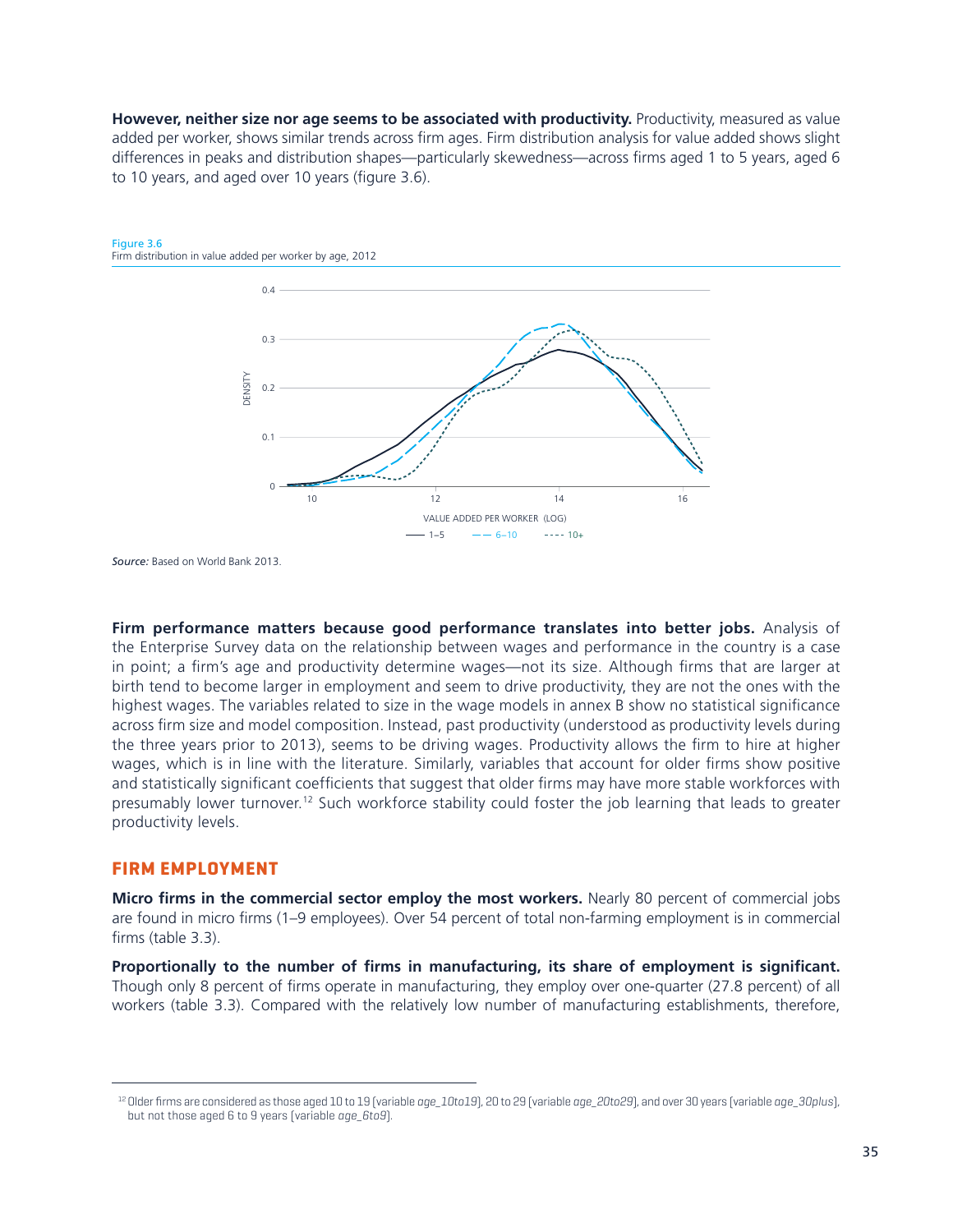|            | <b>MinUtilConstr</b> | <b>Manufacture</b> | <b>Commerce</b> | <b>Services</b> | <b>Total</b> |
|------------|----------------------|--------------------|-----------------|-----------------|--------------|
| Size 1     | $0.00\%$             | 0.02%              | 0.83%           | 0.01%           | 0.86%        |
| Size $2-5$ | 0.44%                | 4.26%              | 38.96%          | 6.37%           | 50.03%       |
| Size $6-9$ | 0.06%                | 1.36%              | 3.58%           | 1.42%           | 6.43%        |
| Size 10-19 | 0.17%                | 1.78%              | 3.96%           | 2.77%           | 8.69%        |
| Size 20-99 | 0.52%                | 5.97%              | 3.06%           | 2.51%           | 12.06%       |
| $100+$     | 1.73%                | 14.46%             | 3.98%           | 1.77%           | 21.93%       |
| Total      | 2.92%                | 27.84%             | 54.37%          | 14.87%          | 100.00%      |



*Source:* Based on World Bank 2013.

*Note:* MUC = mining, utilities, and construction.

manufacturing more than pulls its weight with respect to employment. Manufacturing firms are thus likely to be bigger than other firms, and this holds true: the numbers of firms in services, as well as in MUC, and their shares of employment are similar.

**Manufacturing also lags behind mining in terms of net job creation.**13 Most job creation is generated by firms in MUC. These firms are not only more productive, but their net job creation outperforms that of firms in all other sectors. Average job creation in MUC is by far the largest across sectors (figure 3.7). Indeed, while the mean job creation by firms in MUC increased, that in services contracted and that in commerce stagnated. Manufacturing was the only other sector with noticeable gains in average employment per firm.

#### Figure 3.7 Mean productivity and mean net job creation by sector, 2012



*Source:* Based on World Bank 2013. *Note:* MUC = mining, utilities, and construction. Productivity is not scaled.

<sup>&</sup>lt;sup>13</sup> Owing to data constraints, net job creation here refers to the expansion and contraction of the firms in the sample in the last three years.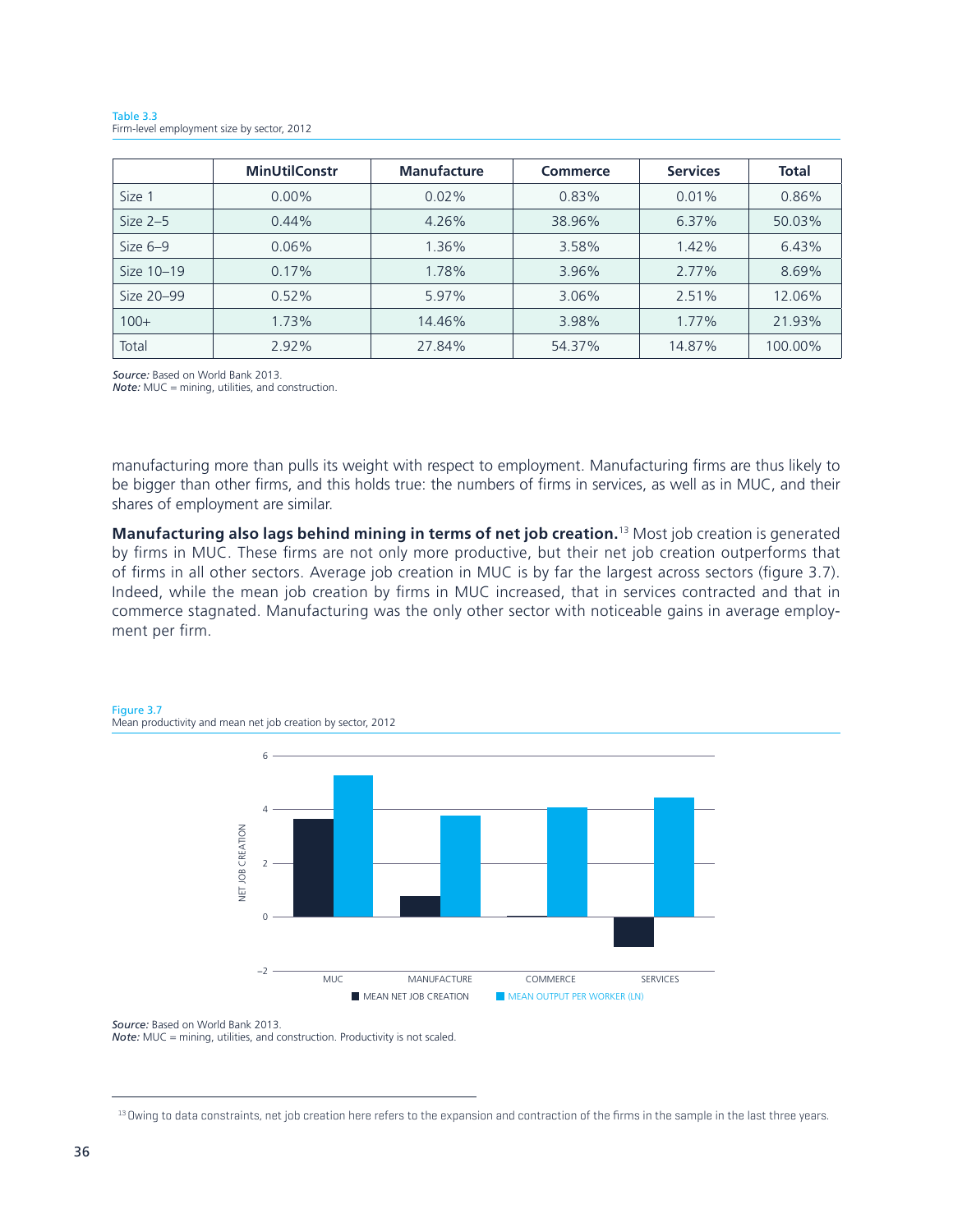**Productivity is not associated with more employment.** Perhaps one of the most striking features of firm size and potential job growth lies in its poor relationship to productivity. Productive firms are unexpectedly smaller.<sup>14</sup> This might signal that for the most part, productivity gains accrue to a firm through its shedding of labor. One caveat to this suggestion is that at a certain threshold, in the higher percentiles of productivity, firms tend to be relatively larger; that is, there is a non-linear relationship between employment and productivity that is positive and statistically significant exclusively among those firms at the higher productivity levels.15 Firms that were the most productive firms three years ago (see *log of real product 3 years ago* in variable in model 3 in annex C), are not more likely to be larger, underscoring the lack of relationship between productivity and employment. Overall, the fact that productive firms do not grow may signal misallocations or market failures.

**Larger firms are more likely to expand their workforce.** Firm size determines employment growth. Small firms are negatively associated with employment growth (figure 3.8). Conversely, medium-size firms and, in particular, large firms are positively and strongly associated with employment growth. Similarly, mature but not old firms are correlated with employment growth (see full results in annex D).



*Source:* Based on World Bank 2013.

*Note:* Coefficients and 95% CI from ordinary least squares regression with these location controls omitted: micro, young, manufacturing.

**Employment is determined by size at birth and the age of the firm.** Results from regressions controlling for firm characteristics, including two-digit sector identification and location, show that one of the best predictors of employment is size at birth (see annex E).<sup>16</sup> Firms that are small at birth are likely to remain small.<sup>17</sup> Older firms are also more likely to be larger, which signals higher survival rates for larger firms. Since age is associated with size, it is also possible that firms may grow as they age.<sup>18</sup>

<sup>&</sup>lt;sup>14</sup> The variable *output per worker* in columns 24 and 25 of annex C shows negative and statistically significant coefficients, and so do higher quartiles in column 26, as well as the quartiles of value added per worker in column 29.

<sup>&</sup>lt;sup>15</sup> See value added per worker [log] squared in column 28 in annex C.

<sup>16</sup> Francis and Honorati (2016) include size and productivity at birth as explanatory variables in their specification.

<sup>&</sup>lt;sup>17</sup> The coefficients across the models presented in annex E show a consistent relationship between employment and the size of the firm at birth. 18 Age and size are monotonically positively correlated.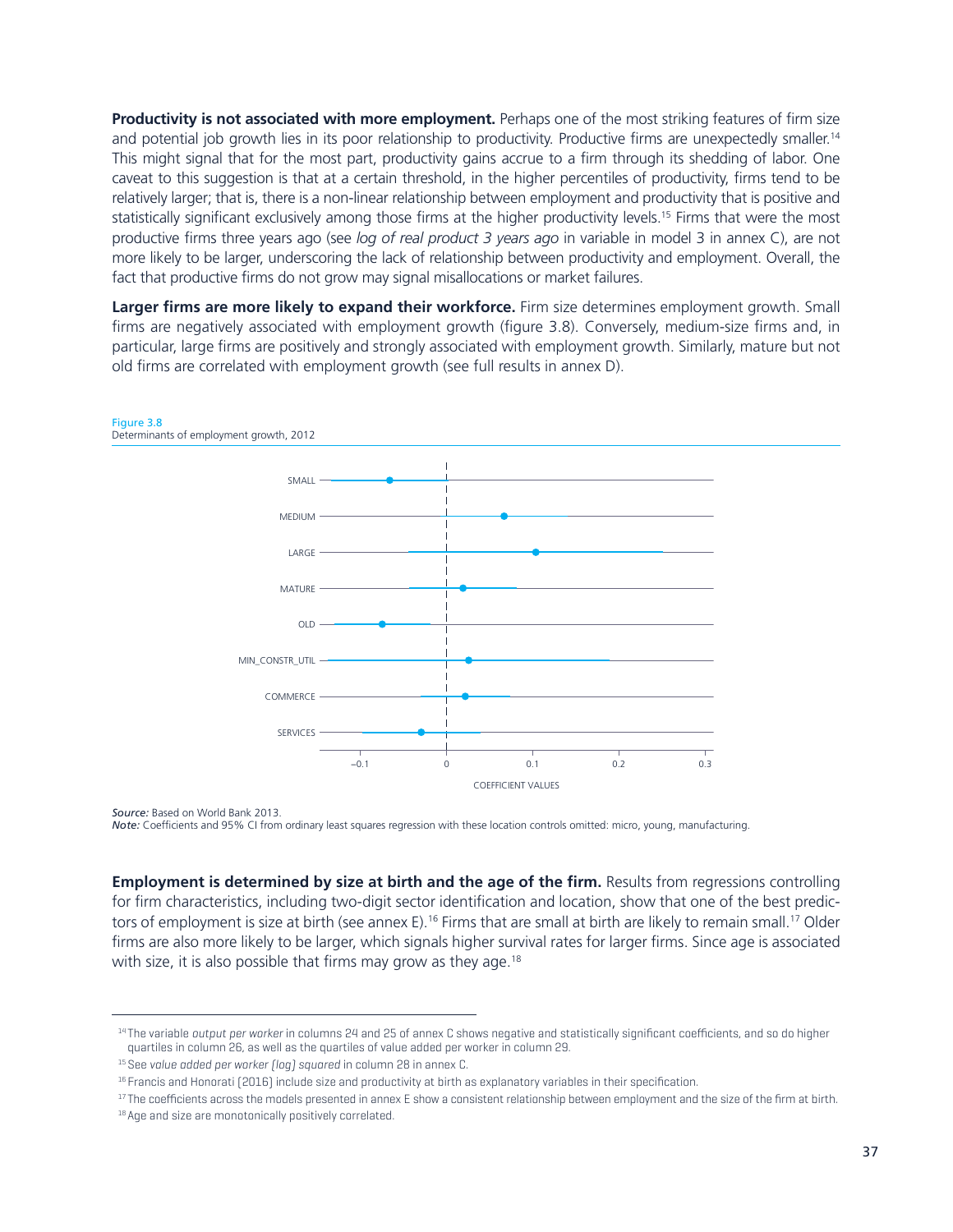**Firms with external market links and those in concentrated sectors are more likely to be larger.** The results in annex E show that, on average, foreign firms are larger than domestic ones.19 Activities that involve external markets also contribute to explaining employment across formal firms. Firms in sectors with links to goods and services in tradables tend to be larger.20 Similarly, sectors with higher concentration (in terms of employment or sales)<sup>21</sup> tend to have larger firms.

**Manufacturing firms in the Democratic Republic of Congo also lag behind those in FCV countries in job creation.** The Enterprise Surveys record the number jobs created by each firm in the last three years. The analysis here uses data from each FCV country where an Enterprise Survey was completed at about the same time as the one done in the Democratic Republic of Congo (2012). Using these data, the mean job creation of manufacturing firms in the Democratic Republic of Congo lags behind that of other FCV countries. The country has one of the lowest rates of job creation in manufacturing (figure 3.9). Only Eritrea, Micronesia, and the Republic of Yemen show a lower—and, in fact, negative—net creation of jobs.



Figure 3.9 Net job creation by sector size across FCV countries

*Source:* Based on World Bank 2013. *Note:* MUC = mining, utilities, and construction.

**Employment growth might be constrained by the missing middle.** As in other African countries, employment shares in the Democratic Republic of Congo are concentrated at the two extremes of the firm-size spectrum. On the one hand, half of all non-farming jobs are found in micro firms of 2 to 5 employees (table 3.3). On the other hand, the largest firms (100 or more employees) are responsible for more than a fifth (nearly 22 percent) of all non-farming employment. These results indicate a missing middle: a reduced presence of small and medium enterprises that curtails job growth (see Ayyagari, Beck, and Demirgüç-Kunt 2003).

### **DETERMINANTS OF EMPLOYMENT GROWTH, SIZE, PRODUCTIVITY, AND WAGES**

**Productivity is associated with firm size at birth and also with external markets.** When the models built to explain productivity (see annex C) are applied, the results confirm those for the employment models.<sup>22</sup> The larger the firm is at birth, the more productive it will be. Similarly, productivity levels three years before the

<sup>&</sup>lt;sup>19</sup> As shown by some of the strongest coefficients across all models.

<sup>20</sup> The coefficient in model 11 (column 11) for *xvar* (showing the relationship of tradables to employment) is the largest across all the results (annex E).

<sup>21</sup>Measured through the Herfindahl index (introduced in models 17 and 18 and accounted for under the *xvar* variable).

<sup>22</sup>Measured as *output per worker (ln)* in columns 7, 8, 13, 19, and 20, or as *value-added per worker (ln)* in columns 27, 28, 33 38, 39, and 40 in annex B.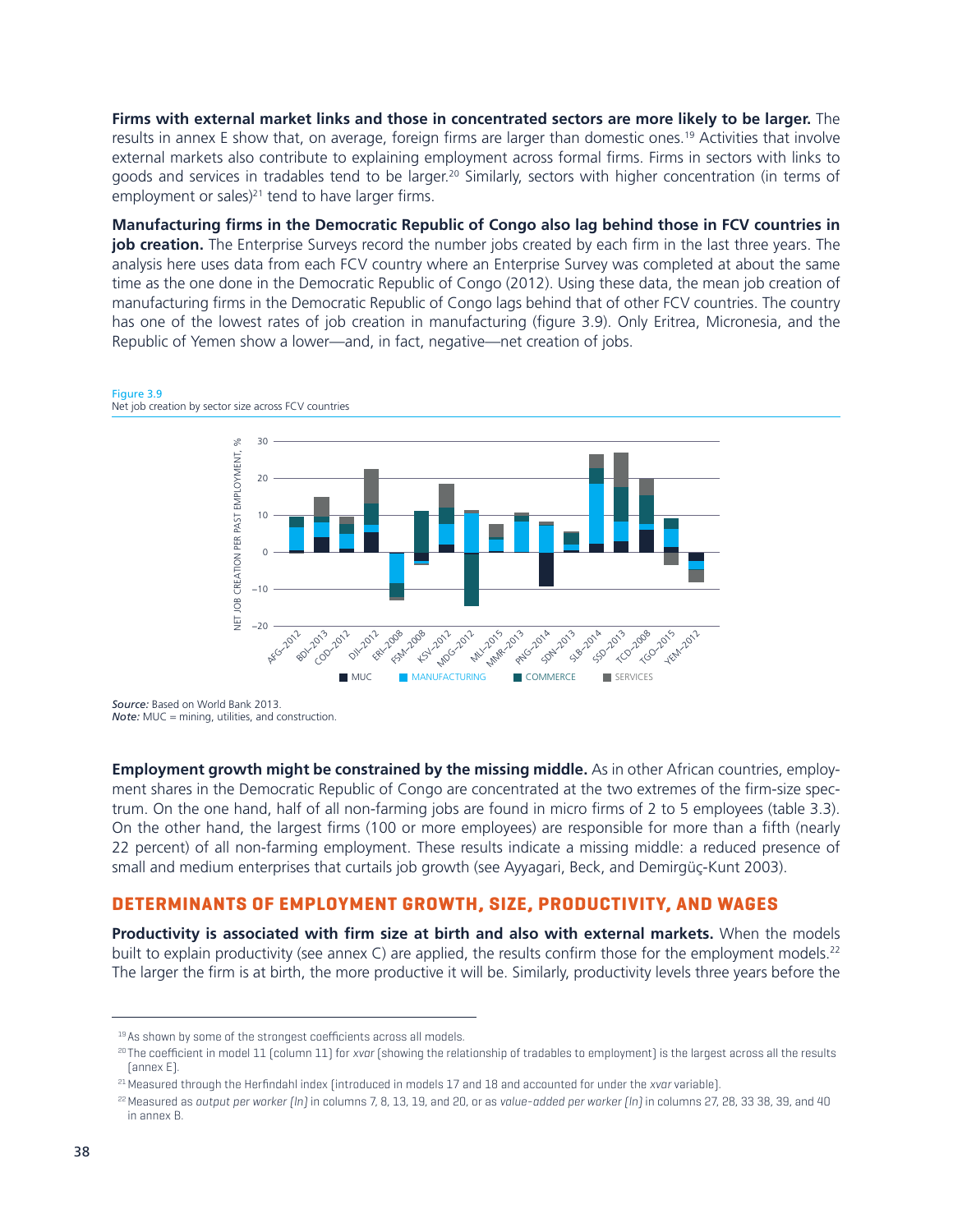survey seemed to determine current productivity. Small and medium-size enterprises, and in particular those with 10 to 19 employees, seem to be negatively associated with productivity levels across the different measures and models. Thus, a large firm at birth will be more productive and that productivity will last over time. If, in addition, the firm is linked to external markets (tradables), the productivity outlook will be more promising.

### **INFORMALITY**

**The informal sector is important to understand in an economy such as that of the Democratic Republic of Congo.** There are several ways of defining the informal sector—a simple and standard definition is that the informal sector is a set of units engaged in the production of goods and services without maintaining proper registration and complying with industrial and labor laws. These informal units typically operate at a low level of organization or household, without a detailed division of labor and capital, on one hand, and of family labor and hired labor, on the other hand, and are based mostly on casual employment, kinship or personal or social relations rather than on contractual arrangements with formal relationships. Therefore, it can be argued that people who do not find employment in the formal sector are forced to participate in the informal sector for their survival, as they cannot afford to be unemployed. This is the most acceptable way of defining the informal sector in low-income economies. An alternate view considers informality as a response to stringent regulatory and bureaucratic policies. This implies that it is vital to understand the extent to which the informality of a country is explained by underdevelopment or by regulations. In the case of the latter, it is important for policy makers to identify the type of regulations or government policies that are detrimental to the growth of the formal sector. However, in environments such as that of the Democratic Republic of Congo, where the capacity to enforce rules and regulations is questionable, there is some reason to doubt explanations that solely rely on the burden of government regulations as the main cause of informality. Either way, the prevalence of informal firms in the country makes them hard to ignore.

**Informal firms are smaller and have lower productivity than even small formal firms.** The results of the Survey of Informal Firms (2013) (World Bank 2014a) show that in terms of both employment and sales, informal firms are significantly smaller than small formal firms. Median monthly sales for informal firms stood at CGF 350,000 compared with a much higher figure of CGF 750,000 for small formal firms. Similarly, the median number of employees in informal firms was two, compared with eight for small formal firms. Although these results hold for both manufacturing and services firms, they show some differences. In terms of sales, the gap between formal and informal firms is much larger in manufacturing than in services; however, in terms of employment, the gap is much larger for firms in services than for firms in manufacturing (World Bank 2014).

**Informal firms though smaller, can be more productive than the typical micro firm.** Across the developing world, informal firms are not only small, but also extremely unproductive, even when compared with small formal firms (La Porta and Shleifer 2008). In the Democratic Republic of Congo, the case seems to differ from the international trend. In a comparison of micro and informal firms using the International Financial Statistics and a third enterprise survey conducted in the country for micro firms (the Micro Enterprise Survey),<sup>23</sup> Mohammad (2014) found that informal firms display higher productivity than micro firms.<sup>24</sup> The reality according to Mohammad is a bit more complex: there seems to be a section of informal firms that are dynamic and efficient and whose entrepreneurs decide to exploit existing business activities rather than to find alternative employment. When the analysis in Mohammad (2014) distinguishes between informal and micro firms by percentile of sales per worker (as a measure of productivity), a different picture emerges. At low percentile values (the first and second quartiles), informal firms are actually more productive than micro firms. In contrast, at higher productivity levels (third and fourth quartile), micro firms are slightly more productive. As Mohammad (2014) also found that labor productivity among informal firms declines with the number of employees, it is possible that barriers to job creation exist.

<sup>&</sup>lt;sup>23</sup> Similar to the International Financial Statistics, the Micro Enterprise Survey is conducted using a standardized survey instrument designed to assess the business environment for micro businesses within a well-defined universe of activities. The sample in the Democratic Republic of Congo was selected using stratified random sampling across pre-identified regions and industries selected on the basis of local institutions and contract knowledge. The primary sampling units of the Micro Enterprise Survey are micro business entities (Mohammad 2014).

<sup>&</sup>lt;sup>24</sup> Albeit the productivity gap is not statistically significant once sectoral activity is factored into the model.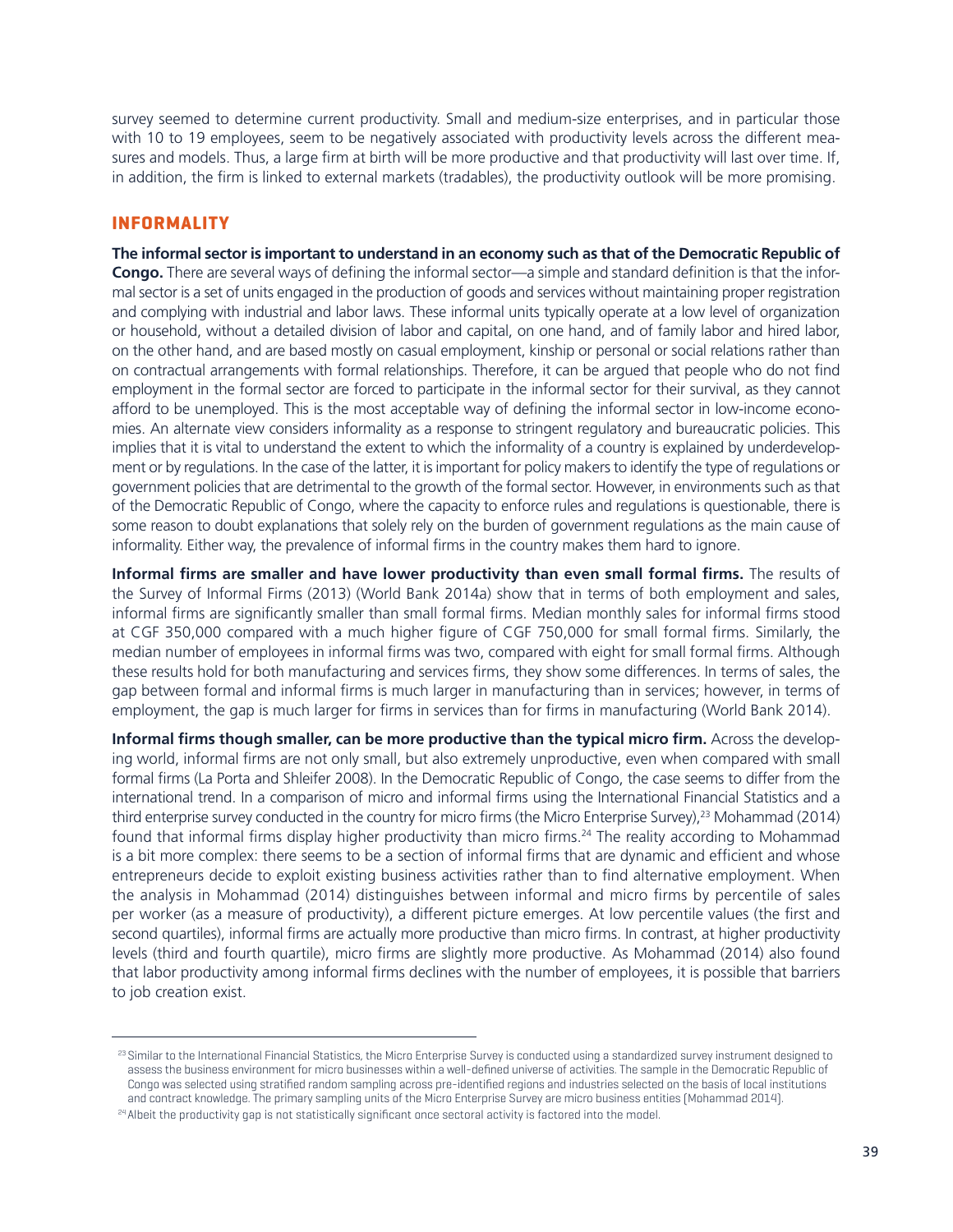**Firms perceive no benefit in registering and instead see cumbersome costs.** According to the survey results in World Bank (2014a), 4 in every 10 firms in the International Financial Statistics sample reported no perceived benefit of registering. In contrast, two-thirds of informal firms perceived costs of registering: (i) administrative costs (such as time, fees, and red tape), (ii) the taxes to be paid after becoming formal, (iii) corruption (formal firms face bribes) and costs, and (iv) inspections and meetings with officials after becoming formal. These barriers to formalization are strong deterrents across sectors, firm size, owners' education level, or gender (World Bank 2014a).

Moreover, larger productivity levels are associated with informality. One of the striking results of the analysis carried out in World Bank (2014a) is that higher labor productivity is associated with a larger percentage of firms reporting each of the four aforementioned reasons as a deterrent to registering. The survey results show that twothirds of informal firms with higher productivity levels perceived administrative costs as the main formalization deterrent, whereas 48 percent of those with low productivity perceived it. The comparison is less distinct on taxes, which 62 percent of high-productivity and 57 percent of lower-productivity firms reported as the second most important barrier. At lower levels of perception, but with greater disparity, came inspections (27 versus 16 percent respectively), and bribes (31 versus 20 percent respectively). For all four reasons, the barriers to formalization perceived by higher-productivity firms were sharper than those perceived by lower-productivity ones.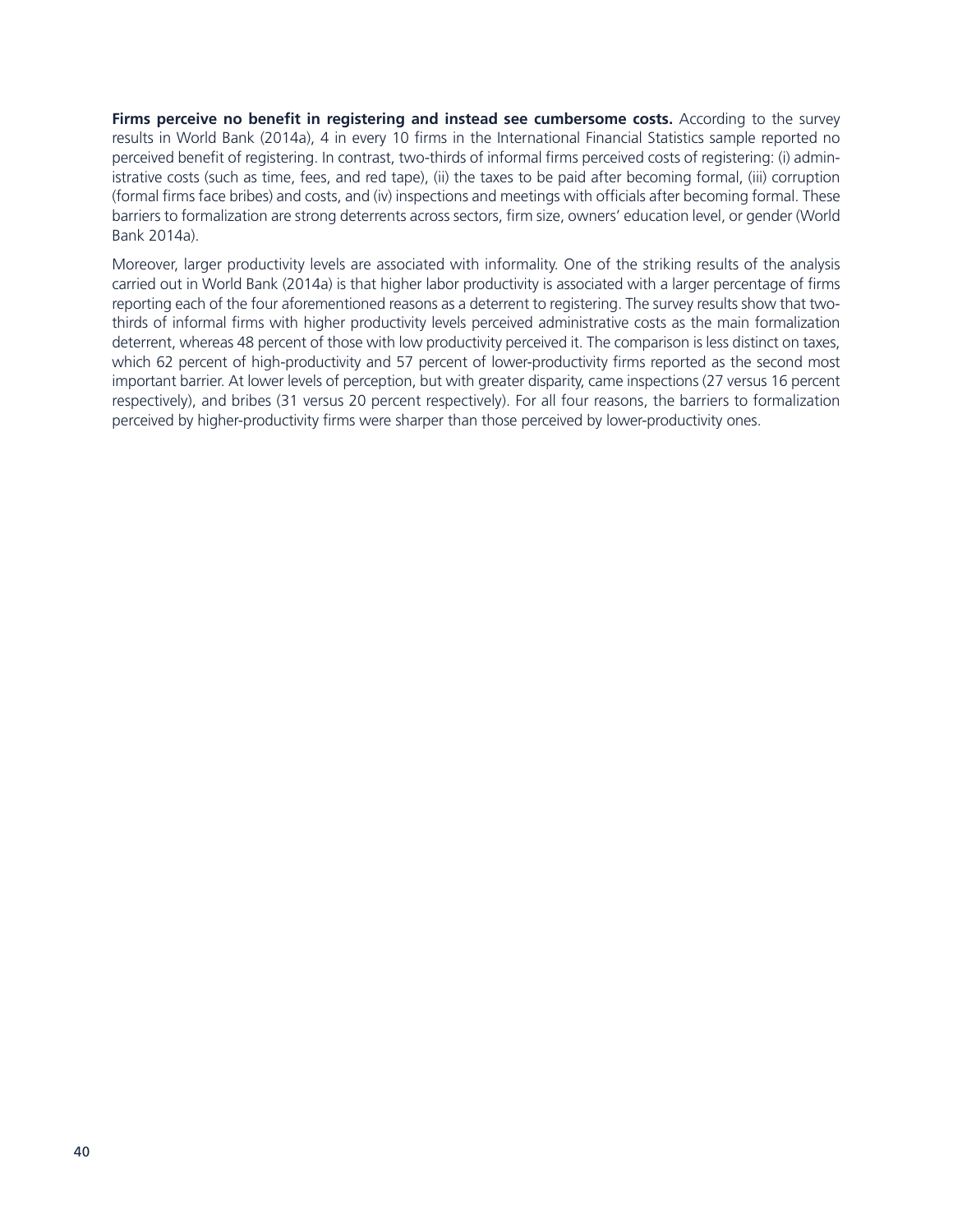

# 4. THE WAY FORWARD

A jobs diagnostic typically limits its analysis to identifying the main challenges to employment creation and improvement. It is not in its initial intentions to recommend any particular course of action in terms of public policy. However, the findings for the Democratic Republic of Congo can be the basis for policy discussion on the main challenges and possible questions to be addressed with the country's government. It is in that spirit that this jobs diagnostic offers an initial set of policy questions for discussion.

*Harnessing the demographic dividend.* In the context of falling commodity prices, higher growth rates can be made possible by seizing the upcoming window of opportunity granted by the possible demographic dividend. The Democratic Republic of Congo needs to prepare to make the most of it by ensuring that most of the entrant workers find gainful employment. How can it be better prepared? The jobs diagnostic found that the country has made strides in educational attainment, but is the schooling level enough for workers' employment? And most important: are the skills achieved through schooling the same skills demanded by firms? Finding answers to these questions could help prepare entrant workers for firms' demand. In addition, the pervasive increase in inactivity rates must be addressed. Equipping young inactive workers with useful skills should be an economic priority, not only to harness the demographic dividend but also to avoid social unrest. Finally, what kind of policies can be put in place so that additional savings stemming from greater employment can be invested?

Integral solutions for firms' growth and integration. Insufficient job creation is the result of a private sector that struggles to grow. Part of the problem lies in the risk and uncertainty implied by operating in a poor business environment. Removing obstacles to firm growth such as corruption, political instability, and cumbersome tax codes could improve prospects for firm growth. Likely though, other measures would be needed, to address challenges such as lack of finance or electricity supply. Improving the business environment could be one part of the equation. However, this jobs diagnostic found that firms that were connected to external markets, whether through trade or investment, were more likely to grow in employment. Thus, in addition to a national debate on how to improve the business environment, the government could consider mapping value chains in manufacturing and agribusiness that have the most potential, through their linkages abroad, for job creation. Policies for attracting foreign direct investment and for developing local suppliers could also be avenues for discussion.

*Facilitating urbanization.* For all the bad reputation that urban areas get, it is not surprising that many of their benefits are often overlooked. First, people migrate to cities to improve their well-being through consumption externalities in the form of public services and other urban amenities too costly to be present in rural areas. Second, jobs in the country's urban areas are more likely to be waged, better paid, and in better conditions. Third, poverty across the globe has been reduced through urbanization. Fourth, urbanization (spatial transformation) reduces the number of workers in agriculture and leads to productivity gains stemming from structural transformation. Fifth, international studies show that urban areas with stubbornly high fertility rates, such as in the Democratic Republic of Congo, experience fertility rates of 1.8 fewer children than rural areas. Arguably, urbanization offers schooling and employment opportunities that empower women to delay maternity and limit the size of their families, thus helping address high fertility rates. However, urban areas concentrate most of the unemployment in the country; making sure unemployment remains low is one of the keys to successful urbanization. Proper urban planning that takes into account where people live and where job centers are, to reduce commuting costs and time and other spatial frictions for employment (spatial mismatch), is paramount.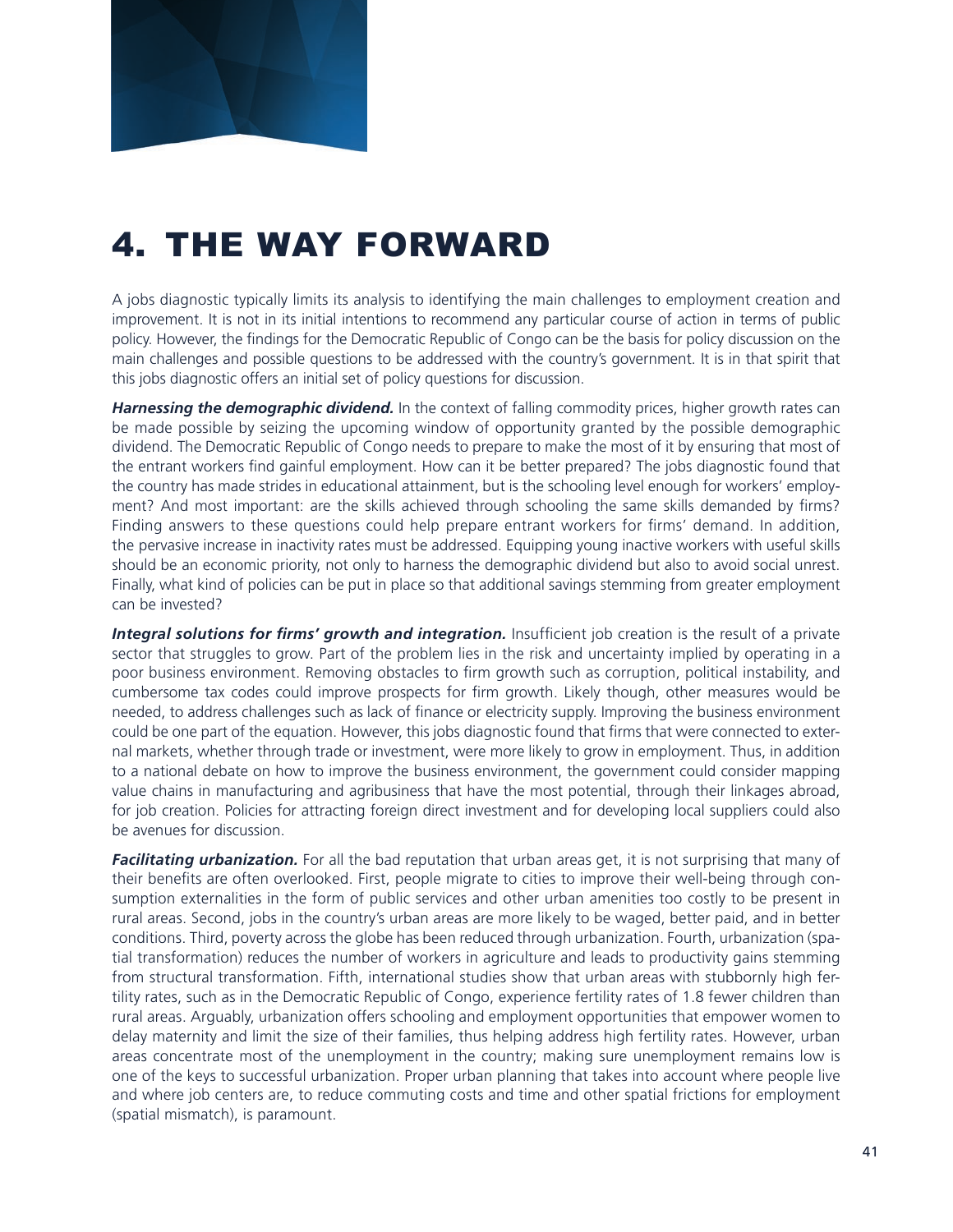*Addressing underemployment in rural areas through industrialization.* The farming workforce in rural areas is an advantage that should be leveraged to a greater degree. Manufacturing presents an opportunity to increase productivity and absorb employment at better wages. One possible form of industrialization lies in agribusiness. Making sure agricultural produce is processed, packaged, and shipped to urban centers domestically, but mostly abroad, is a way to improve the quality of jobs many former farmers will have. It is also a way to better link towns and secondary cities to rural areas. Capital deepening and technological modernization in agriculture would yield productivity gains and achieve economies of scale, but they most likely would mean the shedding of some of the workforce. Agribusiness development is a way to add value while absorbing a share of those former farmers. Whatever part of the agribusiness value chain a worker belongs to (farming or manufacturing), the greater use of capital would most likely ensure a full-time job that would address the underemployment challenge.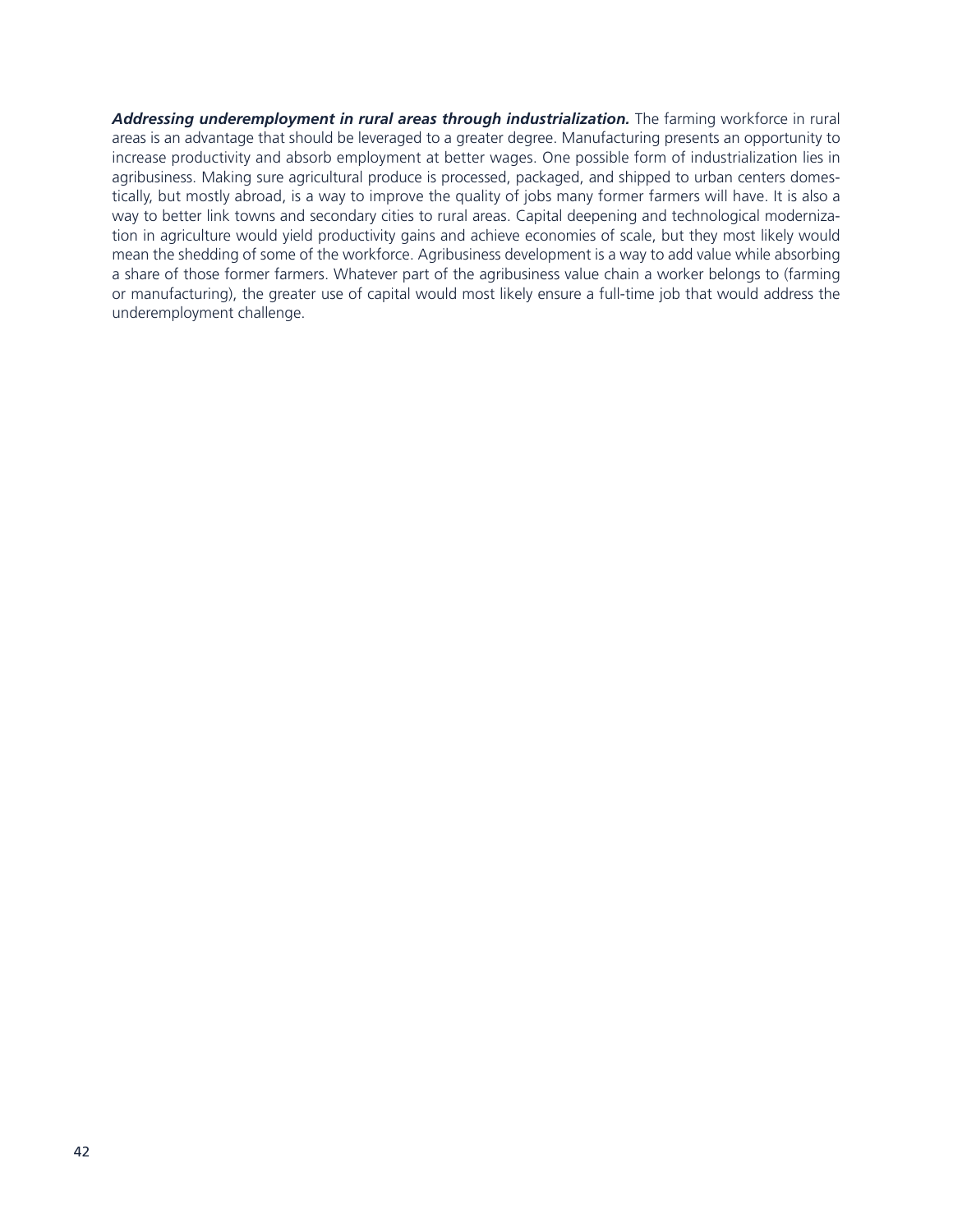### BIBLIOGRAPHY

Annez, Patricia Clark, and Robert M. Buckley. 2009. "Chapter 1. Urbanization and Growth: Setting the Context." In *Urbanization and Growth, Commission on Growth and Development*, edited by Michael Spence, Patricia Clark Annez, and Robert M. Buckley, pp. 1–46. Washington, DC: World Bank.

Ayyagari, Mehana, Beck, Thorsten, and Asli Demirgüç-Kunt. 2003. "Small and Medium Enterprises across the Globe: A New Database." Policy Research Working Paper No. 3127, World Bank, Washington, DC.

Francis, David C., and Maddalena Honorati. 2016. "Deepening without Broadening? Jobs in Ghana's Private Sector." World Bank Policy Research Working Paper 7835, World Bank, Washington, DC.

Fox, Sean. 2011. "Understanding the Origins and Pace of Africa's Urban Transition." Crisis States Working Papers Series No. 2, Working Paper No. 89, London School of Economics Crisis States Research Centre, London.

Gobillon, Laurent, Selod, Harris, and Yves Zenou. 2007. "The Mechanisms of Spatial Mismatch." *Urban Studies* 44 (12): 2401–27.

Harrison, Lauren. 2017. "Dodd-Frank in the DRC: Regulation, Aid, and the 'Resource Curse.'" AidData Center for Development Policy blog, June 18. http://aiddata.org/blog/dodd-frank-in-the-drc-regulation-aid-and-the-resource-curse.

Herderschee, Johannes, Kaiser, Kai-Alexander, and Daniel Mukoko Samba. 2012. *The Resilience of an African Giant: Boosting Growth and Development in the Democratic Republic of Congo*. Washington, DC: World Bank.

ILO (International Labour Organization). 1973. C138 – Minimum Age Convention, 1973 (No. 138): Convention Concerning Minimum Age for Admission to Employment. Geneva: ILO.

INS (Institut National de la Statistique). 2014a. *Rapport Global, Enquête 1-2-3: Enquête sur l'emploi, le secteur informel et sur la consommation des ménages 2012*. Kinshasa, Democratic Republic of Congo: INS.

———. 2014b. *Enquête 1-2-3: Enquête sur l'emploi, le secteur informel et sur la consommation des ménages 2012*. Kinshasa, Democratic Republic of Congo: INS.

———. 2014c. *Enquête 1-2-3: Enquête sur l'emploi, le secteur informel et sur la consommation des ménages 2012, Rapport Global Final*. Kinshasa, Democratic Republic of Congo: INS.

Khanam, Rasheda, and Russell Ross. 2005. "Impact of Child Labour on School Attendance and School Attainment: Evidence from Bangladesh," MPRA Paper No. 9397, Munich Personal RePEc Archive, University of Munich.

La Porta, Rafael, and Andre Shleifer. 2008. "The Unofficial Economy and Economic Development." *Brookings Papers on Economic Activity*, Fall.

Mohammad, Amin. 2014. "Comparing Micro and Informal Firms in DRC," unpublished draft, World Bank, Washington, DC.

UN (United Nations). 2016a. "Briefing Note for Countries on the 2016 Human Development Report: Congo (Democratic Republic of the)." In *Human Development Report 2016*, New York: UN, http://hdr.undp.org/sites/all/themes/hdr\_theme/ country-notes/COD.pdf.

———. 2016b. "Technical note 5." In *Human Development Report 2016*, New York: UN, http://hdr.undp.org/sites/default/ files/hdr2016\_technical\_notes.pdf.

———. 2007. "Indicators of Sustainable Development: Guidelines and Methodologies," United Nations, http://www. un.org/esa/sustdev/natlinfo/indicators/guidelines.pdf.

UN Population Division. 2015. *The 2015 Revision of World Population Prospects*. New York: UN. https://esa.un.org/unpd/wpp.

UNICEF (United Nations Children's Education Fund). 2013. *The Importance of Early Childhood Development to Education*, prepared for the Global Meeting of the Thematic Consultation on Education in the Post-2015 Development Agenda, Dakar, March 18–19.

———. 2011. "Early Childhood Education and School Readiness." New York: UN. https://www.unicef.org/education/ bege\_61627.html.

UCW (Understanding Children's Work). 2017. "Democratic Republic of Congo, Multiple Indicator Cluster Survey 4 (MICS 4) 2010." UCW, Rome. http://www.ucw-project.org/Pages/Tables.aspx?id=1535.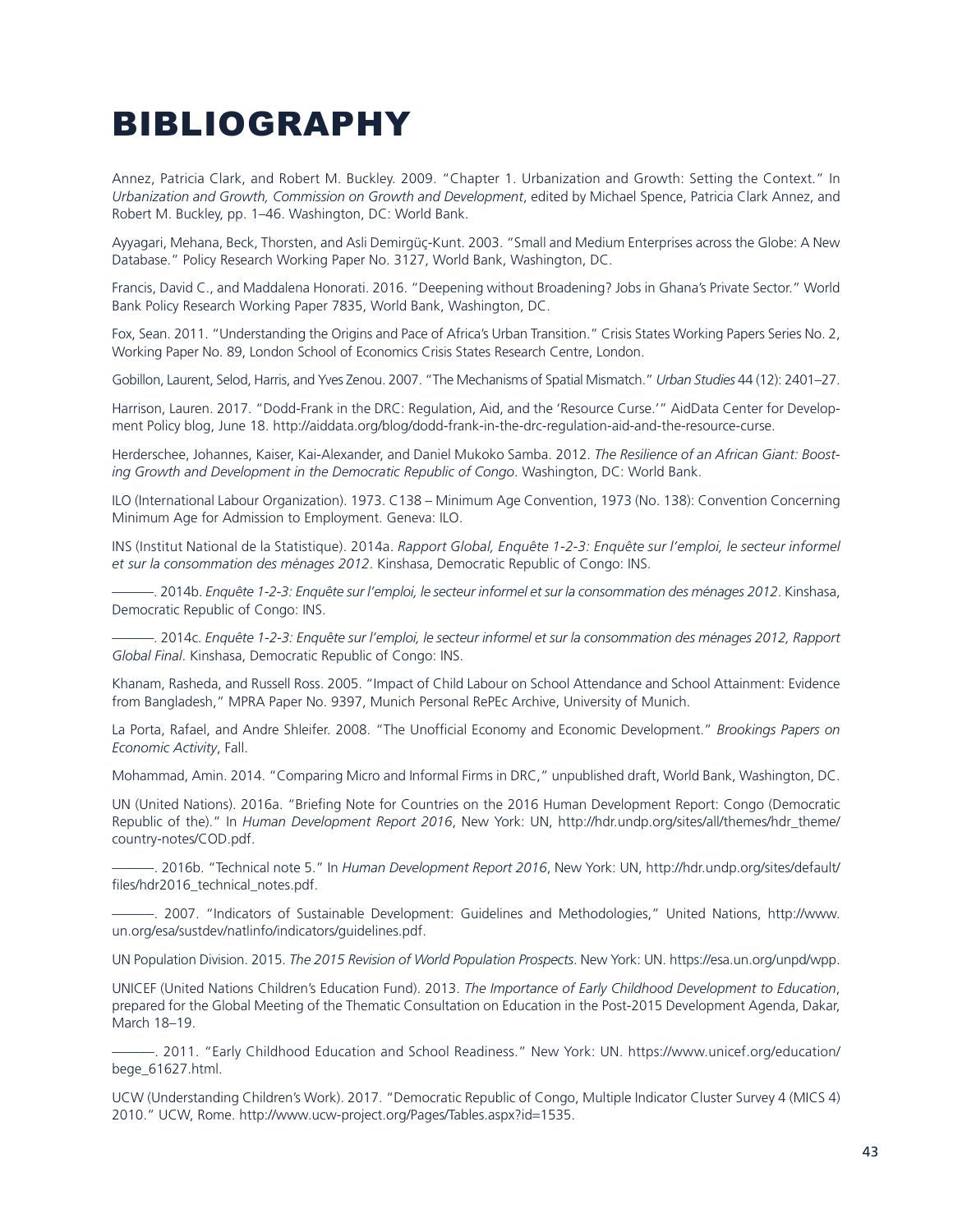WEF (World Economic Forum). 2017. "Global Competitiveness Index: 2016–2017 Edition," World Economic Forum.

World Bank. 2016. World Development Indicators. World Bank, Washington, DC. http://data.worldbank.org/indicator/ SP.POP.TOTL?locations=CD.

- ———. 2014a. "DRC Survey of Informal Firms (2013)." World Bank, Washington, DC.
- ———. 2014b. "Enterprise Survey (2013) in DRC: Some Results." World Bank, Washington, DC.
- ———. 2013. "Enterprise Surveys: DRC 2013." World Bank, Washington, DC.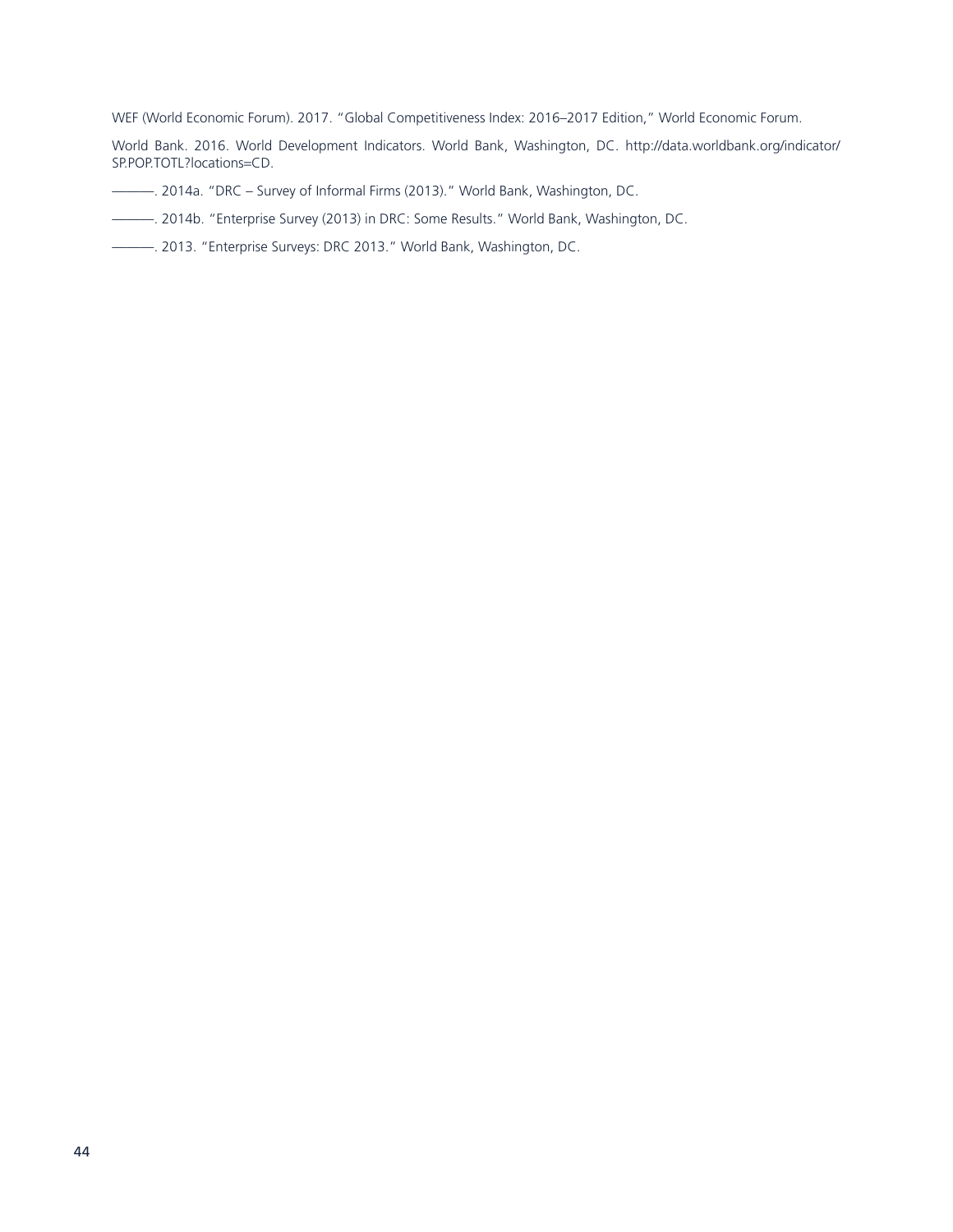# ANNEX A: ENTERPRISE SURVEY METHODOLOGY

The Enterprise Surveys are an ongoing World Bank effort to collect data based on firms' experiences and enterprises' perception of the environment in which they operate. The surveys cover over 130,000 firms in 135 countries, of which 121 have been surveyed following the standard methodology. This enables better comparisons across countries and across time. Data are used to create statistically significant business environment indicators that are comparable across countries. Data for the country were collected between August 2013 and May 2014 as part of the Africa Enterprise Survey 2013. The universe of the study is the non-agricultural economy. It comprises manufacturing according to the group classification of ISIC Revision 3.1 (group D), construction (group F), services (groups G and H), and transport, storage, and communications (group I). Note that this definition excludes financial intermediation (group J), real estate and renting activities (group K, except subsector 72, IT, which was added to the population under study), and all public or utilities sectors.

The sample was selected using stratified random sampling. Three levels of stratification were used: industry, establishment size, and region. Industry stratification was designed as follows: the universe was stratified into four manufacturing industries (food; textiles and garments; chemicals and plastics; and other manufacturing) and two service sectors (retail and other services). Size stratification was defined following the standardized definition for the rollout: small (5 to 19 employees), medium (20 to 99 employees), and large (more than 99 employees). Regional stratification was defined across four regions: Center (Katanga and Mbuji Mayi), East (Bukavu, Butembo, Goma, Kisangani), South (LIkasi, Lubumbashi), and West (Boma, Kikwit, Kinshasa, Matadi).

Two sample frames were used. The first, supplied by the World Bank, comprised enterprises interviewed in the country during 2010. The Bank required that attempts be made to re-interview respondents to the 2010 survey, if they were within the selected geographical regions and met eligibility criteria. Previous rounds of surveys used different stratification criteria (or no stratification at all). Given the prevalence of small firms, and of firms located in the capital city, the presence of panel firms was limited to a maximum of 50 percent of the achieved interviews in each cell. The second frame was built by undertaking block enumeration (as a suitable sample frame from appropriate institutions in the country was not available). The block enumeration allowed the physical creation of a list of establishments to sample. The enumerated establishments with five employees or more (from the two frames) were then used as the sample frame for the Enterprise Survey in the Democratic Republic of Congo.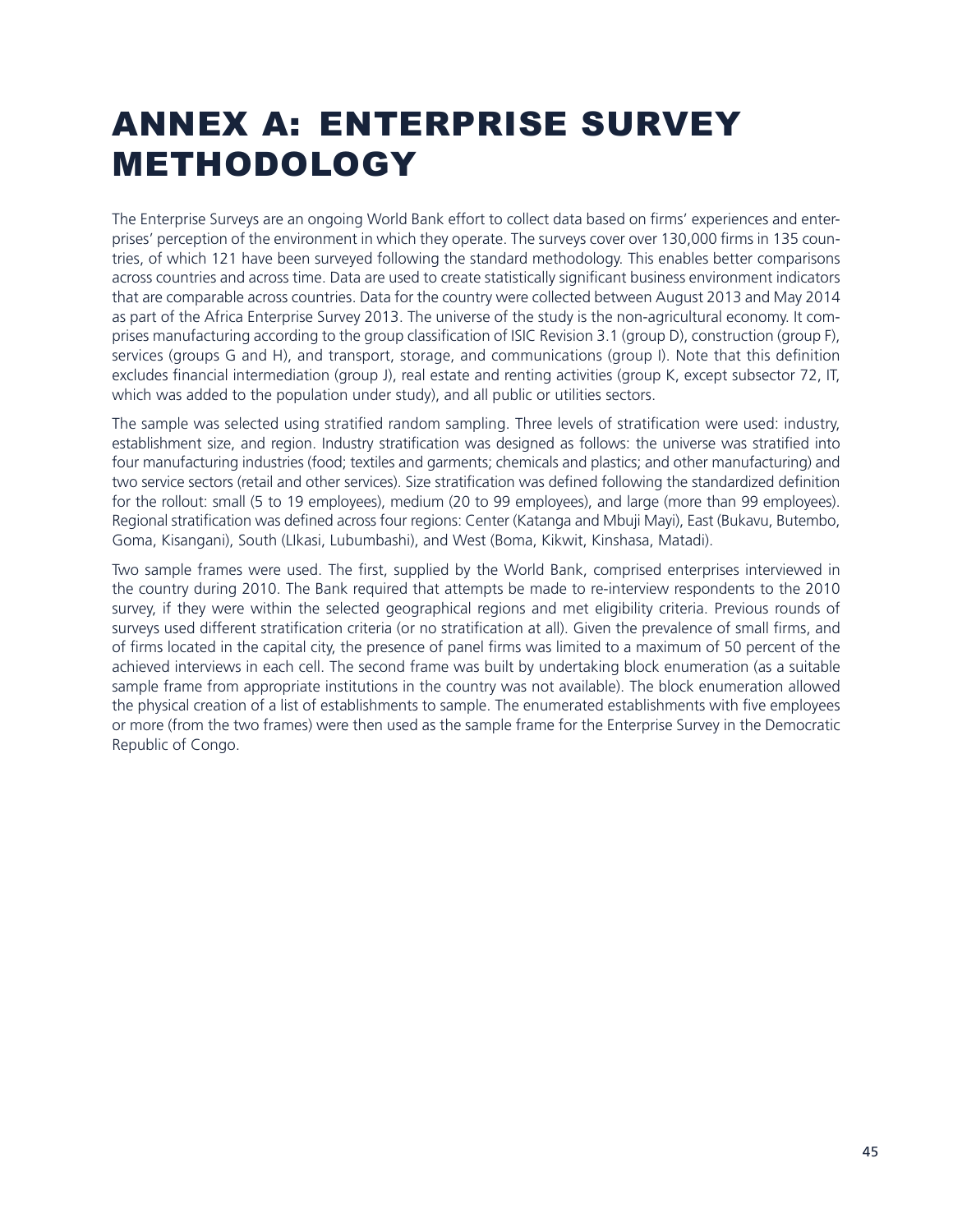## ANNEX B: WAGE REGRESSIONS

Variable definitions:

*Log of Empl at Birth* = log values of firm's employment at the moment of its birth *Log of Real Product 3 years ago* = log values of production 3 years prior to the survey *age\_6to9* = firms with 6 to 9 years of operation *age\_10to19* = firms with 10 to 19 years of operation *age\_20to29* = firms with 20 to 29 years of operation *age\_30plus* = firms with over 30 years of operation *sz\_10to19* = firms with 10 to 19 employees *sz\_20to49* = firms with 20 to 49 employees *sz\_50to249* = firms with 50 to 249 employees *sz\_250to499* = firms with 250 to 499 employees *sz\_500plus* = firms with over 500 employees *East* = dummy variable indicating a firm is based in the East region *Central* = dummy variable indicating a firm is based in the Central region *South* = dummy variable indicating a firm is based in the South region *fdi* = firm with foreign capital *pub* = state-owned enterprise *xvar* = firm with links to external markets through trade *Output per worker (log)* = log values of output (sales) per worker *Output per worker (log) squared* = squared values of the log of output (sales) per worker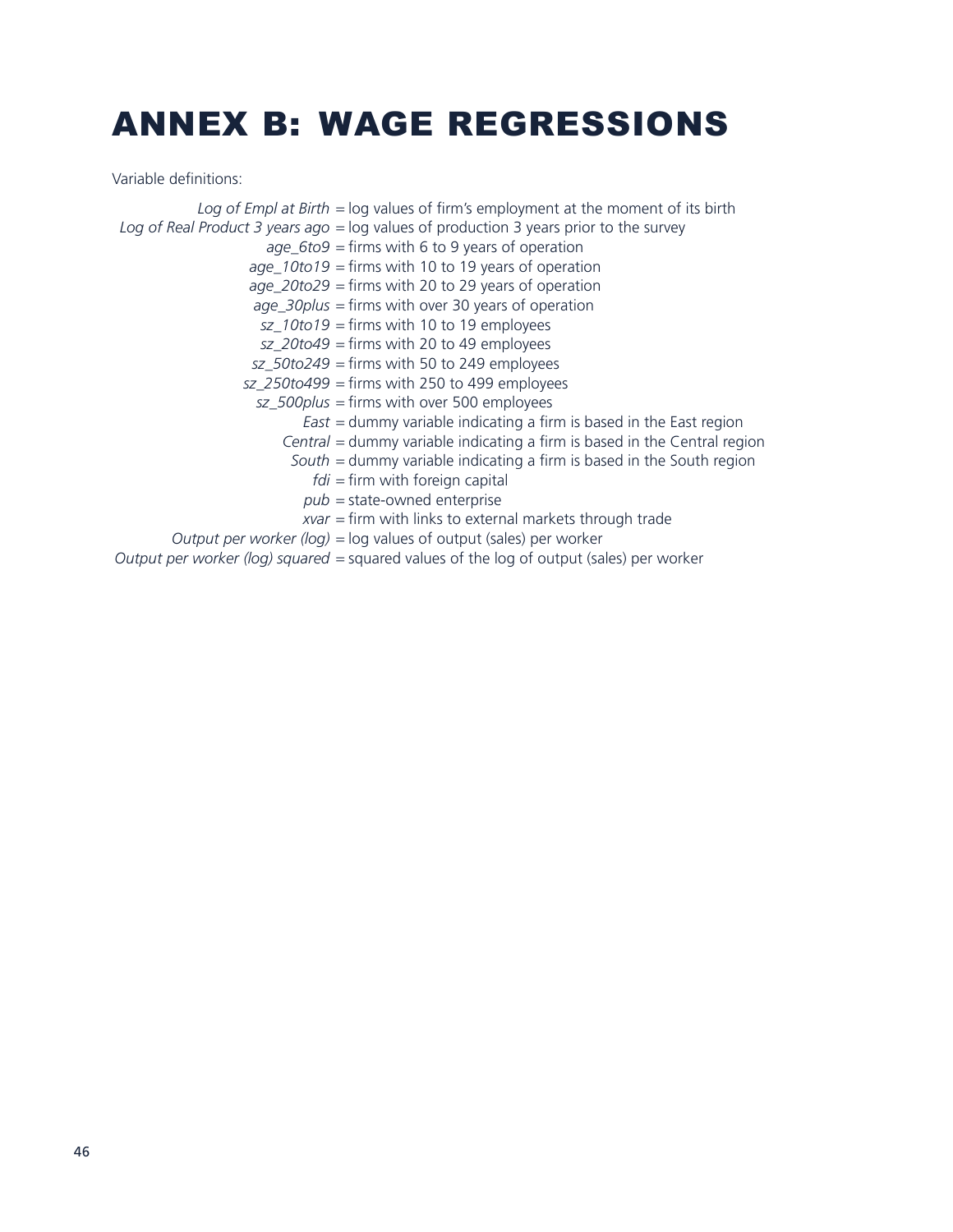|                                        | (3)         | (3)        | (8)        | (14)       | (15)       | (16)       | (17)           |
|----------------------------------------|-------------|------------|------------|------------|------------|------------|----------------|
|                                        | InRwage-    |            |            |            |            |            |                |
|                                        | Past Prod   |            | xvar=secto | xvar=herfi | xvar=herfi |            |                |
| VARIABLES                              | & Empl      | Basic      | r_trad     | ndahl_L    | ndahl_rS   | InLPQ      | <b>InLPQsq</b> |
|                                        |             |            |            |            |            |            |                |
| Log of Empl at Birth                   | 0.144       |            |            |            |            |            |                |
|                                        | (0.147)     |            |            |            |            |            |                |
| Log of Real Product. 3 years ago       | $0.697***$  |            |            |            |            |            |                |
|                                        | (0.0774)    |            |            |            |            |            |                |
| age_6to9                               | 0.136       | $0.373**$  | $0.373**$  | $0.374**$  | $0.394**$  | 0.132      | 0.125          |
|                                        | (0.340)     | (0.162)    | (0.162)    | (0.162)    | (0.162)    | (0.101)    | (0.103)        |
| age_10to19                             | $0.807***$  | $0.591***$ | $0.591***$ | $0.588***$ | $0.594***$ | 0.130      | 0.125          |
|                                        | (0.259)     | (0.166)    | (0.166)    | (0.167)    | (0.172)    | (0.102)    | (0.0997)       |
| age_20to29                             | $0.592**$   | $0.879***$ | $0.879***$ | $0.873***$ | $0.933***$ | $0.273**$  | $0.265**$      |
|                                        | (0.285)     | (0.214)    | (0.214)    | (0.218)    | (0.217)    | (0.122)    | (0.124)        |
| age_30plus                             | $1.141**$   | $0.756***$ | $0.756***$ | $0.747***$ | $0.770***$ | $0.314**$  | $0.308**$      |
|                                        | (0.488)     | (0.227)    | (0.227)    | (0.234)    | (0.230)    | (0.144)    | (0.141)        |
| sz_10to19                              | $-0.477*$   | $-0.0430$  | $-0.0430$  | $-0.0365$  | $-0.0519$  | $-0.00746$ | $-0.00703$     |
|                                        | (0.249)     | (0.213)    | (0.213)    | (0.210)    | (0.208)    | (0.0943)   | (0.0952)       |
| sz_20to49                              | $-0.772*$   | 0.148      | 0.148      | 0.152      | 0.122      | 0.0682     | 0.0686         |
|                                        | (0.400)     | (0.262)    | (0.262)    | (0.265)    | (0.258)    | (0.120)    | (0.122)        |
| sz_50to249                             | $-1.563***$ | $-0.0185$  | $-0.0185$  | 0.0204     | $-0.0102$  | $-0.579$   | $-0.576$       |
|                                        | (0.541)     | (0.402)    | (0.402)    | (0.408)    | (0.423)    | (0.481)    | (0.475)        |
| sz_250to499                            | $-0.557$    | $-0.929$   | $-0.929$   | $-0.915$   | $-0.918$   | $-0.347$   | $-0.266$       |
|                                        | (0.916)     | (0.769)    | (0.769)    | (0.792)    | (0.759)    | (0.304)    | (0.284)        |
| sz_500plus                             | $-1.680**$  | 0.967      | 0.967      | 1.028      | 1.039      |            |                |
|                                        | (0.853)     | (0.785)    | (0.785)    | (0.785)    | (0.787)    |            |                |
| East                                   | $-0.348**$  |            |            |            |            |            |                |
|                                        | (0.154)     |            |            |            |            |            |                |
| Central                                | $-0.519$    |            |            |            |            |            |                |
|                                        | (0.630)     |            |            |            |            |            |                |
| South                                  | $-0.1000$   |            |            |            |            |            |                |
|                                        | (0.506)     |            |            |            |            |            |                |
| fdi                                    |             | $0.576**$  | $0.576**$  | $0.570**$  | $0.558**$  | $-0.424$   | $-0.422$       |
|                                        |             | (0.245)    | (0.245)    | (0.243)    | (0.247)    | (0.324)    | (0.325)        |
| pub                                    |             | 0.524      | 0.524      | 0.518      | 0.562      | $0.855***$ | $0.858***$     |
|                                        |             | (0.772)    | (0.772)    | (0.771)    | (0.754)    | (0.110)    | (0.107)        |
| xvar                                   |             |            | $1.206***$ | $-0.338$   | 0.107      |            |                |
|                                        |             |            | (0.307)    | (0.397)    | (0.323)    |            |                |
| Output per Worker (log)                |             |            |            |            |            | $0.852***$ | $1.569***$     |
|                                        |             |            |            |            |            | (0.0439)   | (0.531)        |
| Output per Worker (log) squared        |             |            |            |            |            |            | $-0.0263$      |
|                                        |             |            |            |            |            |            | (0.0197)       |
| Constant                               | 0.924       | $13.93***$ | $12.73***$ | $14.14***$ | $13.77***$ | 0.528      | $-4.309$       |
|                                        | (0.821)     | (0.175)    | (0.245)    | (0.371)    | (0.340)    | (0.634)    | (3.544)        |
|                                        |             |            |            |            |            |            |                |
| Observations                           | 576         | 791        | 791        | 791        | 773        | 607        | 607            |
| R-squared                              | 0.589       | 0.238      | 0.238      | 0.239      | 0.242      | 0.633      | 0.634          |
| Sector dummies                         | <b>YES</b>  | <b>YES</b> | YES        | <b>YES</b> | <b>YES</b> | <b>YES</b> | <b>YES</b>     |
|                                        |             | YES        | YES        | YES        | <b>YES</b> | <b>YES</b> | <b>YES</b>     |
| Year Dummies                           | NO.         | <b>NO</b>  | <b>NO</b>  | <b>NO</b>  | <b>NO</b>  | <b>NO</b>  | <b>NO</b>      |
| Standard errors in parentheses         |             |            |            |            |            |            |                |
| *** $p<0.01$ , ** $p<0.05$ , * $p<0.1$ |             |            |            |            |            |            |                |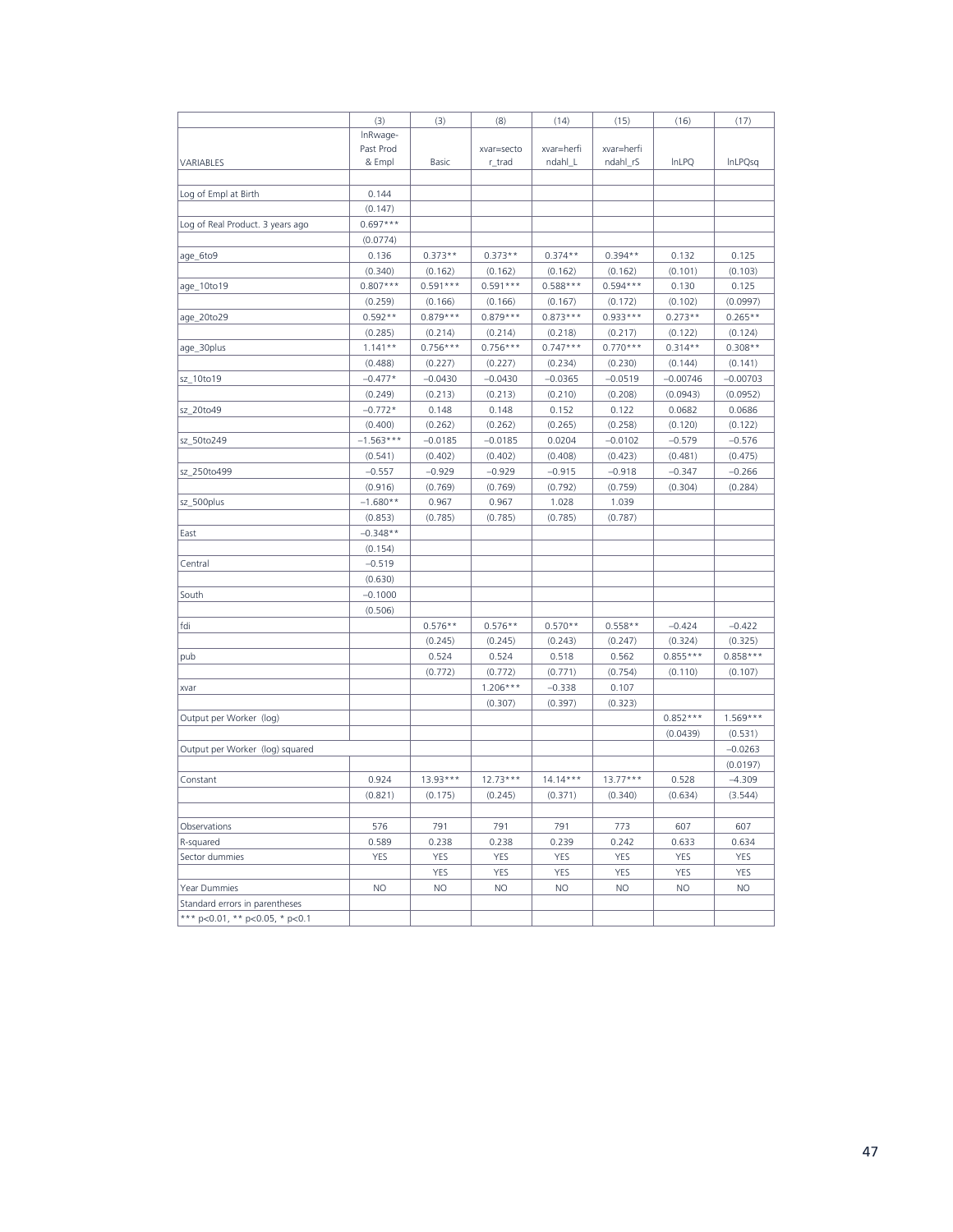# ANNEX C: PRODUCTIVITY REGRESSIONS

Variable definitions:

*Log of Empl at Birth* = log values of firm's employment at the moment of its birth *Log of Real Product 3 years ago* = log values of production 3 years prior to the survey *age\_6to9* = firms with 6 to 9 years of operation *age\_10to19* = firms with 10 to 19 years of operation *age\_20to29* = firms with 20 to 29 years of operation *age\_30plus* = firms with over 30 years of operation *sz\_10to19* = firms with 10 to 19 employees *sz\_20to49* = firms with 20 to 49 employees *sz\_50to249* = firms with 50 to 249 employees *sz\_250to499* = firms with 250 to 499 employees *sz\_500plus* = firms with over 500 employees *East* = dummy variable indicating a firm is based in the East region *Central* = dummy variable indicating a firm is based in the Central region *South* = dummy variable indicating a firm is based in the South region *MinUtilConstr* = dummy variable indicating a firm operates in mining, utilities, or construction *Commerce* = dummy variable indicating a firm operates in the commerce sector *Services* = dummy variable indicating a firm operates in the services sector *fdi* = firm with foreign capital *pub* = state-owned enterprise *xvar* = firm with links to external markets through trade *Output per worker (log)* = log values of output (sales) per worker

*Output per worker (log) squared* = squared values of the log of output (sales) per worker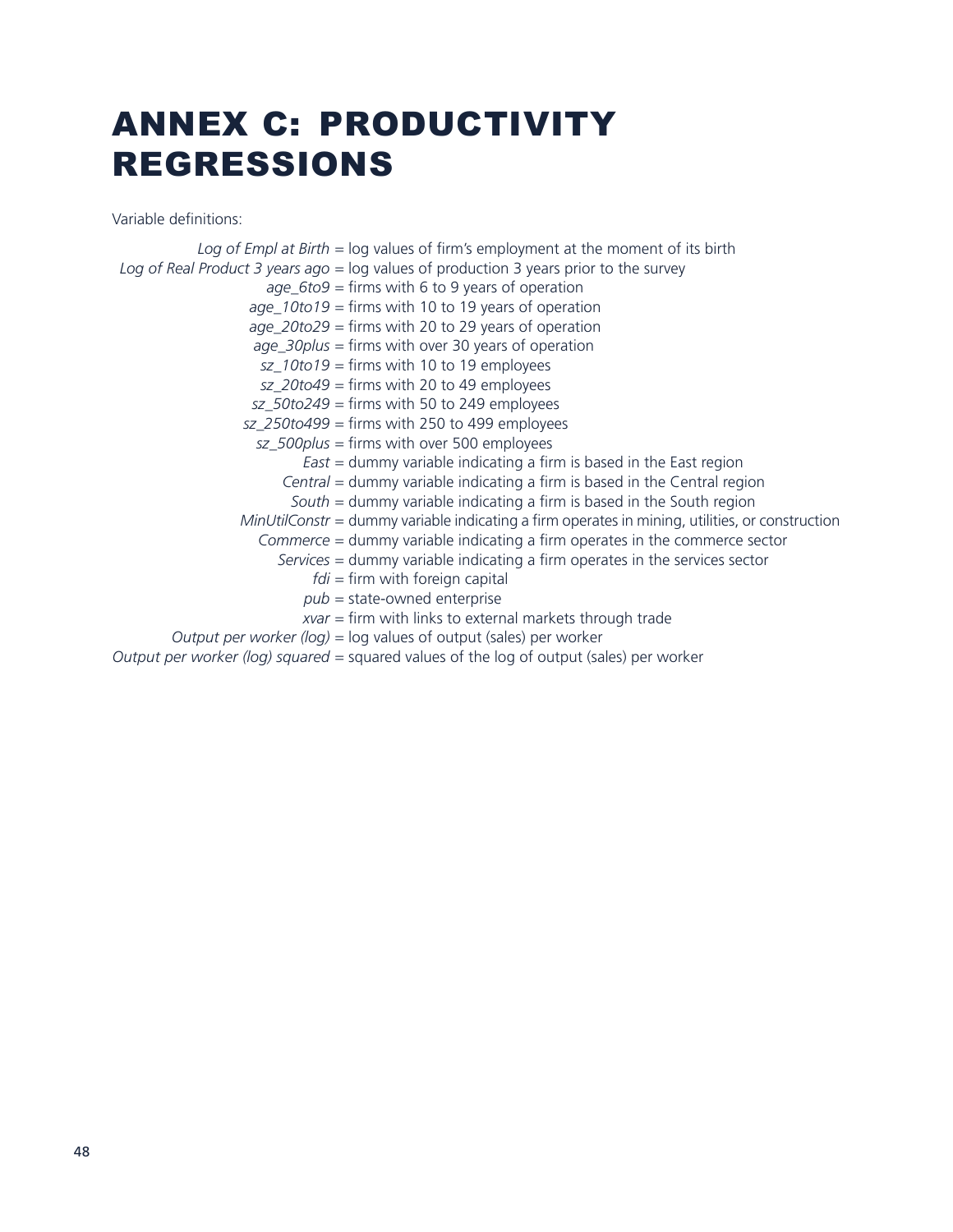|                                  |             | Real Output per worker (In) |             |                      | Output per worker (In) |                      |                       |             | Value Added per worker (In) |                       |            |            |                                             |
|----------------------------------|-------------|-----------------------------|-------------|----------------------|------------------------|----------------------|-----------------------|-------------|-----------------------------|-----------------------|------------|------------|---------------------------------------------|
|                                  | (3)         | (4)                         | (7)         | (8)                  | (13)                   | (19)                 | (20)                  | (27)        | (28)                        | (33)                  | (38)       | (39)       | (40)                                        |
|                                  | InrLPQt-    |                             |             |                      | LHS=InLPQ-             | LHS=InLPQ-LHS=InLPQ- |                       |             |                             |                       |            |            | LHS=InLPV- LHS=InLPV- LHS=InLPV- LHS=InLPV- |
|                                  | Past Prod   |                             |             | LHS=InLPQ-LHS=InLPQ- | xvar=secto             | xvar=herfi           | xvar=herfi            |             | LHS=InLPV-LHS=InLPV-        | xvar=secto            | xvar=inves | xvar=herfi | xvar=herfi                                  |
| VARIABLES                        | & Empl      | InrLPQt- Sector4            | Region      | Sector               | r_trad                 | ndahl_L              | ndahl_rS              | Region      | Sector                      | r_trad                | tment      | ndahl_L    | ndahl_rS                                    |
|                                  |             |                             |             |                      |                        |                      |                       |             |                             |                       |            |            |                                             |
| Log of Empl at Birth             | $0.243***$  | $0.247***$                  |             |                      |                        |                      |                       |             |                             |                       |            |            |                                             |
|                                  | (0.0772)    | (0.0796)                    |             |                      |                        |                      |                       |             |                             |                       |            |            |                                             |
| Log of Real Product. 3 years ago | $0.874***$  | $0.876***$                  |             |                      |                        |                      |                       |             |                             |                       |            |            |                                             |
|                                  | (0.0322)    | (0.0325)                    |             |                      |                        |                      |                       |             |                             |                       |            |            |                                             |
| age_6to9                         | $-0.290$    | $-0.291$                    | $0.296***$  | $0.302***$           | $0.296***$             | $0.293***$           | $0.295***$            | $0.266***$  | $0.259***$                  | $0.266***$            | $0.266***$ | $0.262***$ | $0.266***$                                  |
|                                  | (0.197)     | (0.202)                     | (0.0729)    | (0.0907)             | (0.0729)               | (0.0723)             | (0.0734)              | (0.0827)    | (0.0908)                    | (0.0827)              | (0.0827)   | (0.0815)   | (0.0830)                                    |
| age_10to19                       | $-0.0776$   | $-0.0851$                   | $0.511***$  | $0.521***$           | $0.511***$             | $0.508***$           | $0.512***$            | $0.452***$  | $0.458***$                  | $0.452***$            | $0.452***$ | $0.445***$ | $0.452***$                                  |
|                                  | (0.195)     | (0.201)                     | (0.0977)    | (0.0831)             | (0.0977)               | (0.0984)             | (0.0979)              | (0.0914)    | (0.0747)                    | (0.0914)              | (0.0914)   | (0.0940)   | (0.0919)                                    |
| age_20to29                       | $-0.0926$   | $-0.105$                    | $0.647***$  | $0.714***$           | $0.647***$             | $0.640***$           | $0.645***$            | $0.585***$  | $0.617***$                  | $0.585***$            | $0.585***$ | $0.576***$ | $0.584***$                                  |
|                                  | (0.229)     | (0.236)                     | (0.158)     | (0.140)              | (0.158)                | (0.155)              | (0.158)               | (0.165)     | (0.159)                     | (0.165)               | (0.165)    | (0.162)    | (0.165)                                     |
| age_30plus                       | 0.288       | 0.224                       | 0.314       | $0.372*$             | 0.314                  | 0.288                | 0.326                 | $0.315*$    | $0.355*$                    | $0.315*$              | $0.315*$   | 0.281      | $0.317*$                                    |
|                                  | (0.385)     | (0.399)                     | (0.194)     | (0.196)              | (0.194)                | (0.189)              | (0.195)               | (0.179)     | (0.175)                     | (0.179)               | (0.179)    | (0.172)    | (0.177)                                     |
| sz_10to19                        | $-0.503***$ | $-0.500***$                 | $-0.252**$  | $-0.0466$            | $-0.252**$             | $-0.237**$           | $-0.263**$            | $-0.258**$  | $-0.0558$                   | $-0.258**$            | $-0.258**$ | $-0.239**$ | $-0.260**$                                  |
|                                  | (0.160)     | (0.166)                     | (0.0975)    | (0.125)              | (0.0975)               | (0.0938)             | (0.100)               | (0.107)     | (0.130)                     | (0.107)               | (0.107)    | (0.108)    | (0.112)                                     |
| sz_20to49                        | $-0.430$    | $-0.364$                    | $-0.297$    | $-0.160$             | $-0.297$               | $-0.277$             | $-0.307$              | $-0.143$    | $-0.0222$                   | $-0.143$              | $-0.143$   | $-0.126$   | $-0.144$                                    |
|                                  | (0.303)     | (0.326)                     | (0.197)     | (0.175)              | (0.197)                | (0.198)              | (0.197)               | (0.179)     | (0.176)                     | (0.179)               | (0.179)    | (0.183)    | (0.178)                                     |
| sz_50to249                       | $-0.400$    | $-0.294$                    | $-0.449$    | $-0.162$             | $-0.449$               | $-0.366$             | $-0.464$              | $-0.243$    | 0.00162                     | $-0.243$              | $-0.243$   | $-0.132$   | $-0.245$                                    |
|                                  | (0.315)     | (0.342)                     | (0.450)     | (0.403)              | (0.450)                | (0.458)              | (0.445)               | (0.510)     | (0.478)                     | (0.510)               | (0.510)    | (0.511)    | (0.509)                                     |
| sz_250to499                      | $-0.418$    | $-0.344$                    | $-1.213***$ | $-0.857***$          | $-1.213***$            | $-1.176***$          | $-1.218***$           | $-0.795*$   | $-0.337$                    | $-0.795*$             | $-0.795*$  | $-0.742*$  | $-0.796*$                                   |
|                                  | (0.679)     | (0.672)                     | (0.357)     | (0.266)              | (0.357)                | (0.360)              | (0.355)               | (0.400)     | (0.328)                     | (0.400)               | (0.400)    | (0.383)    | (0.400)                                     |
| sz_500plus                       | $-0.981$    | $-0.857$                    |             |                      |                        |                      |                       |             |                             |                       |            |            |                                             |
|                                  | (0.624)     | (0.835)                     |             |                      |                        |                      |                       |             |                             |                       |            |            |                                             |
| East                             | $-0.176$    | $-0.174$                    | $-0.393***$ |                      |                        |                      |                       | $-0.232***$ |                             |                       |            |            |                                             |
|                                  | (0.143)     | (0.147)                     | (0.0707)    |                      |                        |                      |                       | (0.0685)    |                             |                       |            |            |                                             |
| Central                          | $-0.0676$   | $-0.0781$                   | $-0.303***$ |                      |                        |                      |                       | $-0.279***$ |                             |                       |            |            |                                             |
|                                  | (0.219)     | (0.228)                     | (0.0786)    |                      |                        |                      |                       | (0.0806)    |                             |                       |            |            |                                             |
| South                            | $-0.107$    | $-0.106$                    | $-0.468***$ |                      |                        |                      |                       | $-0.441***$ |                             |                       |            |            |                                             |
|                                  | (0.229)     | (0.235)                     | (0.0739)    |                      |                        |                      |                       | (0.0872)    |                             |                       |            |            |                                             |
| MinUtilConstr                    |             |                             |             | $0.808**$            |                        |                      |                       |             | $0.936**$                   |                       |            |            |                                             |
|                                  |             |                             |             | (0.341)              |                        |                      |                       |             | (0.355)                     |                       |            |            |                                             |
| Commerce                         |             | 0.112                       |             | $0.399***$           |                        |                      |                       |             | $0.623***$                  |                       |            |            |                                             |
|                                  |             | (0.108)                     |             | (0.0552)             |                        |                      |                       |             | (0.0625)                    |                       |            |            |                                             |
| Services                         |             | 0.0819                      |             | $0.506***$           |                        |                      |                       |             | $0.714***$                  |                       |            |            |                                             |
|                                  |             | (0.120)                     |             | (0.0859)             |                        |                      |                       |             | (0.0947)                    |                       |            |            |                                             |
| fdi                              |             |                             | $0.690***$  | $0.794***$           | $0.690***$             | $0.665***$           | $0.700***$            | $0.647***$  | $0.712***$                  | $0.647***$            | $0.647***$ | $0.617***$ | $0.649***$                                  |
|                                  |             |                             | (0.206)     | (0.183)              | (0.206)                | (0.198)              | (0.201)               | (0.209)     | (0.188)                     | (0.209)               | (0.209)    | (0.203)    | (0.205)                                     |
|                                  |             |                             | 0.674       | 0.664                | 0.674                  | 0.615                | 0.713                 | 0.590       | 0.626                       | 0.590                 | 0.590      | 0.522      | 0.596                                       |
| pub                              |             |                             | (0.438)     | (0.582)              | (0.438)                | (0.435)              | (0.442)               | (0.391)     | (0.534)                     | (0.391)               | (0.391)    | (0.392)    | (0.396)                                     |
|                                  |             |                             |             |                      | $0.782**$              | $-0.454$             | 0.152                 |             |                             | $0.603***$            |            | $-0.554$   | 0.0257                                      |
| xvar                             |             |                             |             |                      |                        | (0.342)              |                       |             |                             |                       |            | (0.346)    |                                             |
|                                  | $1.429***$  | $1.216***$                  | $14.56***$  | $13.62***$           | (0.347)<br>$13.78***$  | $14.83***$           | (0.221)<br>$14.45***$ | 13.38 ***   | $13.38***$                  | (0.201)<br>$13.83***$ | $14.43***$ | $14.75***$ | (0.214)<br>$14.41***$                       |
| Constant                         |             |                             |             |                      |                        |                      |                       |             |                             |                       |            |            |                                             |
|                                  | (0.507)     | (0.444)                     | (0.227)     | (0.0567)             | (0.206)                | (0.337)              | (0.287)               | (0.0644)    | (0.0669)                    | (0.204)               | (0.162)    | (0.276)    | (0.235)                                     |
|                                  |             |                             |             |                      |                        |                      |                       |             |                             |                       |            |            |                                             |
| Observations                     | 605         | 592                         | 654         | 654                  | 654                    | 654                  | 654                   | 647         | 647                         | 647                   | 647        | 647        | 647                                         |
| R-squared                        | 0.837       | 0.836                       | 0.205       | 0.121                | 0.205                  | 0.207                | 0.205                 | 0.131       | 0.142                       | 0.226                 | 0.226      | 0.229      | 0.226                                       |
| Sector dummies                   | YES         | <b>NO</b>                   | YES         | <b>NO</b>            | YES                    | <b>YES</b>           | YES                   | <b>NO</b>   | <b>NO</b>                   | YES                   | YES        | YES        | YES                                         |
|                                  |             |                             | <b>NO</b>   | YES                  | YES                    | YES                  | YES                   | YES         | YES                         | YES                   | YES        | YES        | YES                                         |
| Year Dummies                     | <b>NO</b>   | <b>NO</b>                   | YES         | YES                  | YES                    | <b>YES</b>           | YES                   | YES         | YES                         | YES                   | YES        | YES        | YES                                         |
| Standard errors in parentheses   |             |                             |             |                      |                        |                      |                       |             |                             |                       |            |            |                                             |
| *** p<0.01, ** p<0.05, * p<0.1   |             |                             |             |                      |                        |                      |                       |             |                             |                       |            |            |                                             |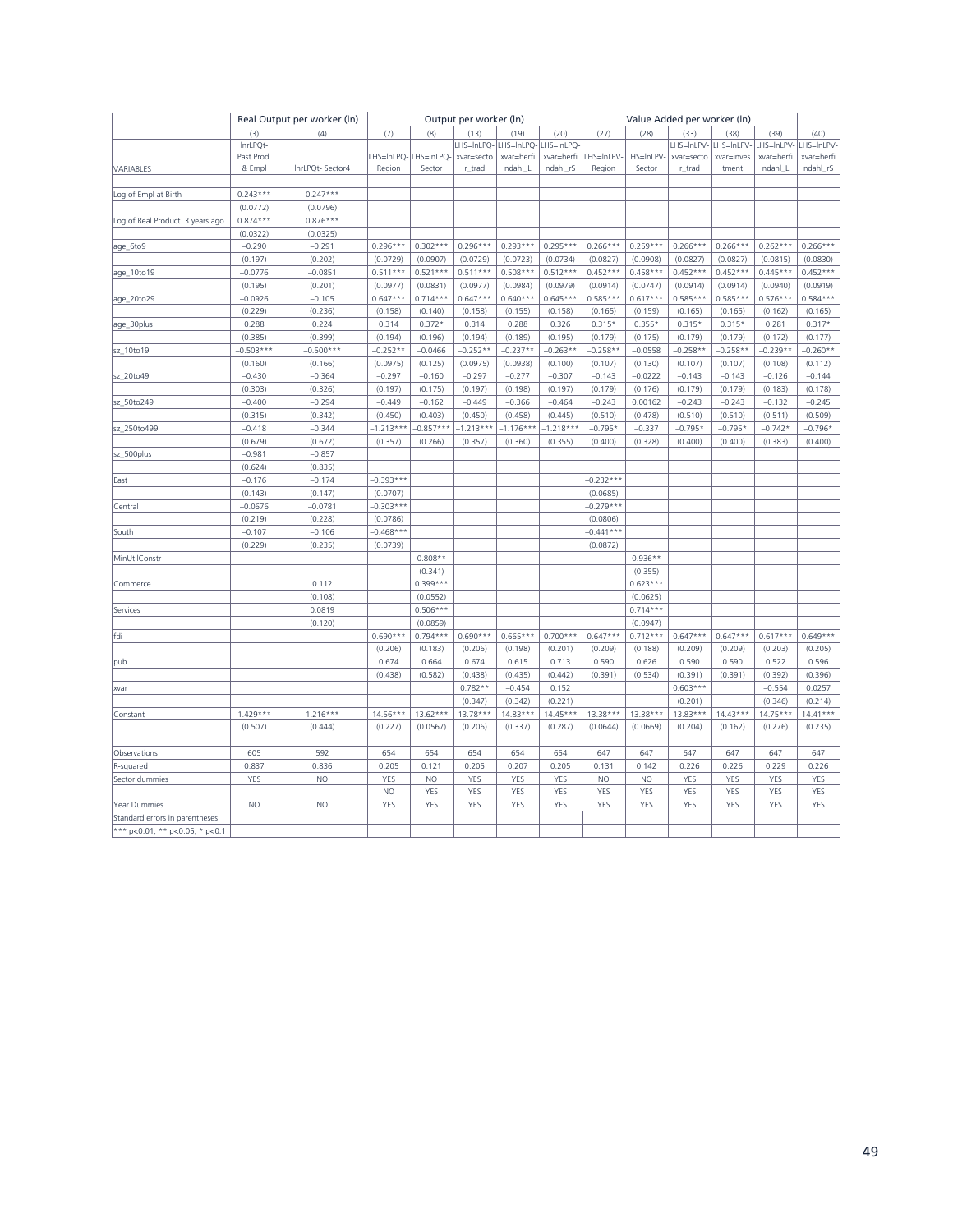## ANNEX D: EMPLOYMENT GROWTH REGRESSIONS

Variable definitions: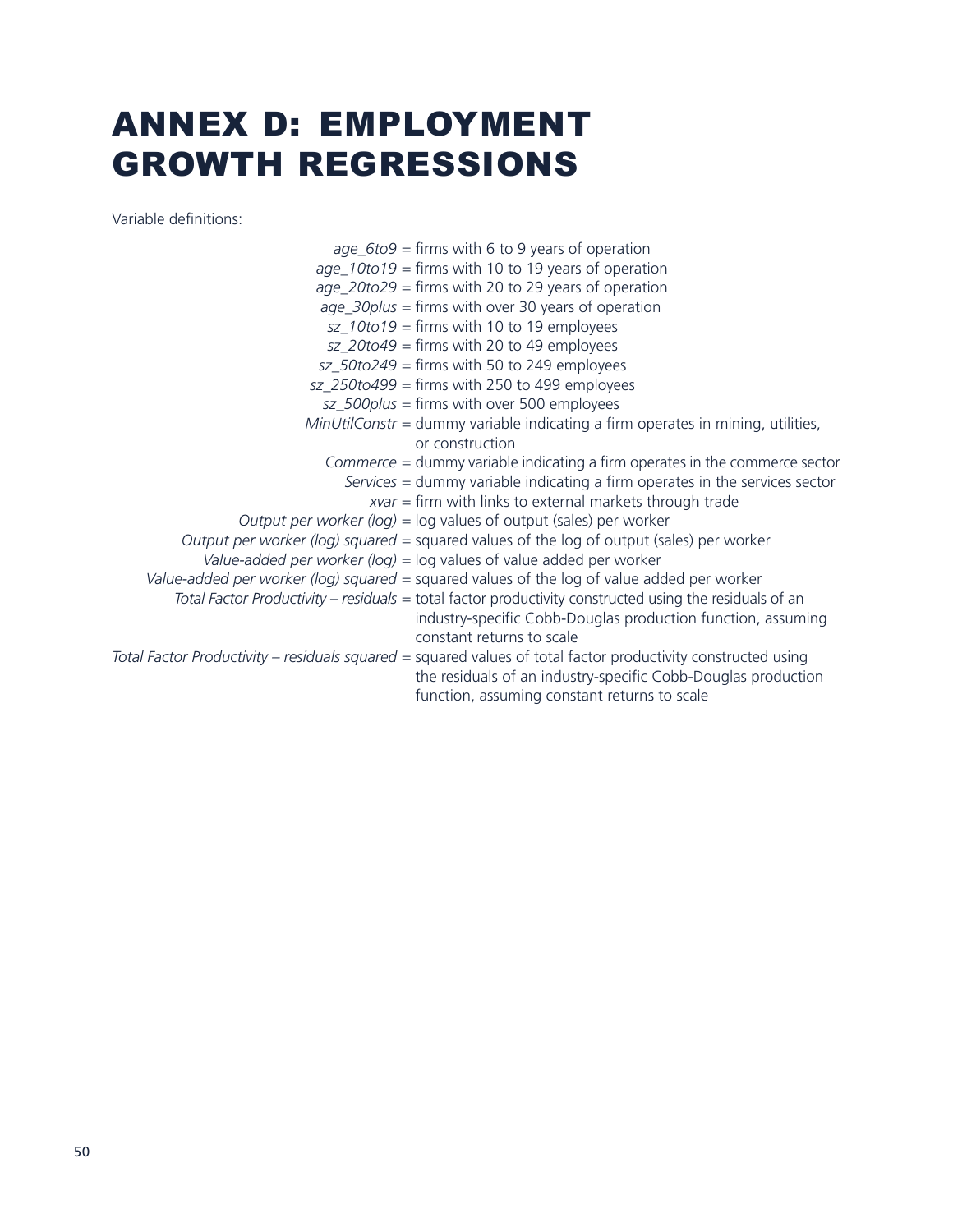#### Employment Growth

|                                               | (1)         | (2)                | (3)        | (4)         | (5)                                       | (6)                        | (7)                  | (8)        | (9)                             | (10)           | (11)                  | (12)                  |
|-----------------------------------------------|-------------|--------------------|------------|-------------|-------------------------------------------|----------------------------|----------------------|------------|---------------------------------|----------------|-----------------------|-----------------------|
| VARIABLES                                     | Lg          | Lg                 | exporter   | sh_fem      |                                           | herfindahl_L herfindahl_rS | InLPQ                | InLPQsq    | InLPV                           | <b>InLPVsq</b> | <b>TFPR</b>           | <b>TFPRsq</b>         |
|                                               |             |                    |            |             |                                           |                            |                      |            |                                 |                |                       |                       |
| sza_10to19                                    | $-0.0317$   | $-0.0297$          | $-0.0301$  | $-0.0338$   | $-0.0304$                                 | $-0.00990$                 | $-0.0374$            | $-0.0362$  | $-0.0349$                       | $-0.0353$      | $-0.0720$             | $-0.0350$             |
|                                               | (0.0370)    | (0.0354)           | (0.0372)   | (0.0369)    | (0.0355)                                  | (0.0380)                   | (0.0440)             | (0.0441)   | (0.0447)                        | (0.0447)       | (0.117)               | (0.119)               |
| sza_20to49                                    | 0.0339      | $0.0759*$          | 0.0340     | 0.0455      | $0.0782*$                                 | $0.0849*$                  | 0.0578               | 0.0582     | 0.0634                          | 0.0637         | $-0.0268$             | $-0.0318$             |
|                                               | (0.0480)    | (0.0437)           | (0.0481)   | (0.0474)    | (0.0438)                                  | (0.0460)                   | (0.0614)             | (0.0614)   | (0.0618)                        | (0.0618)       | (0.162)               | (0.161)               |
| sza_50to249                                   | 0.0299      | 0.0687             | 0.0218     | 0.0415      | 0.0765                                    | 0.0699                     | 0.0167               | 0.0222     | 0.0238                          | 0.0218         | $-0.0711$             | $-0.0518$             |
|                                               | (0.0715)    | (0.0646)           | (0.0722)   | (0.0705)    | (0.0655)                                  | (0.0658)                   | (0.0958)             | (0.0964)   | (0.104)                         | (0.104)        | (0.186)               | (0.185)               |
| sza_250to499                                  | 0.0796      | 0.122              | 0.0696     | 0.125       | 0.132                                     | 0.124                      | 0.0759               | 0.0841     | 0.106                           | 0.101          | $-0.105$              | $-0.114$              |
|                                               | (0.0868)    | (0.0804)           | (0.0877)   | (0.0880)    | (0.0810)                                  | (0.0861)                   | (0.117)              | (0.118)    | (0.125)                         | (0.126)        | (0.285)               | (0.283)               |
| sza_500plus                                   | 0.0892      | 0.0471             | 0.0915     | 0.0972      | 0.0812                                    | 0.0694                     |                      |            |                                 |                |                       |                       |
|                                               | (0.244)     | (0.242)            | (0.245)    | (0.240)     | (0.239)                                   | (0.241)                    |                      |            |                                 |                |                       |                       |
| age_6to9                                      | 0.00554     | 0.0207             | 0.00545    | $-0.00420$  | 0.0165                                    | 0.0352                     | 0.0302               | 0.0294     | 0.0330                          | 0.0339         |                       | $-0.0363 - 0.0320$    |
|                                               | (0.0325)    | (0.0318)           | (0.0327)   | (0.0324)    | (0.0318)                                  | (0.0332)                   | (0.0367)             | (0.0368)   | (0.0371)                        | (0.0372)       | $(0.0965)$ $(0.0959)$ |                       |
| age_10to19                                    | $-0.0810**$ |                    |            |             | -0.0743** -0.0805** -0.0940*** -0.0799*** |                            | $-0.0622* -0.0834**$ |            | $-0.0840** -0.0855** -0.0851**$ |                | 0.00221 0.00527       |                       |
|                                               | (0.0315)    | (0.0306)           | (0.0316)   | (0.0312)    | (0.0305)                                  | (0.0323)                   | (0.0365)             | (0.0365)   | (0.0368)                        | (0.0369)       |                       | $(0.0949)$ $(0.0944)$ |
| age_20to29                                    | $-0.0806$   | $-0.0624$          | $-0.0848*$ | $-0.0947*$  | $-0.0642$                                 | $-0.0435$                  | $-0.0580$            | $-0.0590$  | $-0.0590$                       | $-0.0580$      |                       | $-0.0413 - 0.0104$    |
|                                               | (0.0507)    | (0.0490)           | (0.0512)   | (0.0501)    | (0.0489)                                  | (0.0522)                   | (0.0628)             | (0.0628)   | (0.0630)                        | (0.0631)       | (0.129)               | (0.129)               |
| age_30plus                                    | $-0.123**$  | $-0.102*$          | $-0.128**$ | $-0.144**$  | $-0.115**$                                | $-0.109*$                  | $-0.0900$            | $-0.0909$  | $-0.0926$                       | $-0.0912$      | $-0.0744$             | $-0.0926$             |
|                                               | (0.0610)    | (0.0583)<br>0.0291 | (0.0614)   | (0.0604)    | (0.0577)                                  | (0.0594)                   | (0.0719)             | (0.0720)   | (0.0732)                        | (0.0734)       | (0.203)               | (0.202)               |
| Mining-Construction-Utilities                 |             | (0.0847)           |            |             |                                           |                            |                      |            |                                 |                |                       |                       |
| Commerce                                      |             | 0.0219             |            |             |                                           |                            |                      |            |                                 |                |                       |                       |
|                                               |             | (0.0268)           |            |             |                                           |                            |                      |            |                                 |                |                       |                       |
| Services                                      |             | $-0.0311$          |            |             |                                           |                            |                      |            |                                 |                |                       |                       |
|                                               |             | (0.0350)           |            |             |                                           |                            |                      |            |                                 |                |                       |                       |
| xvar                                          |             |                    | 0.0603     | $-0.145***$ | $-0.0530$                                 | $-0.0350$                  |                      |            |                                 |                |                       |                       |
|                                               |             |                    | (0.0637)   | (0.0466)    | (0.0519)                                  | (0.0540)                   |                      |            |                                 |                |                       |                       |
| Output per Worker (log)                       |             |                    |            |             |                                           |                            | $-0.0115$            | 0.0993     |                                 |                |                       |                       |
|                                               |             |                    |            |             |                                           |                            | (0.0125)             | (0.202)    |                                 |                |                       |                       |
| Output per Worker (log) squared               |             |                    |            |             |                                           |                            |                      | $-0.00407$ |                                 |                |                       |                       |
|                                               |             |                    |            |             |                                           |                            |                      | (0.00741)  |                                 |                |                       |                       |
| Value Added per Worker (log)                  |             |                    |            |             |                                           |                            |                      |            | $-0.0143$                       | $-0.0884$      |                       |                       |
|                                               |             |                    |            |             |                                           |                            |                      |            | (0.0129)                        | (0.223)        |                       |                       |
| Value Added per Worker (log) squared          |             |                    |            |             |                                           |                            |                      |            |                                 | 0.00272        |                       |                       |
|                                               |             |                    |            |             |                                           |                            |                      |            |                                 | (0.00819)      |                       |                       |
| Total Factor Productivity - residuals         |             |                    |            |             |                                           |                            |                      |            |                                 |                | 0.0207                | 0.192                 |
|                                               |             |                    |            |             |                                           |                            |                      |            |                                 |                | (0.0260)              | (0.116)               |
| Total Factor Productivity - residuals squared |             |                    |            |             |                                           |                            |                      |            |                                 |                |                       | $-0.0107$             |
|                                               |             |                    |            |             |                                           |                            |                      |            |                                 |                |                       | (0.00710)             |
| Sector dummies (2-digits)                     | <b>YES</b>  | <b>YES</b>         | <b>YES</b> | <b>YES</b>  | <b>YES</b>                                | <b>YES</b>                 | <b>YES</b>           | <b>YES</b> | <b>YES</b>                      | <b>YES</b>     | <b>YES</b>            | YES                   |
| Location dummies                              | <b>YES</b>  | <b>YES</b>         | <b>YES</b> | <b>YES</b>  | <b>YES</b>                                | <b>YES</b>                 | <b>YES</b>           | <b>YES</b> | YES                             | <b>YES</b>     | <b>YES</b>            | YES                   |
| Constant                                      |             | -0.00181 0.0929*** | $-0.00927$ | 0.0230      | $0.108***$                                | $0.102***$                 | 0.260                | $-0.488$   | 0.304                           | 0.804          | $-0.102$              | $-0.775$              |
|                                               | (0.0601)    | (0.0301)           | (0.0607)   | (0.0599)    | (0.0275)                                  | (0.0369)                   | (0.200)              | (1.375)    | (0.202)                         | (1.516)        | (0.260)               | (0.514)               |
|                                               |             |                    |            |             |                                           |                            |                      |            |                                 |                |                       |                       |
| Observations                                  | 803         | 803                | 800        | 791         | 803                                       | 737                        | 581                  | 581        | 575                             | 575            | 137                   | 137                   |
| R-squared                                     | 0.093       | 0.051              | 0.093      | 0.110       | 0.050                                     | 0.043                      | 0.093                | 0.094      | 0.096                           | 0.096          | 0.189                 | 0.206                 |

R-squared Standard errors in parentheses \*\*\* p<0.01, \*\* p<0.05, \* p<0.1 Omitted: micro, young, manufacturing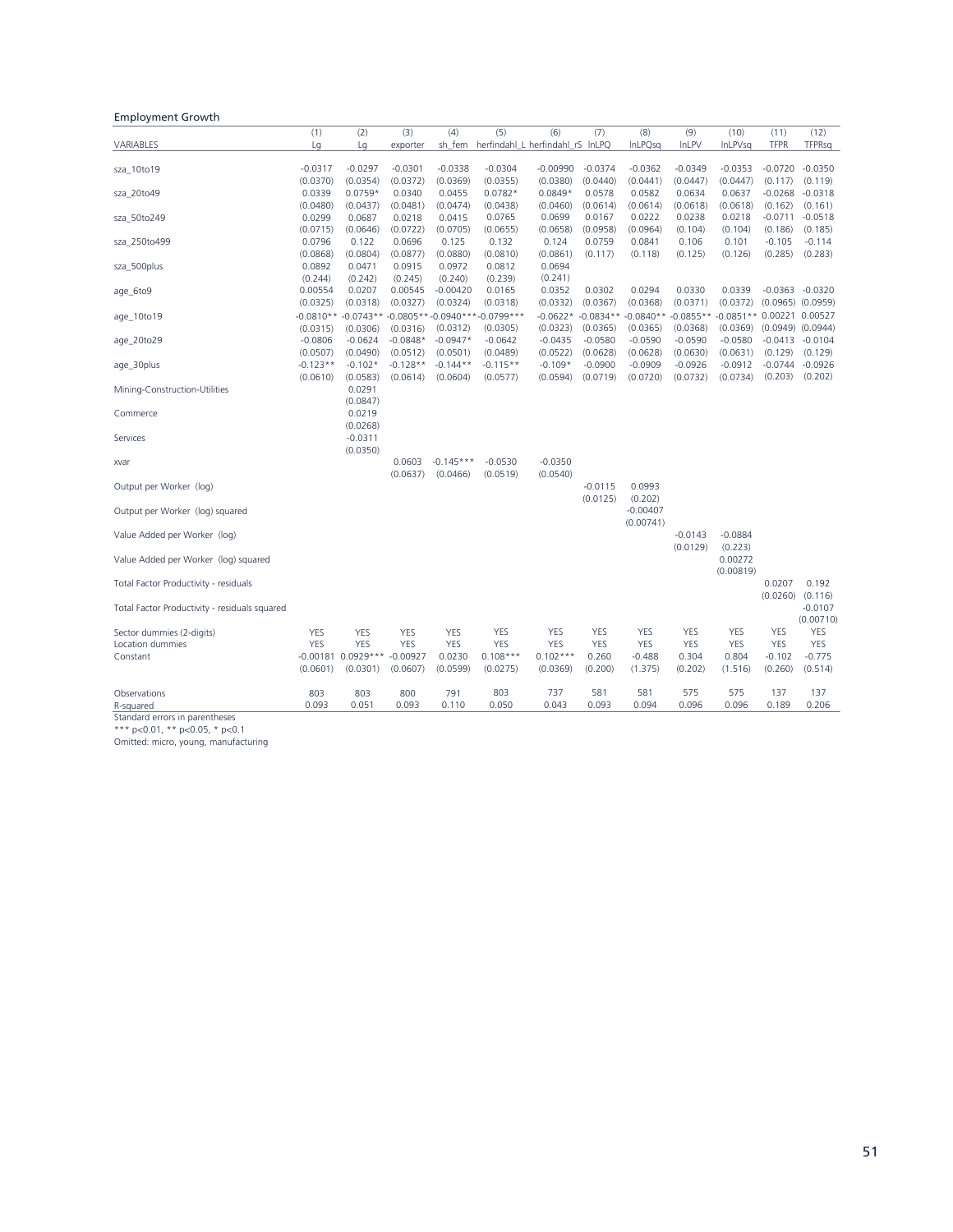# ANNEX E: EMPLOYMENT REGRESSIONS

Variable definitions:

*Log of Empl at Birth* = log values of firm's employment at the moment of its birth *Log of Real Product 3 years ago* = log values of production 3 years prior to the survey *age\_6to9* = firms with 6 to 9 years of operation *age\_10to19* = firms with 10 to 19 years of operation *age\_20to29* = firms with 20 to 29 years of operation *age\_30plus* = firms with over 30 years of operation *East* = dummy variable indicating a firm is based in the East region *Central* = dummy variable indicating a firm is based in the Central region *South* = dummy variable indicating a firm is based in the South region *fdi* = firm with foreign capital *pub* = state-owned enterprise *xvar* = firm with links to external markets through trade *Output per worker (log)* = log values of output (sales) per worker *Output per worker (log) squared* = squared values of the log of output (sales) per worker *lnLPQq2* = output per worker for the second quartile of the firms' distribution *lnLPQq3* = output per worker for the third quartile of the firms' distribution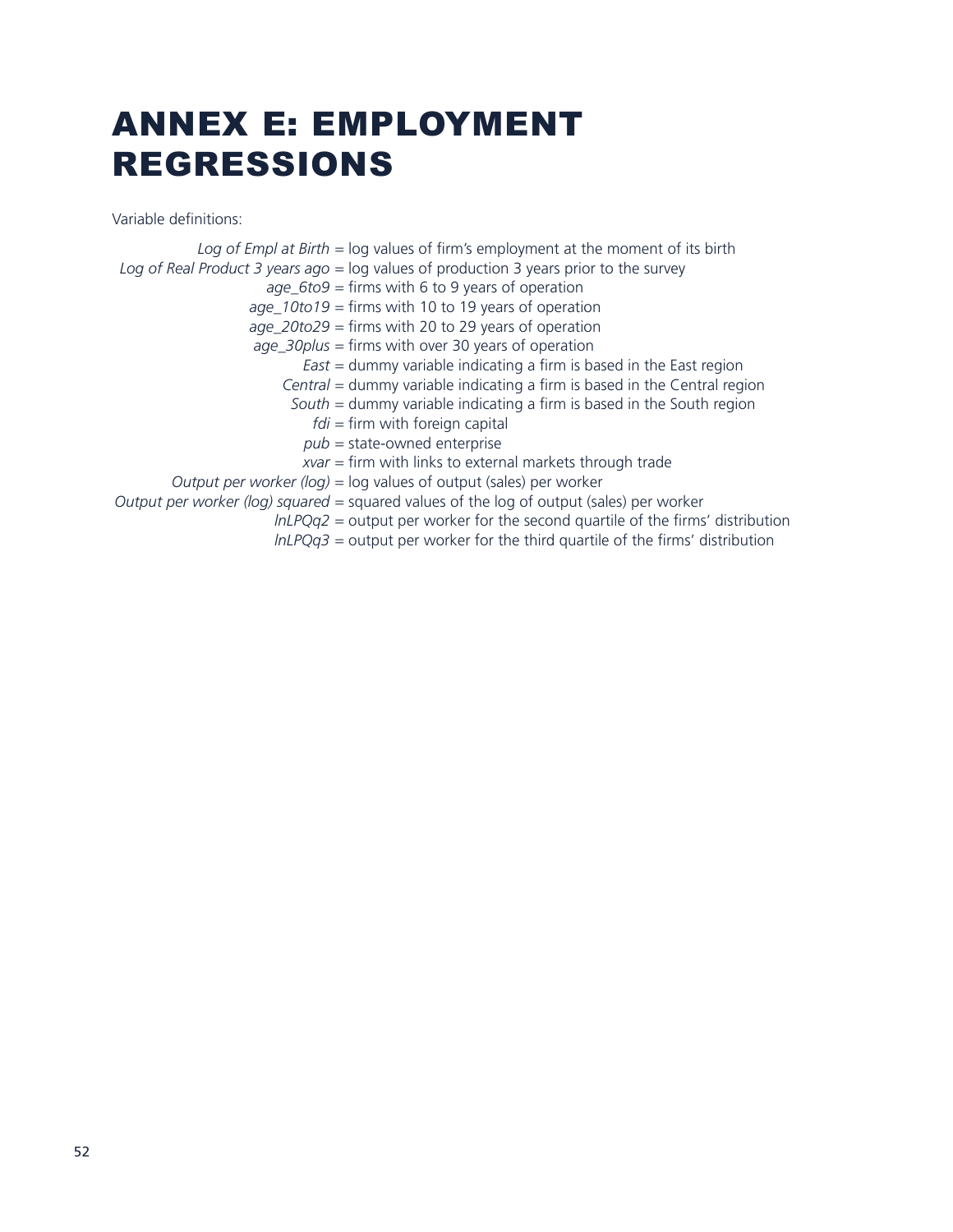|                                        | (3)        | (6)                 | (11)       | (17)       | (18)                             | (24)        | (25)        | (26)                                              | (27)         | (28)       | (29)        |
|----------------------------------------|------------|---------------------|------------|------------|----------------------------------|-------------|-------------|---------------------------------------------------|--------------|------------|-------------|
|                                        | InL-Past   |                     |            |            |                                  |             |             |                                                   |              |            |             |
|                                        | Prod &     |                     | xvar=secto | xvar=herfi | xvar=herfi                       |             |             | InLPQ thri-                                       |              |            | InLPV thri- |
| VARIABLES                              | Empl       | basic               | r_trad     | ndahl_L    | ndahl rS                         | InLPQ       | InLPQsq     | tiles                                             | <b>InLPV</b> | InLPVsq    | tiles       |
|                                        |            |                     |            |            |                                  |             |             |                                                   |              |            |             |
| Log of Empl at Birth                   | $0.590***$ |                     |            |            |                                  |             |             |                                                   |              |            |             |
|                                        | (0.0470)   |                     |            |            |                                  |             |             |                                                   |              |            |             |
| Log of Real Product. 3 years ago       | 0.0201     |                     |            |            |                                  |             |             |                                                   |              |            |             |
|                                        | (0.0133)   |                     |            |            |                                  |             |             |                                                   |              |            |             |
| age_6to9                               | 0.0786     | 0.0449              | 0.0449     | 0.0443     | 0.0770                           | 0.116       | $0.129*$    | 0.106                                             | $0.130*$     | $0.147*$   | 0.103       |
|                                        | (0.0739)   | (0.0717)            | (0.0717)   | (0.0696)   | (0.0644)                         | (0.0700)    | (0.0714)    | (0.0832)                                          | (0.0724)     | (0.0737)   | (0.0853)    |
| age_10to19                             | 0.119      | $0.328***$          | $0.328***$ | $0.330***$ | $0.354***$                       | $0.342**$   | $0.346**$   | $0.318**$                                         | $0.343**$    | $0.348**$  | $0.301**$   |
|                                        | (0.0792)   | (0.106)             | (0.106)    | (0.107)    | (0.104)                          | (0.130)     | (0.130)     | (0.147)                                           | (0.130)      | (0.129)    | (0.142)     |
| age_20to29                             | 0.150      | $0.570***$          | $0.570***$ | $0.566***$ | $0.591***$                       | $0.331*$    | $0.342*$    | 0.306                                             | $0.333*$     | $0.350*$   | 0.297       |
|                                        | (0.114)    | (0.165)             | (0.165)    | (0.160)    | (0.163)                          | (0.184)     | (0.188)     | (0.207)                                           | (0.184)      | (0.188)    | (0.199)     |
| age_30plus                             | $-0.298$   | $0.743***$          | $0.743***$ | $0.753***$ | $0.758***$                       | $0.696**$   | $0.697**$   | $0.752**$                                         | $0.653**$    | $0.673**$  | $0.671**$   |
|                                        | (0.220)    | (0.243)             | (0.243)    | (0.241)    | (0.244)                          | (0.292)     | (0.284)     | (0.315)                                           | (0.297)      | (0.298)    | (0.327)     |
| East                                   | $-0.0281$  |                     |            |            |                                  |             |             |                                                   |              |            |             |
|                                        | (0.0666)   |                     |            |            |                                  |             |             |                                                   |              |            |             |
| Central                                | $-0.0405$  |                     |            |            |                                  |             |             |                                                   |              |            |             |
|                                        | (0.110)    |                     |            |            |                                  |             |             |                                                   |              |            |             |
| South                                  | $-0.123$   |                     |            |            |                                  |             |             |                                                   |              |            |             |
|                                        | (0.0875)   |                     |            |            |                                  |             |             |                                                   |              |            |             |
| fdi                                    |            | $0.954***$          | $0.954***$ | $0.951***$ | $0.978***$                       | $0.651***$  | $0.630***$  | $0.637***$                                        | $0.641***$   | $0.629***$ | $0.607***$  |
|                                        |            | (0.181)             | (0.181)    | (0.181)    | (0.201)                          | (0.167)     | (0.156)     | (0.192)                                           | (0.164)      | (0.156)    | (0.199)     |
| pub                                    |            | 0.405               | 0.405      | 0.455      | 0.773                            | 0.317       | 0.329       | 0.297                                             | 0.326        | 0.344      | 0.318       |
|                                        |            | (0.484)             | (0.484)    | (0.485)    |                                  |             |             | (0.382)                                           |              |            |             |
|                                        |            |                     | $1.039***$ | $0.737**$  | (0.468)<br>$0.644**$             | (0.401)     | (0.385)     |                                                   | (0.369)      | (0.365)    | (0.347)     |
| xvar                                   |            |                     |            |            |                                  |             |             |                                                   |              |            |             |
|                                        |            |                     | (0.346)    | (0.296)    | (0.237)                          | $-0.141***$ |             |                                                   |              |            |             |
| Output per Worker (log)                |            |                     |            |            |                                  |             | $-1.625***$ |                                                   |              |            |             |
|                                        |            |                     |            |            |                                  | (0.0366)    | (0.544)     |                                                   |              |            |             |
| Output per Worker (log) squared        |            |                     |            |            |                                  |             | $0.0547**$  |                                                   |              |            |             |
|                                        |            |                     |            |            |                                  |             | (0.0202)    |                                                   |              |            |             |
| InLPQq2                                |            |                     |            |            |                                  |             |             | $-0.279***$                                       |              |            |             |
|                                        |            |                     |            |            |                                  |             |             | (0.0938)                                          |              |            |             |
| InLPQq3                                |            |                     |            |            |                                  |             |             | $-0.328***$                                       |              |            |             |
|                                        |            |                     |            |            |                                  |             |             | (0.114)                                           |              |            |             |
| Value Added per Worker (log)           |            |                     |            |            |                                  |             |             |                                                   | $-0.106***$  | $-1.342**$ |             |
|                                        |            |                     |            |            |                                  |             |             |                                                   | (0.0354)     | (0.518)    |             |
| Value Added per Worker (log) squared   |            |                     |            |            |                                  |             |             |                                                   |              | $0.0455**$ |             |
|                                        |            |                     |            |            |                                  |             |             |                                                   |              | (0.0194)   |             |
| InLPVq2                                |            |                     |            |            |                                  |             |             |                                                   |              |            | $-0.158*$   |
|                                        |            |                     |            |            |                                  |             |             |                                                   |              |            | (0.0852)    |
| InLPVq3                                |            |                     |            |            |                                  |             |             |                                                   |              |            | $-0.213*$   |
|                                        |            |                     |            |            |                                  |             |             |                                                   |              |            | (0.108)     |
| Constant                               | $0.676***$ | $2.031***$          |            |            | $0.991***$   1.566***   1.537*** | $3.893***$  |             | $13.85***$ 2.027***                               | $3.434***$   | $11.72***$ | $2.000***$  |
|                                        | (0.232)    | $(0.276)$ $(0.181)$ |            |            |                                  |             |             | $(0.355)$ $(0.350)$ $(0.643)$ $(3.789)$ $(0.299)$ | (0.607)      | (3.578)    | (0.289)     |
|                                        |            |                     |            |            |                                  |             |             |                                                   |              |            |             |
| Observations                           | 611        | 902                 | 902        | 902        | 832                              | 654         | 654         | 604                                               | 647          | 647        | 597         |
| R-squared                              | 0.542      | 0.378               | 0.378      | 0.388      | 0.400                            | 0.322       | 0.334       | 0.289                                             | 0.312        | 0.319      | 0.264       |
| Sector dummies                         | YES        | <b>YES</b>          | <b>YES</b> | YES        | <b>YES</b>                       | YES         | <b>YES</b>  | YES                                               | <b>YES</b>   | <b>YES</b> | <b>YES</b>  |
|                                        |            | <b>YES</b>          | <b>YES</b> | YES        | <b>YES</b>                       | YES         | <b>YES</b>  | <b>YES</b>                                        | <b>YES</b>   | <b>YES</b> | <b>YES</b>  |
| Year Dummies                           | <b>NO</b>  | <b>NO</b>           | <b>NO</b>  | <b>NO</b>  | <b>NO</b>                        | <b>NO</b>   | <b>NO</b>   | <b>NO</b>                                         | <b>NO</b>    | <b>NO</b>  | NO.         |
| Standard errors in parentheses         |            |                     |            |            |                                  |             |             |                                                   |              |            |             |
| *** $p<0.01$ , ** $p<0.05$ , * $p<0.1$ |            |                     |            |            |                                  |             |             |                                                   |              |            |             |
|                                        |            |                     |            |            |                                  |             |             |                                                   |              |            |             |